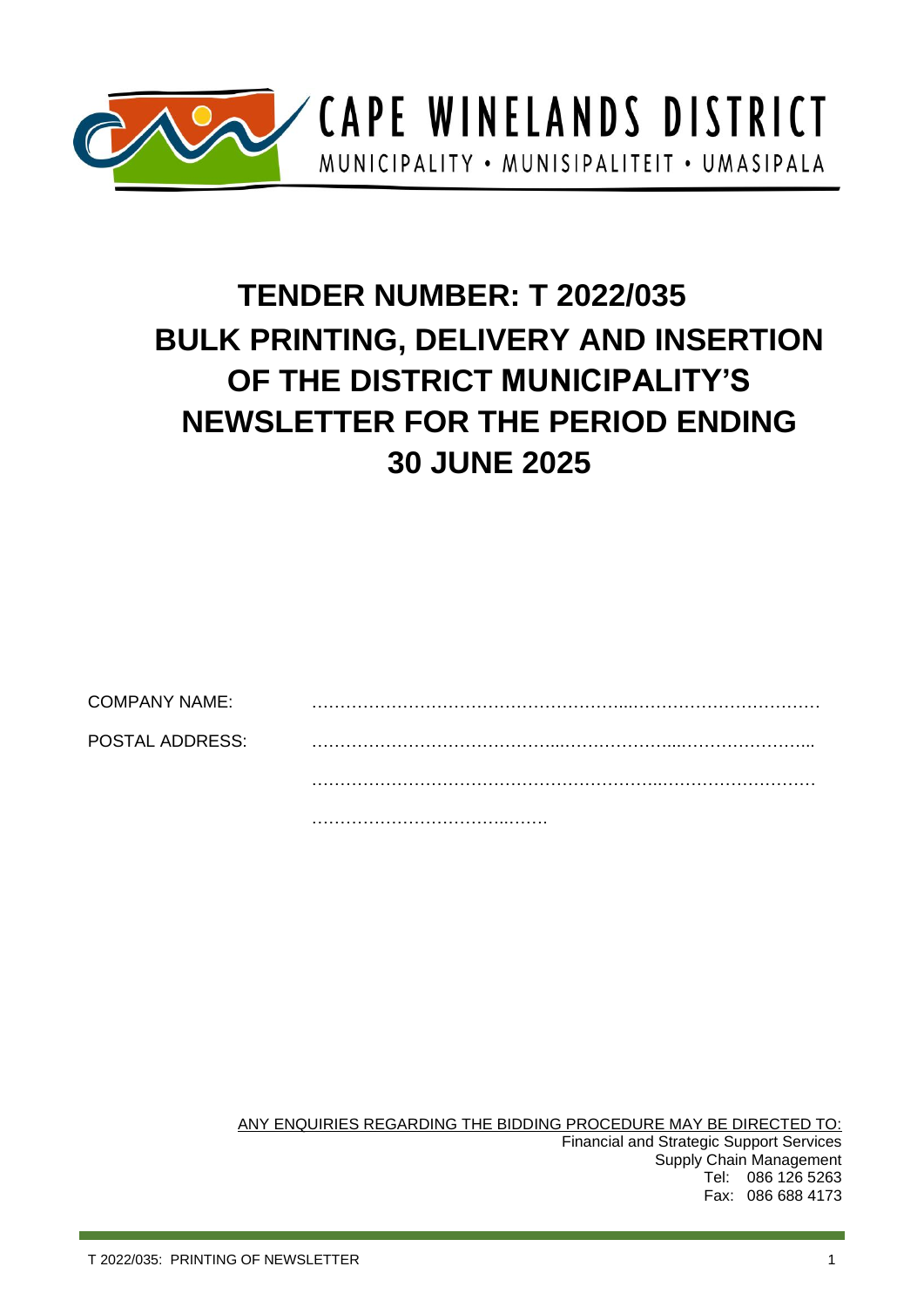#### **T 2022/035 BULK PRINTING, DELIVERY AND INSERTION OF THE DISTRICT MUNICIPALITY'S NEWSLETTER FOR THE PERIOD ENDING 30 JUNE 2025**

## Table of Contents

| A. |                                                                      |
|----|----------------------------------------------------------------------|
| В. |                                                                      |
| C. | NATIONAL TREASURY - GOVERNMENT PROCUREMENT: GENERAL CONDITIONS OF    |
|    |                                                                      |
| D. | APPLICATION OF PREFERENCE POINT SYSTEM IN TERMS OF THE PREFERENTIAL  |
|    |                                                                      |
| Е. |                                                                      |
| F. | SPECIAL CONDITIONS OF CONTRACT AND TERMS OF REFERENCE  29            |
| G. |                                                                      |
| Η. |                                                                      |
| L. |                                                                      |
| J. |                                                                      |
| Κ. | DECLARATION FOR PROCUREMENT ABOVE R10 MILLION (ALL APPLICABLE TAXES  |
|    |                                                                      |
| L. | PREFERENCE POINTS CLAIM FORM IN TERMS OF THE PREFERENTIAL            |
|    |                                                                      |
| М. | CONTRACT FORM - PURCHASE OF GOODS/WORKS OR RENDERING OF SERVICES     |
|    |                                                                      |
| N. | DECLARATION OF BIDDER'S PAST SUPPLY CHAIN MANAGEMENT PRACTICES - MBD |
|    |                                                                      |
| О. | CERTIFICATE OF INDEPENDENT BID DETERMINATION (MBD 9)56               |
| Р. |                                                                      |
| Q. |                                                                      |
| R. |                                                                      |
| S. |                                                                      |
| Τ. |                                                                      |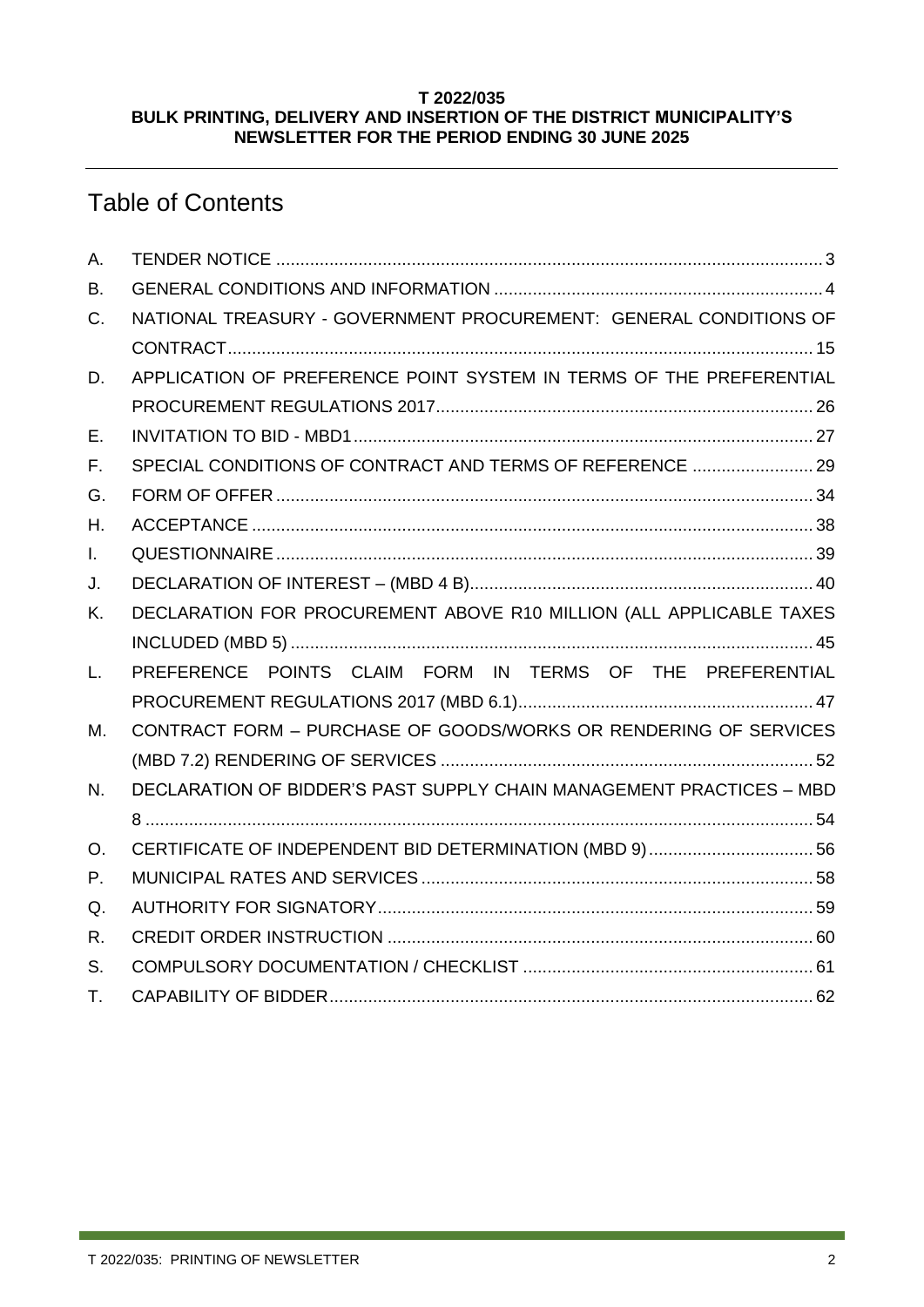### <span id="page-2-0"></span>**A. TENDER NOTICE**

Tenders are hereby invited from bulk printers and distributors for the printing of the District Municipality's external newsletter, The Grapevine, and its delivery for insertion into six local newspapers in the Cape Winelands District for the period ending 30 June 2025.

Technical enquiries regarding this bid can be directed to Jo-Anne Otto at telephone no. 0861 265 263.

#### **Closing date: 11:00 on Tuesday, 05 July 2022**

Tender documents, in English, are available free of charge on the websites: [www.capewinelands.gov.za](http://www.capewinelands.gov.za/) or [https://etenders.treasury.gov.za.](https://etenders.treasury.gov.za/) Alternatively, hard copies of the document are obtainable from the offices of the Supply Chain Management Unit, Cape Winelands District Municipality at 29 Du Toit Street, Stellenbosch, upon payment of a non-refundable fee of R210.00 per document.

All prospective bidders must ensure that they are registered and accredited on the CWDM's Supplier Database and the Central Supplier Database, prior to the closing date of the tender.

Duly completed tenders must be enclosed in a (separate) sealed envelope and endorsed with the relevant tender number and description on the envelope/s. The sealed tenders must be placed in the official tender box of the District Municipality's offices at 29 Du Toit Street, Stellenbosch on the abovementioned time and dates.

Tenders will be opened in public as soon as possible after this closing time.

HF PRINS MUNICIPAL MANAGER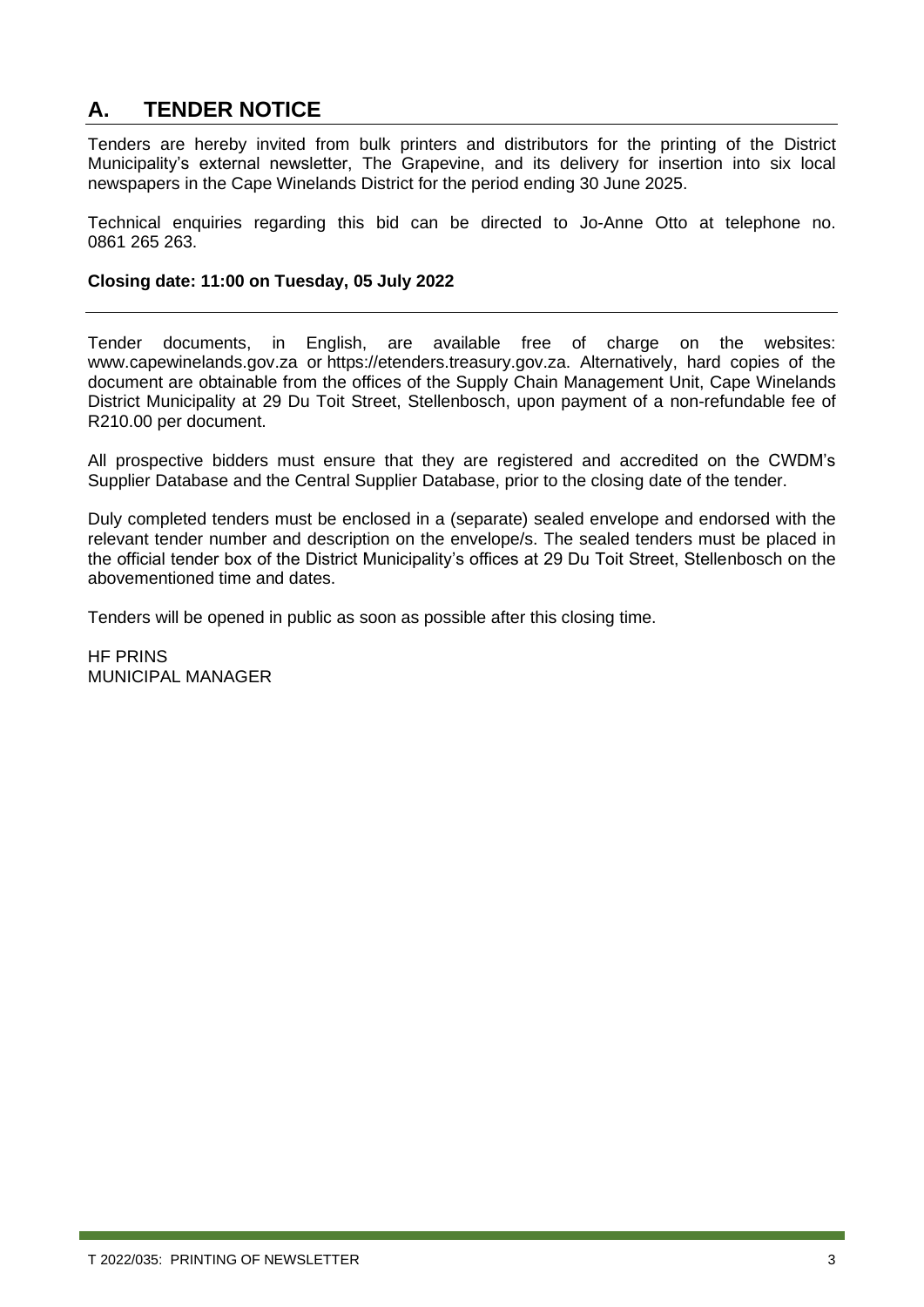### <span id="page-3-0"></span>**B. GENERAL CONDITIONS AND INFORMATION**

Inviting of tenders by the Cape Winelands District Municipality (CWDM), all relevant bid documentation, submitting of tenders by prospective bidders, evaluation / awarding of tenders and all subsequent contractual responsibilities regarding supply and delivery of goods and/or services, will be managed in terms of and MUST comply with:-

- Chapter 11 of the Municipal Finance Management Act, 2003 (Act no.56 of 2003);
- Municipal Supply Chain Management Policy of the CWDM;
- Supply Chain Management: A guide for Accounting Officers of Municipalities (Guide for AO's);
- Any relevant Regulations / Circulars issued by the National Treasury, from time to time, and
- Any Special Conditions detailed in this Contract (SCC) *referring to, but not limited to: paragraphs B.1. - 17. and C to P.*

Where the GCC and SCC are in conflict with one another, the stipulations of the SCC will prevail (chapter 4.5.2.9 – Guide for AO's)

**1.** Acceptance or Rejection of a Tender

The Municipality reserves the right to withdraw any invitation to tender and/or to re-advertise or to reject any tender or to accept any tender in whole or part.

The Municipality does not bind itself to accepting the lowest tender or the tender scoring the highest points.

The Municipality reserves the right to accept more than one tender (in the event of a number of items being offered).

**2.** Validity Period

The fact and action of handing in a tender to the Municipality is accepted as a contract between the Municipality and the bidder whereby such a tender remains valid and available for a period of ninety (90) days, calculated from the closing date as advertised for the tender, for acceptance, or non-acceptance by the Municipality. The bidder undertakes not to withdraw, or alter, the tender during this period.

**3.** Registration on Accredited Supplier Database

It is expected of all prospective service providers who are not yet registered on the Municipality's Accredited Supplier Database to register without delay on the prescribed form.

It will be expected from Suppliers to update registration details every 12 months from date of registration. Payment will not be effected if supplier information is outdated.

The Municipality reserves the right not to award tenders to prospective suppliers who are not registered on the Database.

**4.** Completion of Tender Documents

The official tender form must be completed in BLACK ink and any corrections to the official tender form must also be made in BLACK ink and signed by the bidder.

Any tender documents received with correction fluid (Tippex) corrections shall be disqualified.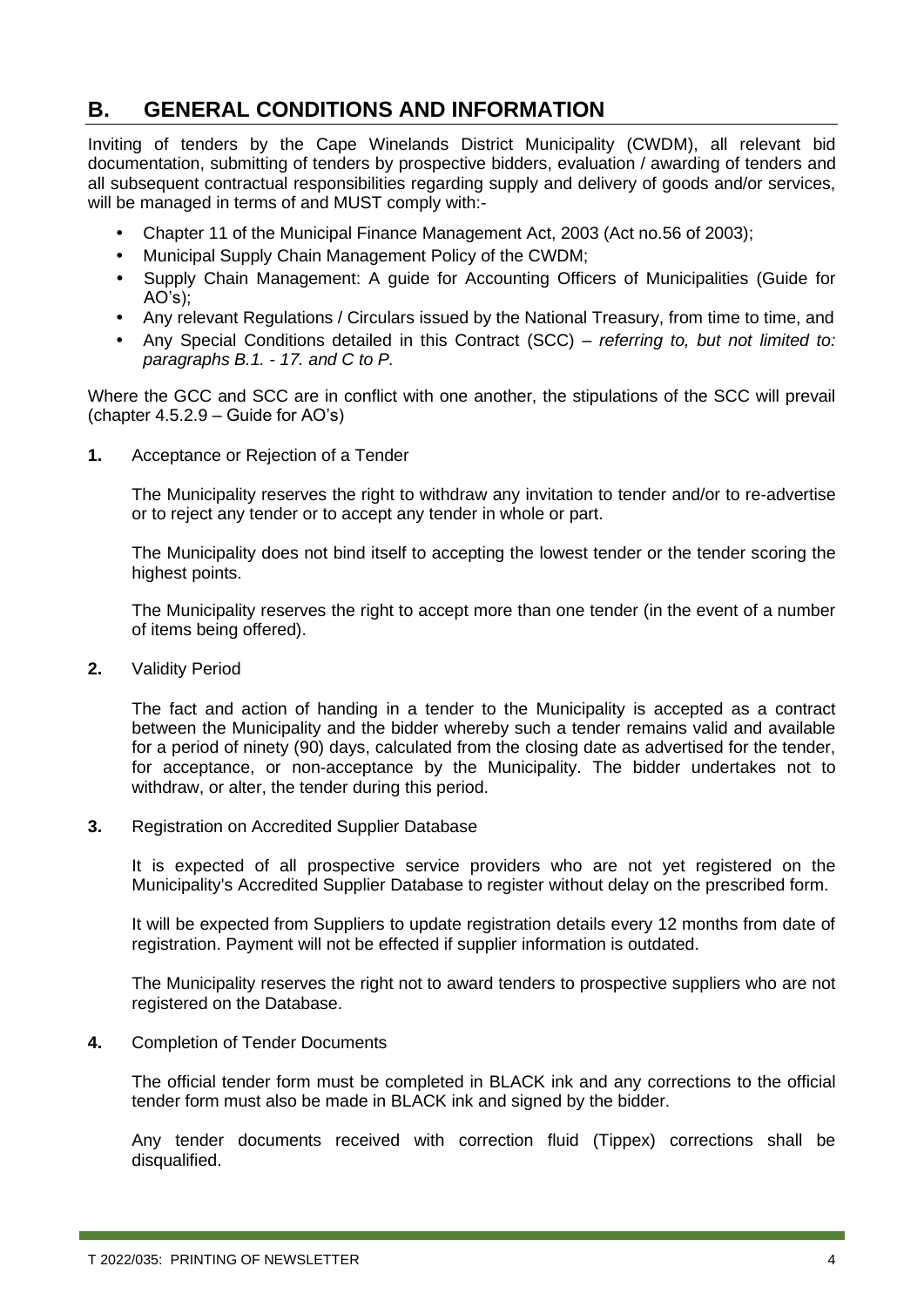The complete original tender document must be returned. Missing pages will result in the disqualification of the tender.

Any ambiguity has to be cleared with contact person for the tender before the tender closure.

**5.** Authorised Signatory

A copy of the recorded Resolution taken by the Board of Directors, members, partners or trustees authorising the representative to submit this bid on the bidder's behalf must be attached to the Bid Document on submission of same.

A bid shall be eligible for consideration only if it bears the signature of the bidder or of some person duly and lawfully authorised to sign it for and on behalf of the bidder.

If such a copy of the Resolution does not accompany the bid document of the successful bidder, the Municipality reserves the right to obtain such document after the closing date to verify that the signatory is in order. If no such document can be obtained within a period as specified by the Municipality, the bid will be disqualified.

**6.** Site / Information Meetings

Site or information meetings, if specified, are compulsory. Bids will not be accepted from bidders who have not attended compulsory site or information meetings. Bidders that arrive 15 minutes or more after the advertised time the meeting starts will not be allowed to attend the meeting or to sign the attendance register. If a bidder is delayed, he must inform the contact person before the meeting commence and will only be allowed to attend the meeting if the chairperson of the meeting as well as all the other bidders attending the meeting, give permission to do so.

All partners or the leading partner of a Joint Venture must attend the compulsory site or information meeting.

**7.** Quantities of Specific Items

If tenders are called for a specific number of items, the Municipality reserves the right to change the number of such items to be higher or lower. The successful bidder will then be given an opportunity to evaluate the new scenario and inform the Municipality if it is acceptable. If the successful bidder does not accept the new scenario, it will be offered to the second-placed bidder.

**8.** Expenses Incurred in Preparation of Tender

The Municipality shall not be liable for any expenses incurred in the preparation and submission of the tender.

**9.** Contact with Municipality after Tender Closure Date

Bidders shall not contact the Municipality on any matter relating to their bid from the time of the opening of the bid to the time the contract is awarded. If a bidder wishes to bring additional information to the notice of the Municipality, it should do so in writing to the Municipality. Any effort by the firm to influence the Municipality in the bid evaluation, bid comparison or contract award decisions may result in the rejection of the bid.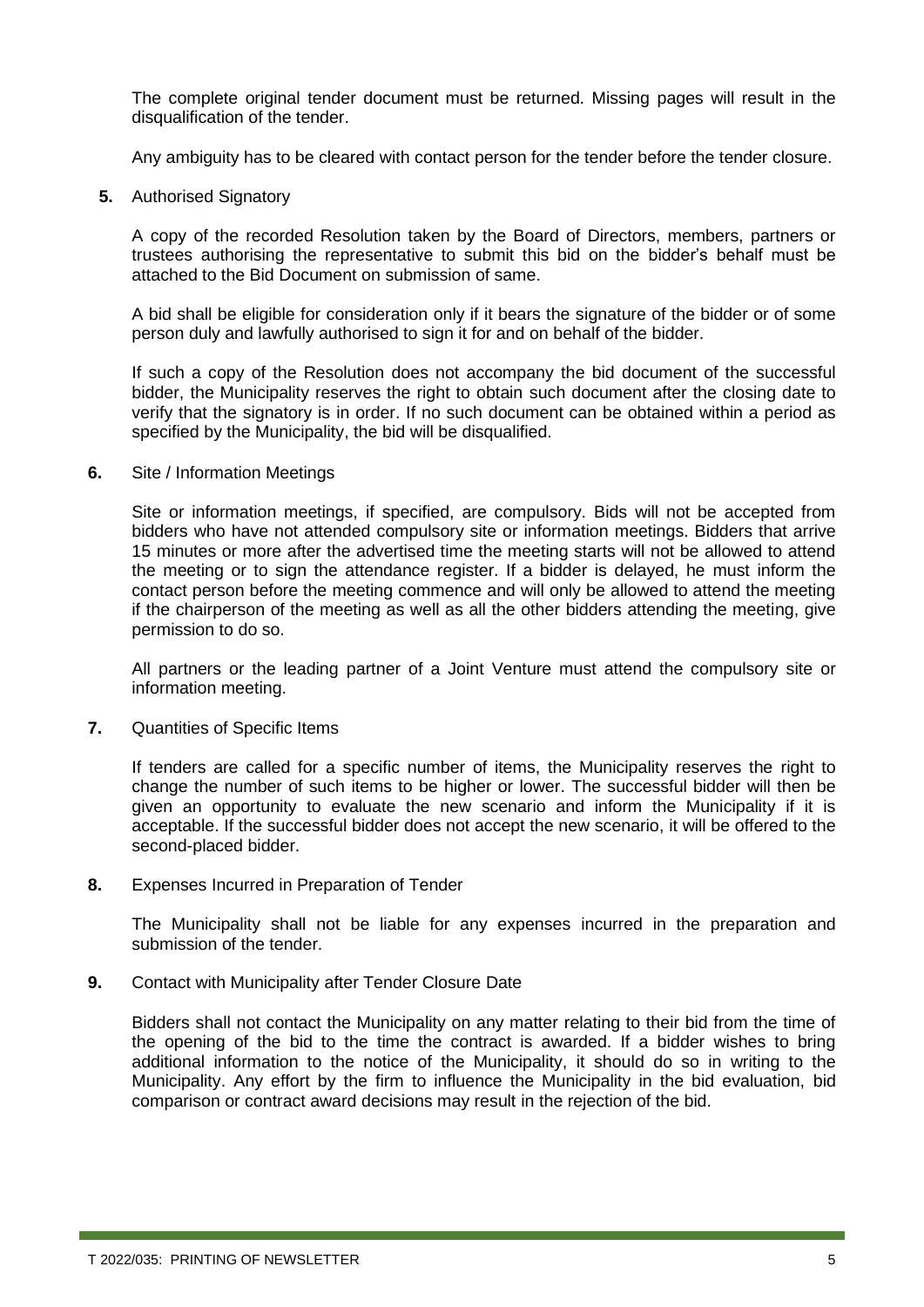#### **10.** Opening, Recording and Publications of Tenders Received

Tenders will be opened on the closing date immediately after the closing time specified in the tender documents. The names of the bidders, and if practical, the total amount of each bid and of any alternative bids will be read out aloud.

Telexed, faxed or e-mailed tenders will not be accepted.

The tender forms should be carefully completed and no errors will be condoned after tenders have been opened.

The Bidder will be liable to take out forward cover to barricade him/her against fluctuation of the exchange rate in the event of importing any component, related to the quotation, from a country dealing in currency other than that of South Africa.

**11.** Evaluation of Tenders

Tenders will be evaluated in terms of their responsiveness to the tender specifications and requirements as well as such additional criteria as set out in this set of tender documents.

**12.** Subcontracting

The Contractor shall not subcontract the whole of the contract.

Except where otherwise provided by the Contract, the Contractor shall not subcontract any part of the Contract without the prior written consent of the Municipality, which consent shall not be unreasonably withheld.

Any consent granted or appointment of a subcontractor shall not imply a contract between the Municipality and the subcontractor, or a responsibility or liability on the part of the Municipality to the subcontractor and shall not relieve the Contractor from any liability or obligation under the Contract and he shall be liable for the acts, defaults and neglects of any subcontractor, his agents or employees as fully as if they were the acts, defaults or neglects of the Contractor, his agents or employees.

**13.** Extension of Contract

The contract with the successful bidder may be extended should additional funds become available.

#### **14.** Past Practices

The bid of any bidder may be rejected if that bidder or any of its directors have abused the municipality's supply chain management system or committed any improper conduct in relation to such system.

The bid of any bidder may be rejected if it is or has been found that that bidder or any of its directors influenced or tried to influence any official or councilor with this or any past tender.

The bid of any bidder may be rejected if it is or has been found that that bidder or any of its directors offered, promised or granted any official or any of his/her close family members, partners or associates any reward, gift, favors, hospitality or any other benefit in any improper way, with this or any past tender.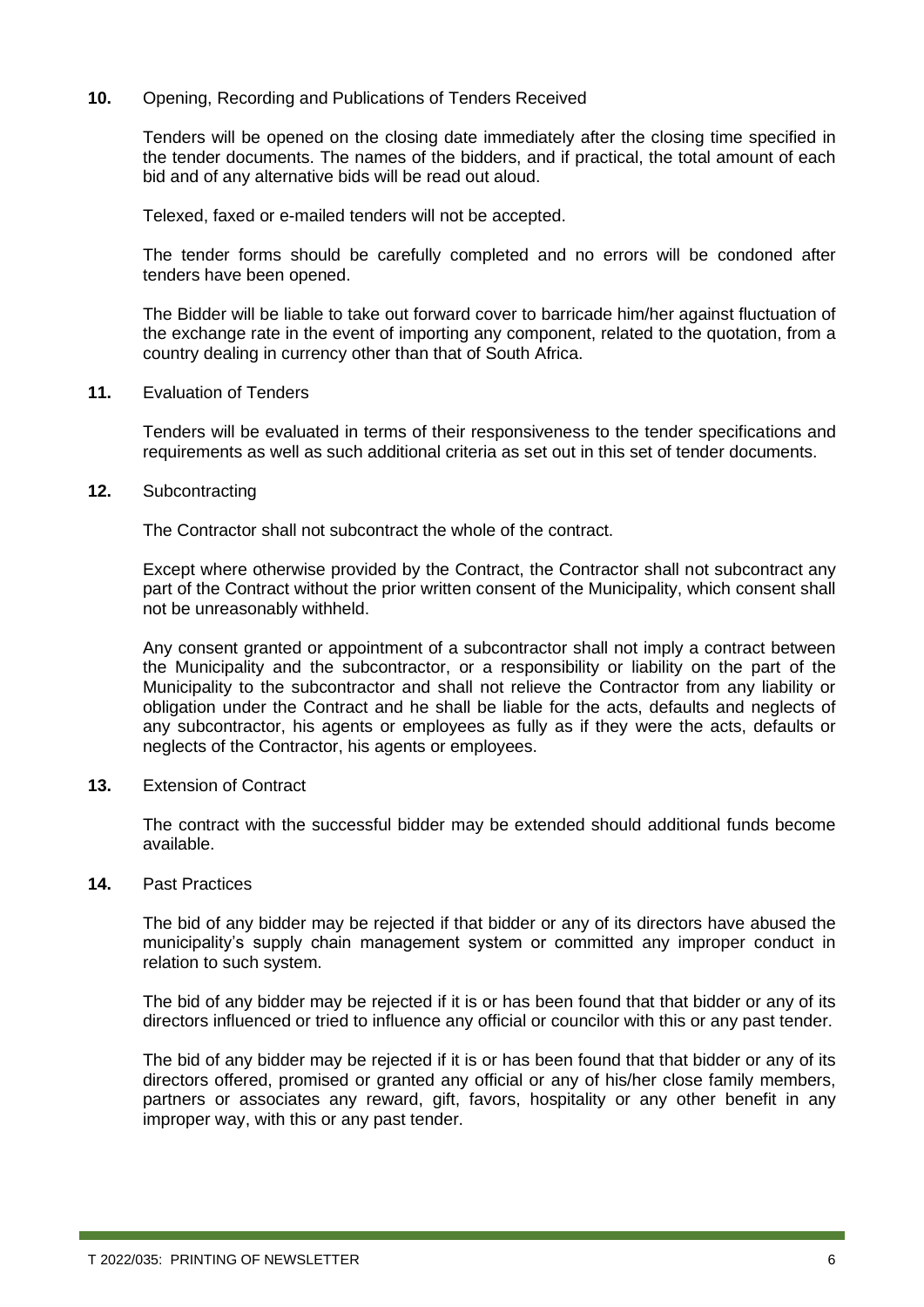#### **15.** Persons in the service of the state

Any person, having a kinship with persons in the service of the state, including a blood relationship, may make an offer in terms of this invitation to bid. In view of possible allegations of favouritism, should the resulting bid, or part thereof, be awarded to persons connected with or related to persons in service of the state, it is required that the bidder or their authorised representative declare their position in relation to the evaluating/adjudicating authority and/or take an oath declaring his/her interest.

#### **16.** Broad-based black economic empowerment (B-BBEE) status level certificates

Bidders are required to submit original and valid B-BBEE Status Level Verification Certificates or certified copies of the original, *not a photo-copy of another certified copy* thereof together with their bids, to substantiate their B-BBEE rating claims.

Bidders who do not submit B-BBEE Status Level Verification Certificates or who are noncompliant contributors to B-BBEE do not qualify for preference points for B-BBEE but should not be disqualified from the bidding process. They will score points out of 90 or 80 for price only and zero (0) points out of 10 or 20 for B-BBEE.

A trust, consortium or joint venture must submit a consolidated B-BBEE Status Level Verification Certificate for every separate bid.

Public entities and tertiary institutions must also submit B-BBEE Status Level Verification Certificates together with their bids.

If an institution is already in possession of a valid and original or certified copy of a bidder's B-BBEE Status Level Verification Certificate that was obtained for the purpose of establishing the database of possible suppliers for price quotations or that was submitted together with another bid, it is not necessary to obtain a new B-BBEE Status Level Verification Certificate each time a bid is submitted from the specific bidder.

Such a certificate may be used to substantiate B-BBEE rating claims provided that the closing date of the bid falls within the expiry date of the certificate that is in the institution's possession.

Each time this provision is applied, cross-reference must be made to the B-BBEE Status Level Verification Certificate already in possession for audit purposes.

AOs / AAs must ensure that the B-BBEE Status Level Verification Certificates submitted are issued by the following agencies:

Bidders other than EMEs

- Verification agencies accredited by SANAS; or
- Registered auditors approved by IRBA (until the expiration of the period prescribed by the DTI

Bidders who qualify as EMEs

• Sworn affidavit signed by the EME representative and attested by a Commissioner of oaths.

VALIDITY OF B-BBEE STATUS LEVEL VERIFICATION CERTIFICATES

Verification agencies accredited by SANAS

These certificates are identifiable by a SANAS logo and a unique BVA number.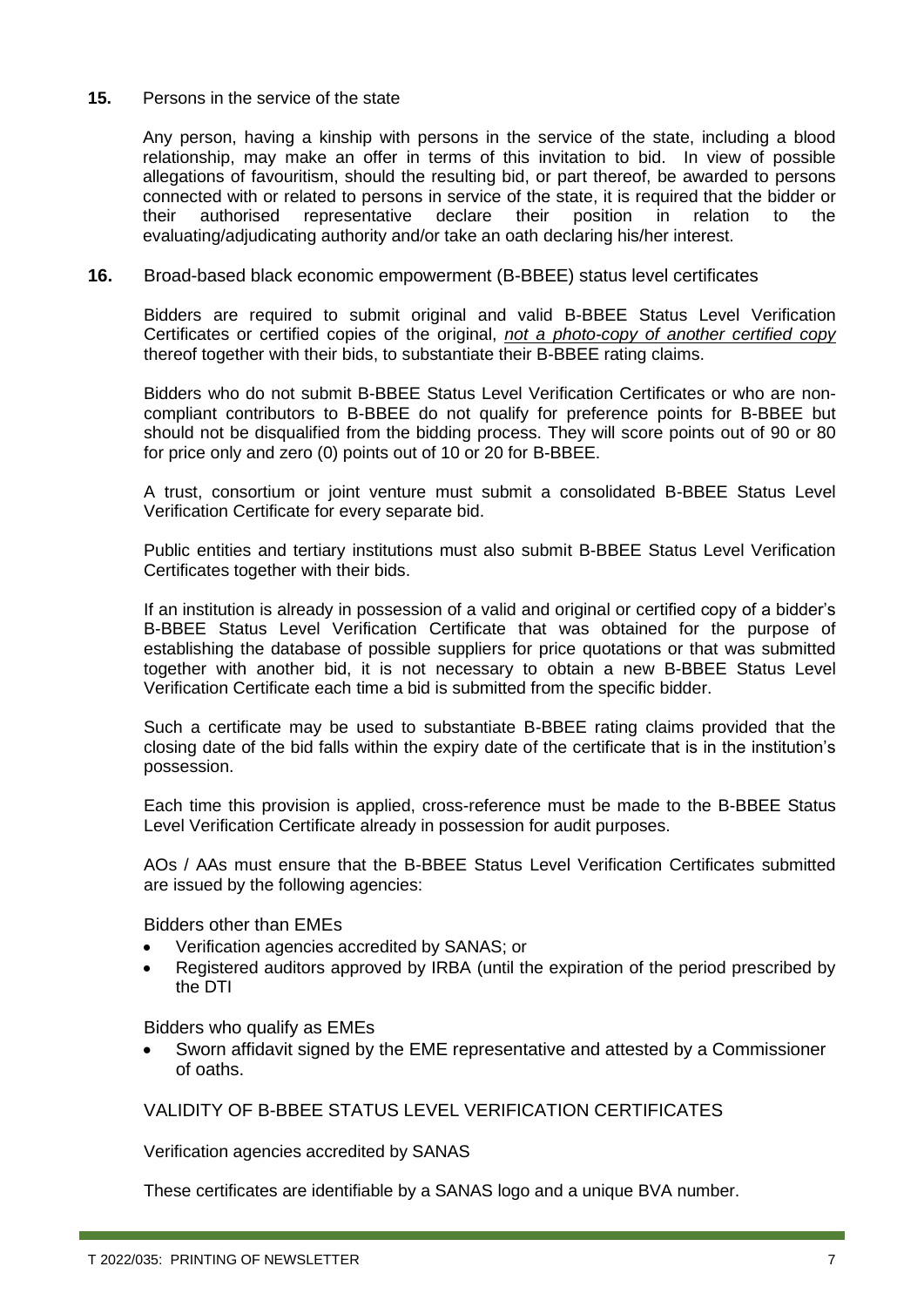Confirmation of the validity of a B-BBEE Status Level Verification Certificate can be done by tracing the name of the issuing Verification Agency to the list of all SANAS accredited agencies. The list is accessible on http://www.sanas.co.za/directory/bbee\_default.php.

The relevant BVA may be contacted to confirm whether such a certificate was issued.

As a minimum requirement, all valid B-BBEE Status Level Verification Certificates should have the following information detailed on the face of the certificate:

- The name and physical location of the measured entity:
- The registration number and, where applicable, the VAT number of the measured entity;
- The date of issue and date of expiry;
- The certificate number for identification and reference;
- The scorecard that was used (for example QSE, Specialized or Generic);
- The name and / or logo of the Verification Agency;
- The SANAS logo:
- The certificate must be signed by the authorized person from the Verification Agency; and
- The B-BBEE Status Level of Contribution obtained by the measured entity.

Registered auditors approved by IRBA

The format and content of B-BBEE Status Level Verification Certificates issued by registered auditors approved by IRBA must -

- Clearly identify the B-BBEE approved registered auditor by the auditor's individual registration number with IRBA and the auditor's logo;
- Clearly record an approved B-BBEE Verification Certificate identification reference in the format required by the SASAE;
- Reflect relevant information regarding the identity and location of the measured entity;
- Identify the Codes of Good Practice or relevant Sector Codes applied in the determination of the scores;
- Record the weighting points (scores) attained by the measured entity for each scorecard element, where applicable, and the measured entity's overall B-BBEE Status Level of Contribution; and
- Reflect that the B-BBEE Verification Certificate and accompanying assurance report issued to the measured entity is valid for 12 months from the date of issuance and reflect both the issuance and expiry date.

Confirmation of the validity of a B-BBEE Status Level Verification Certificate can be done by tracing the name of the issuing B-BBEE approved registered auditor to the list of all approved registered auditors. The list is accessible on http://www.thedti.gov.za and / http://www.irba.co.za.

The relevant approved registered auditor may be contacted to confirm whether such a certificate was issued.

Accounting officers as contemplated in section 60(4) of the CCA;

These certificates will be issued on the accounting officer's letterhead with the accounting officer's practice number and contact number clearly specified on the face of the certificates.

The content of B-BBEE Status Level Verification Certificates issued by accounting officers as contemplated in the CCA is detailed in paragraph 4.8.5 below.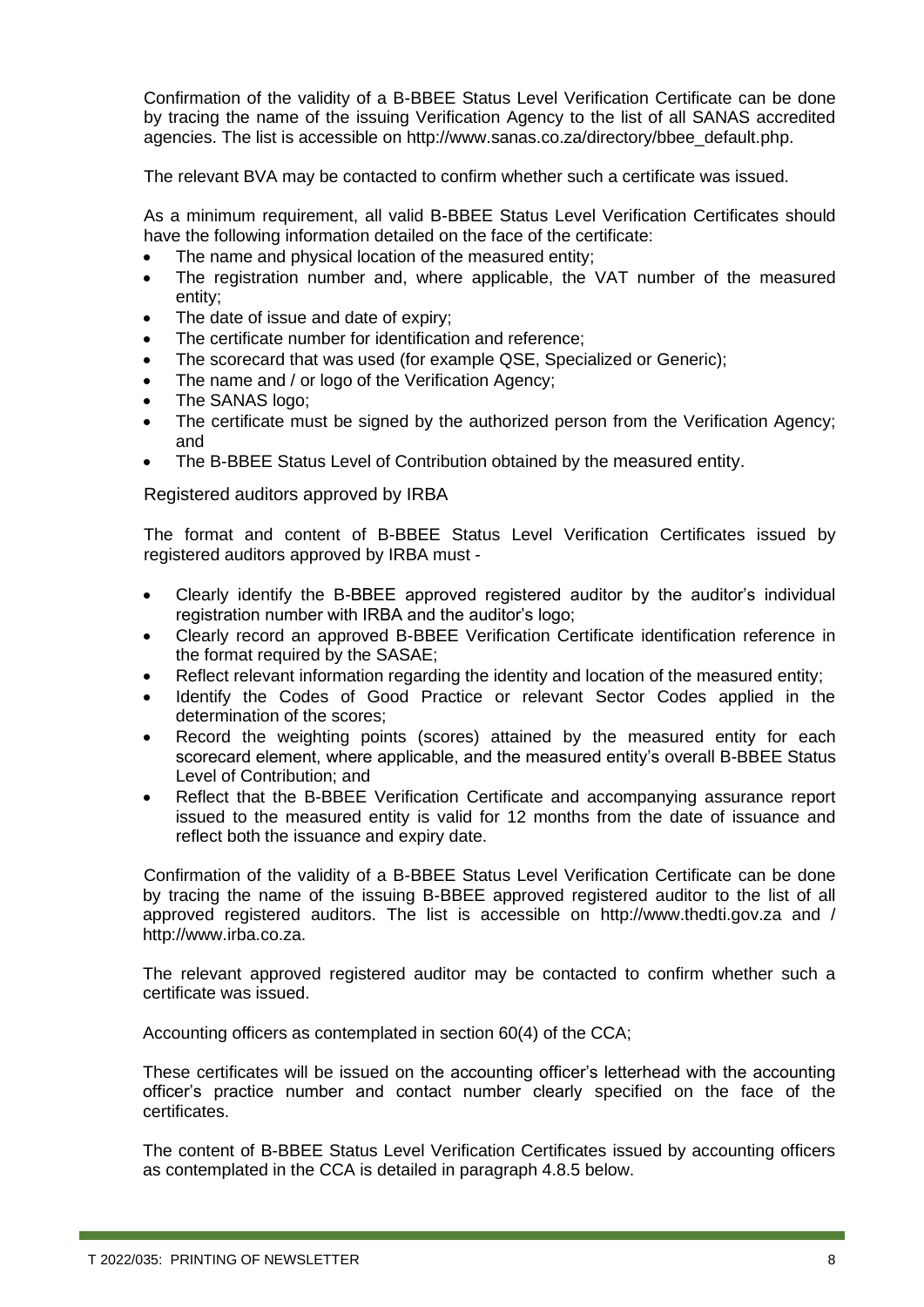#### VERIFICATION OF B-BBEE LEVELS IN RESPECT OF EMEs

In terms of the Generic Codes of Good Practice, an enterprise including a sole propriety with annual total revenue of R10 million or less qualifies as an EME.

In instances where Sector Charters are developed to address the transformation challenges of specific sectors or industries, the threshold for qualification as an EME may be different from the generic threshold of R10 million. The relevant Sector Charter thresholds will therefore be used as a basis for a potential bidder to qualify as an EME.

- For example the approved thresholds for EMEs for the Tourism and Construction Sector Charters are R2.5 million and R1.5 million respectively.
- An EME automatically qualifies as a level 4 contributor with B-BBEE recognition level of 100% in terms of the Codes of Good Practice.
- An EME with at least 51% black ownership qualifies as Level 2 Contributor with B-BBEE level of 125% in terms of the Codes of Good Practice.
- An EME with 100% black ownership qualifies as a Level 1 contributor with B-BBEE level of 135% in terms of the Codes of Good Practice.
- An EME that is regarded as a specialized enterprise with at least 75% black beneficiaries qualifies as Level 1 contributor with B-BBEE level of 135% in terms of Codes of Good Practice.
- An EME that is regarded as a specialized enterprise with at least 51% black beneficiaries qualifies as a Level 2 contributor with B-BBEE level of 125% in terms of the Codes of Good Practice.
- An EME is required to submit a sworn affidavit confirming their annual total revenue of R 10 million or less and level of black ownership to claim points as prescribed by regulation 6 and 7 of the Preferential Procurement Regulations 2017.
- An EME that is regarded as a Specialized Enterprise, is required to submit a sworn affidavit confirming their annual turnover/ allocated budget/ gross receipt of R 10 million or less and level of percentage of black beneficiaries to claim points as prescribed by regulation 6 and 7 of the Preferential Procurement Regulations 2017.
- An EME may be measured in terms of the QSE scorecard should they wish to maximize their points and move to a higher B-BBEE recognition level. It is in this context that an EME may submit a B-BBEE verification certificate.

ELIGIBILITY AS QUALIFYING SMALL ENTERPRISES (QSE)

The Codes define a QSE as any enterprise with annual total revenue of between R10 million and R50 million.

- A QSE with at least 51% black ownership qualifies as a Level 2 contributor.
- A QSE with 100% black ownership qualifies as a Level 1 Contributor.
- A QSE that is regarded as a specialized enterprise with at least 75% black beneficiaries qualifies as a Level 1 contributor with B-BBEE level of 135% in terms of the Codes of Good Practice.
- A QSE that is regarded as a specialized enterprise with at least 51% black beneficiaries qualifies as a Level 2 contributor with B-BBEE level of 125% in terms of the Codes of Good Practice.
- A QSE is required to submit a sworn affidavit confirming their annual total revenue of between R10 million and R 50 million and level of black ownership or a B-BBEE level verification certificate to claim points as prescribed by regulation 6 and 7 of the Preferential Procurement Regulations 2017.
- A QSE that is regarded as a specialized enterprise is required to submit a sworn affidavit confirming their annual turnover/ budget/ gross receipt of R 50 million or less and level of percentage of black beneficiaries or a B-BBEE level verification certificate to claim points as prescribed by regulation 6 and 7 of the Preferential Procurement Regulations 2017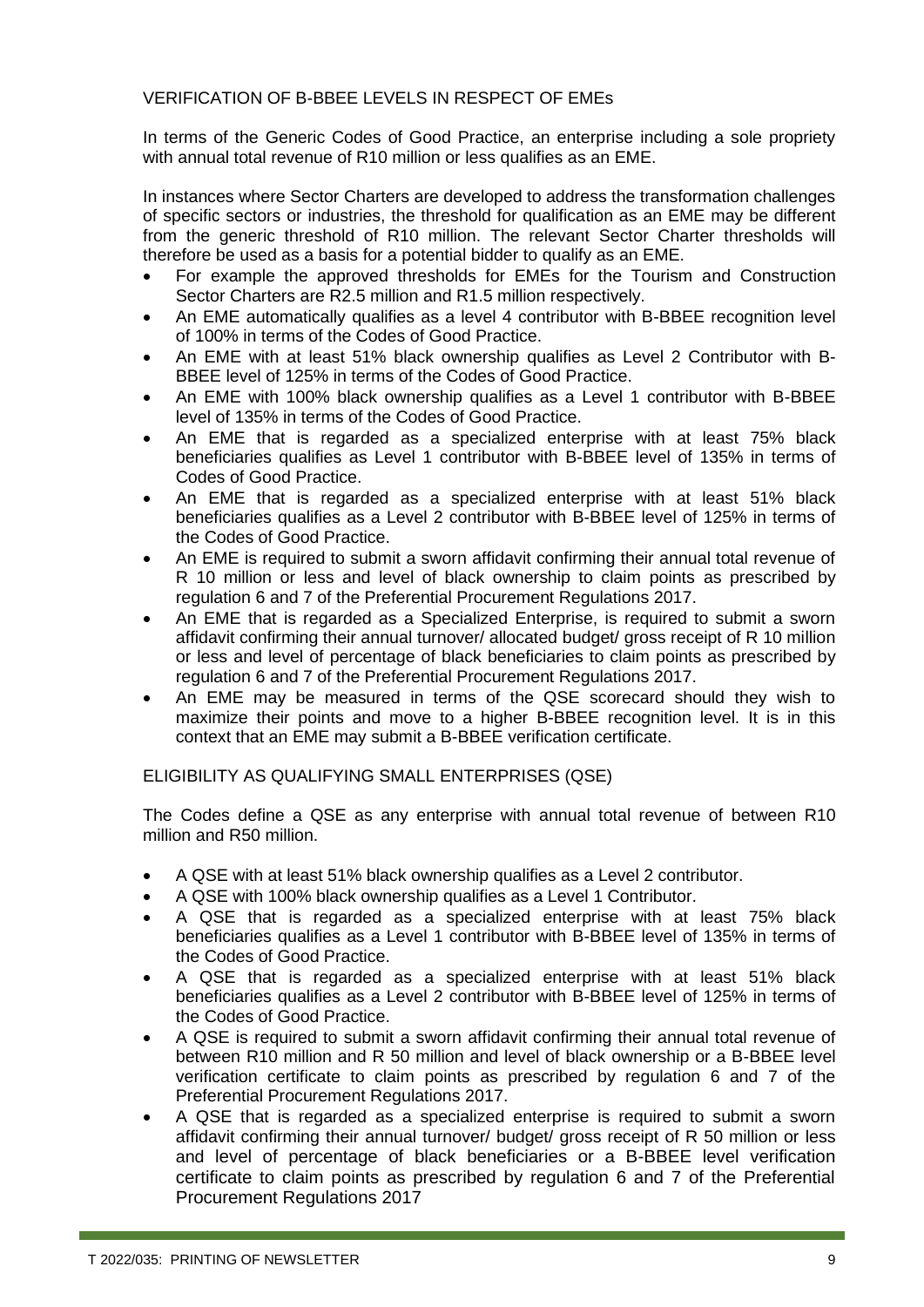IN ORDER TO BE AWARDED PREFERENCE POINTS, ANEXURE H. QUESTIONNAIRE AND ANNEXURE K. PREFERENCE POINTS CLAIM FORM (MBD 6.1), MUST BE COMPLETED - FAILURE TO COMPLY WITH THE ABOVEMENTIONED WILL RESULT IN NO PREFERENCE POINTS BEING AWARDED

17. Application

These general conditions are applicable to all bids, contracts and orders including bids for functional and professional services, sales, hiring, letting and the granting or acquiring of rights, but excluding immovable property, unless otherwise indicated in the bidding documents.

Where applicable, special conditions of contract may be laid down and included to cover specific supplies, services or works.

Where such special conditions of contract are in conflict with these general conditions, the special conditions shall apply.

18. Standards

The goods supplied or the services rendered shall conform to the standards mentioned in the bidding documents and specifications.

19. Information and Inspection

The service provider shall not, without the District Municipality's prior written consent, disclose the agreement, or any provision thereof, or any specification, plan, drawing, pattern, sample, or information furnished by or on behalf of the District Municipality in connection therewith, to any person other than a person employed by the service provider in the performance of the agreement. Disclosure to any such employed person shall be made in confidence and shall extend only as far as may be necessary for purposes of such performance.

The service provider shall permit the District Municipality to inspect the supplier's records relating to the performance of the service provider and to have them audited by auditors appointed by the District Municipality, if so required by the District Municipality.

20. Governing Language

The governing language shall be English. All correspondence and other documents pertaining to the agreement that is exchanged by the parties shall also be written in English.

21. Payments

Payments shall be made by the District Municipality within thirty (30) calendar days of receiving the relevant invoice / statement provided by the supplier.

Payment will be made in Rand unless otherwise stipulated.

22. Prices and Evaluation of bids

Prices charged by the service provider for goods delivered and services performed under the contract shall not vary from the prices quoted by the service provider in this Tender.

The Bidder will be liable to take out forward cover to barricade him/her against fluctuation of the exchange rate in the event of importing any component, related to the tender, from a country dealing in currency other than that of South Africa.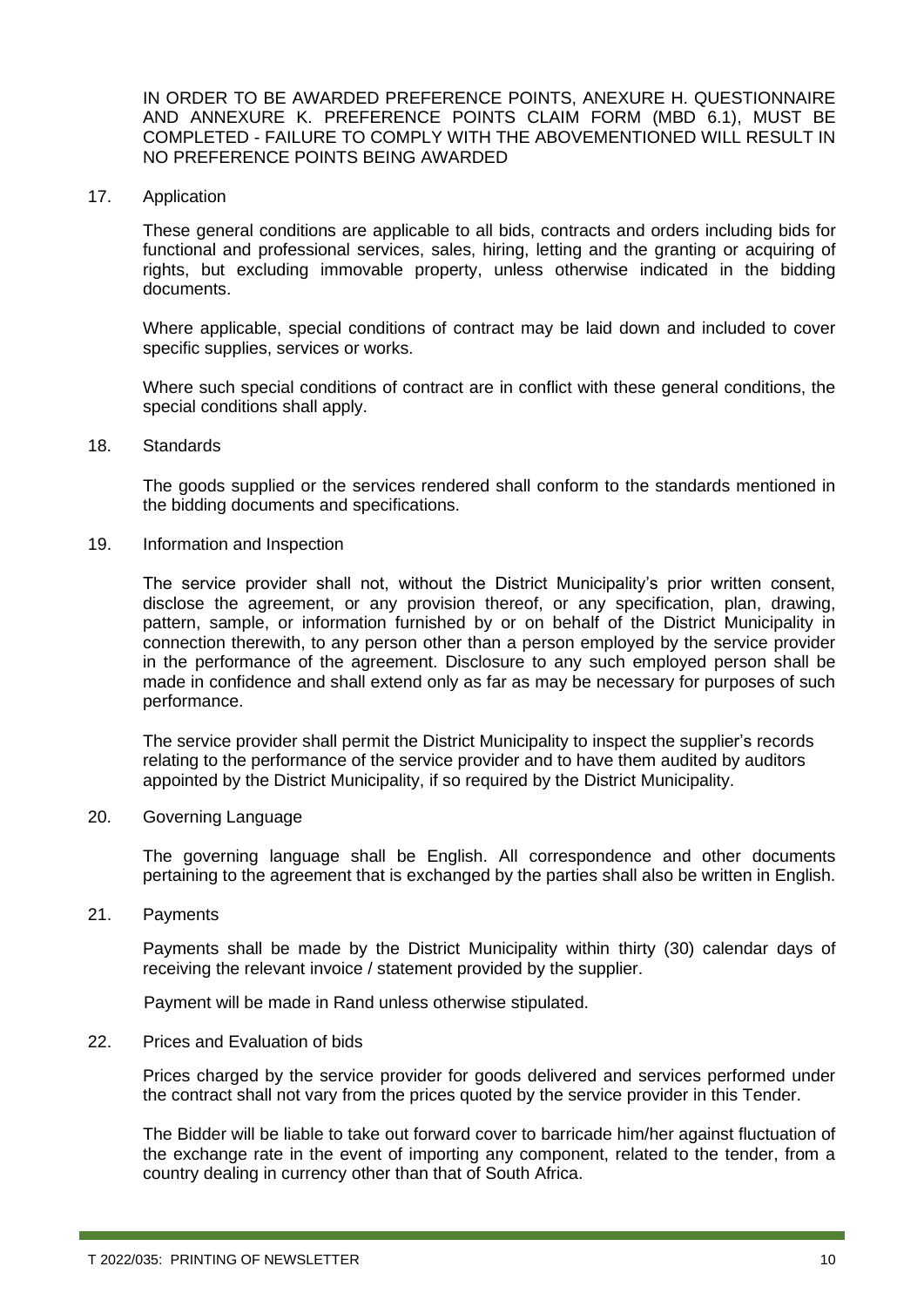THIS BID WILL BE EVALUATED AND ADJUDICATED ACCORDING TO THE FOLLOWING:

- Relevant specifications
- Value for money
- Capability to execute the contract
- PPPFA & associated regulations
- 23. Termination for default

The District Municipality, without prejudice to any other remedy for breach of contract, by written notice of default sent to the service provider, may terminate this agreement in whole or in part:

If the service provider fails to deliver any or all of the goods within the period(s) specified in the agreement;

If the service provider fails to perform any obligation(s) under the contract; or

. If the service provider in the judgment of the District Municipality, has engaged in corrupt or fraudulent practices in competing for or in executing the contract

In the event the District Municipality terminates the contract in whole or in part, the District Municipality may procure, upon such terms and in such manner as it deems appropriate, goods, works or services similar to those undelivered, and the service provider shall be liable to the District Municipality for any excess costs for such similar goods, works or services. However, the service provider shall continue performance of the contract to the extent not terminated.

Where the District Municipality terminates the contract in whole or in part, the District Municipality may decide to impose a restriction penalty on the service provider by prohibiting such service provider from doing business with the public sector for a period not exceeding 10 years.

If a District Municipality intends imposing a restriction on a service provider or any person associated with the service provider, the service provider will be allowed a time period of not more than fourteen (14) days to provide reasons why the envisaged restriction should not be imposed. Should the service provider fail to respond within the stipulated fourteen (14) days the District Municipality may regard the service provider as having no objection and proceed with the restriction.

Any restriction imposed on any person by the District Municipality will, at the discretion of the District Municipality, also be applicable to any other enterprise or any partner, manager, director or other person who wholly or partly exercises or exercised or may exercise control over the enterprise of the first-mentioned person, and with which enterprise or person the first-mentioned person, is or was in the opinion of the District Municipality actively associated.

If a restriction is imposed, the District Municipality must, within five (5) working days of such imposition, furnish the National Treasury, with the following information:

The name and address of the supplier and / or person restricted by the District Municipality; The date of commencement of the restriction;

. The period of restriction; and

The reasons for the restriction

These details will be loaded in the National Treasury's central database of service provider or persons prohibited from doing business with the public sector.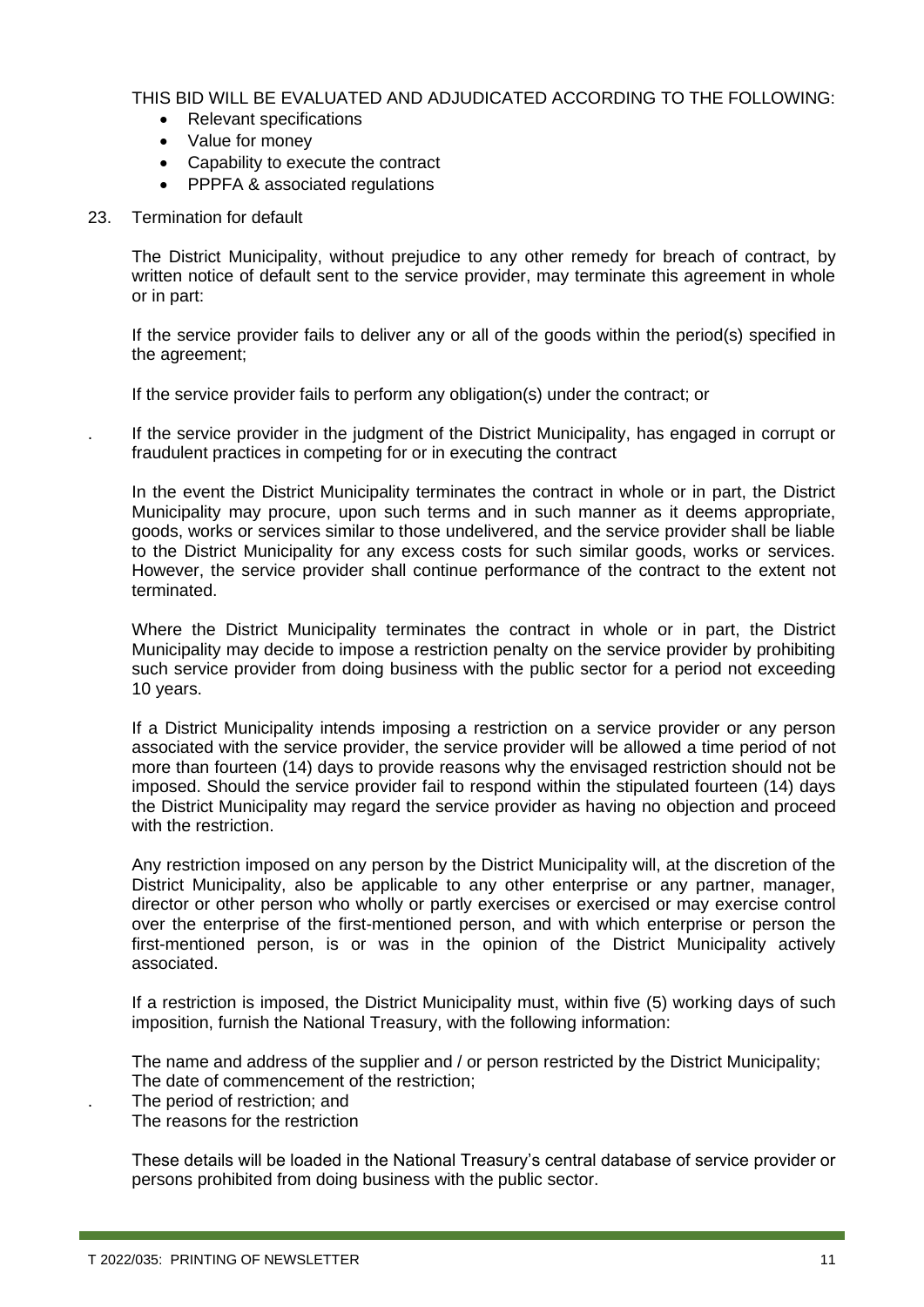If a court of law convicts a person of an offence as contemplated in sections 12 or 13 of the Prevention and Combating of Corrupt Activities Act, No. 12 of 2004, the court may also rule that such person's name be endorsed on the Register for Tender Defaulters. When a person's name has been endorsed on the Register, the person will be prohibited from doing business with the public sector for a period not less than five years and not more than 10 years. The National Treasury is empowered to determine the period of restriction and each case will be dealt with on its own merits. According to section 32 of the Act the Register must be open to the public. The Register can be perused on the National Treasury website.

#### 24. Termination for Insolvency

The District Municipality may at any time terminate the contract by giving written notice to the service provider if the service provider becomes bankrupt or otherwise insolvent. In this event, termination will be without compensation to the service provider, provided that such termination will not prejudice or affect any right of action or remedy which has accrued or will accrue thereafter to the District Municipality.

#### 25. Settlement of Disputes

If any dispute or difference of any kind whatsoever arises between the District Municipality and the service provider in connection with or arising out of the contract, the parties shall make every effort to resolve amicably such dispute or difference by mutual consultation.

If, after thirty (30) days, the parties have failed to resolve their dispute or difference by such mutual consultation, then either the District Municipality or the service provider may give notice to the other party of his intention to commence with mediation. No mediation in respect of this matter may be commenced unless such notice is given to the other party.

Should it not be possible to settle a dispute by means of mediation, it may be settled in a South African court of law.

Notwithstanding any reference to mediation and/or court proceedings herein, the parties shall continue to perform their respective obligations under the contract unless they otherwise agree; and

The District Municipality shall pay the service provider any monies due for goods delivered and/or services rendered according to the prescripts of the contract.

26. Applicable Law

The contract shall be interpreted in accordance with South African laws, unless otherwise specified.

27. Notices

Every written acceptance of a bid and any other notices shall be posted to the service provider concerned by ordinary mail to the address furnished in his bid or to the address notified later by him in writing and such posting shall be deemed to be proper service of such notice;

The time mentioned in the contract documents for performing any act after such aforesaid notice has been given, shall be reckoned from the date of posting of such notice.

28. Taxes and duties

A service provider shall be entirely responsible for all taxes, duties, license fees, etc., of the contracted goods to the District Municipality.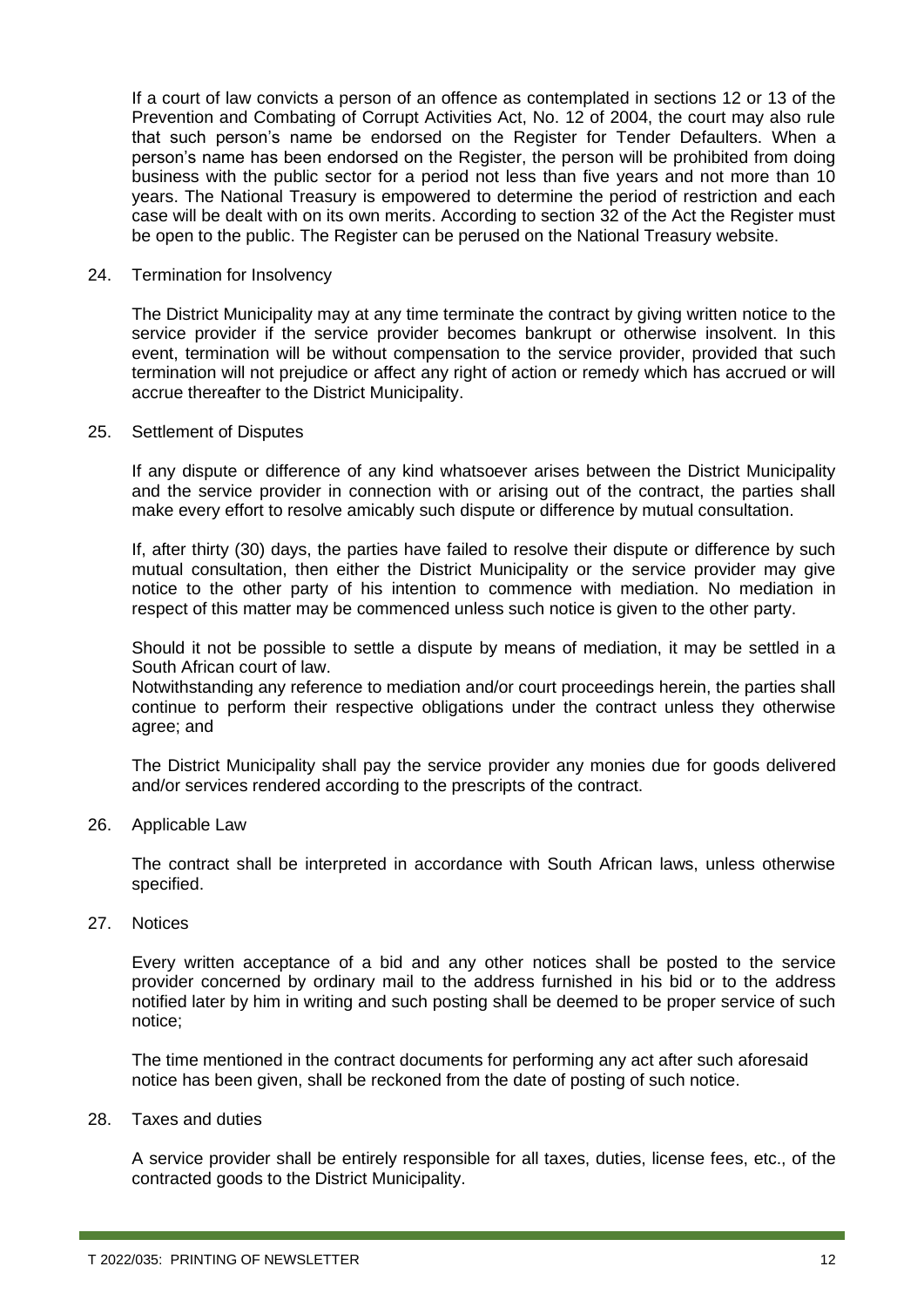No contract shall be concluded with any tenderer whose tax matters are not in order.

No contract shall be concluded with any tenderer whose municipal rates and taxes and municipal services charges are in arrears.

29. Value-added tax (VAT) on invoices

Tax invoices are to comply with the requirements as contained in the Value Added Tax Act, 1991 (Act No 89 of 1991). The content of the invoice must contain information as prescribed by the Act.

It is a requirement of this contract that the amount of value-added tax (VAT) must be shown clearly on each invoice.

The amended Value Added Tax Act, 1991 (Act No 89 of 1991) requires that a Tax Invoice for supplies in excess of R3,000 should, in addition to the other required information, also disclose the VAT registration number of the recipient, with effect from 1 March 2005.

Where the value of an intended contract will exceed R 1 000 000.00 (R1 Million) it is the bidder's responsibility to be registered with the South African Revenue Services (SARS) for VAT purposes in order to be able to issue tax invoices. CWDM will deem the price above R 1 000 000.00 (R1 Million) to be VAT inclusive even if it is indicated that no VAT is charged. Please ensure that provision is made for VAT in these instances.

The VAT registration number of the District Municipality is 4700193495.

30. Tax Clearance Certificate

A valid original Tax Clearance Certificate must accompany the bid documents unless the bidder is registered on the Accredited Supplier Database of the Municipality and the Municipality has a valid original Tax Clearance Certificate for the bidder on record. The onus is on the bidder to ensure that the Municipality has an original Tax Clearance Certificate on record.

In the case of a Consortium/Joint Venture every member must submit a separate Tax Clearance Certificate with the bid documents unless the member is registered on the Accredited Supplier Database of the Municipality and the Municipality has a valid original Tax Clearance Certificate for the member on record.

If a bid is not supported by a valid original Tax Clearance Certificate, either as an attachment to the bid documents or on record in the case of suppliers registered on the Supplier Database of the Municipality, the Municipality reserves the right to obtain such document after the closing date to verify that the bidder's tax matters are in order. If no such document can be obtained within a period as specified by the Municipality, the bid will be disqualified.

#### 31. Municipal Rates, Taxes and Charges

A certified copy of the bidder's and those of its directors municipal accounts (for the Municipality where the bidder pays his account) for the month preceding the tender closure date must accompany the tender documents. If such a certified copy does not accompany the bid document of the successful bidder, the Municipality reserves the right to obtain such documents after the closing date to verify that their municipal accounts are in order.

Any bidder which is or whose directors are in arrears with their municipal rates and taxes or municipal charges due to any Municipality or any of its entities for more than three months and have not made an arrangement for settlement of same before the bid closure date will be unsuccessful.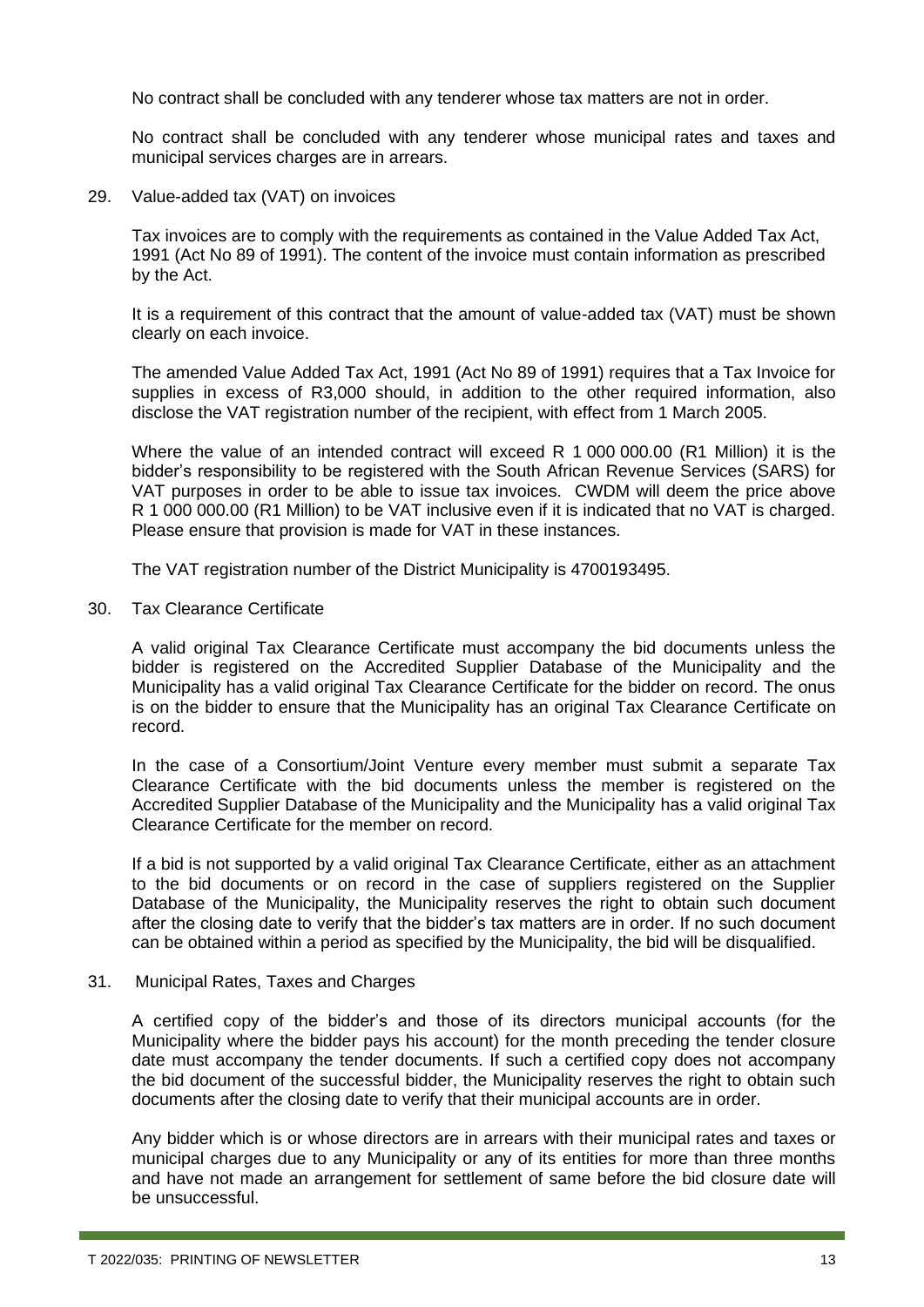If a bidder rents their premises, proof must be submitted that the rental includes their municipal rates and taxes or municipal charges and that their rent is not in arrears.

#### 32. Construction Industry Development Board (CIDB) (If applicable)

When applicable, the bidder's CIDB registration number must be included with the tender. The Municipality will verify the bidder's CIDB registration during the evaluation process.

#### 33. Letter of Good Standing from the Commissioner of Compensation

A valid Letter of Good Standing from the Compensation Commissioner or a certified copy thereof must accompany the bid documents unless the bidder is registered on the Accredited Supplier Database of the Municipality and the Municipality has a valid Letter of Good Standing from the Compensation Commissioner or a certified copy thereof for the bidder on record. The onus is on the bidder to ensure that the Municipality has a valid Letter of Good Standing from the Compensation Commissioner or a certified copy thereof on record.

A letter of good standing for "tender purposes" from the Department of Labour will also be accepted.

If no such document/s as specified by the Municipality is submitted, the bid will be disqualified.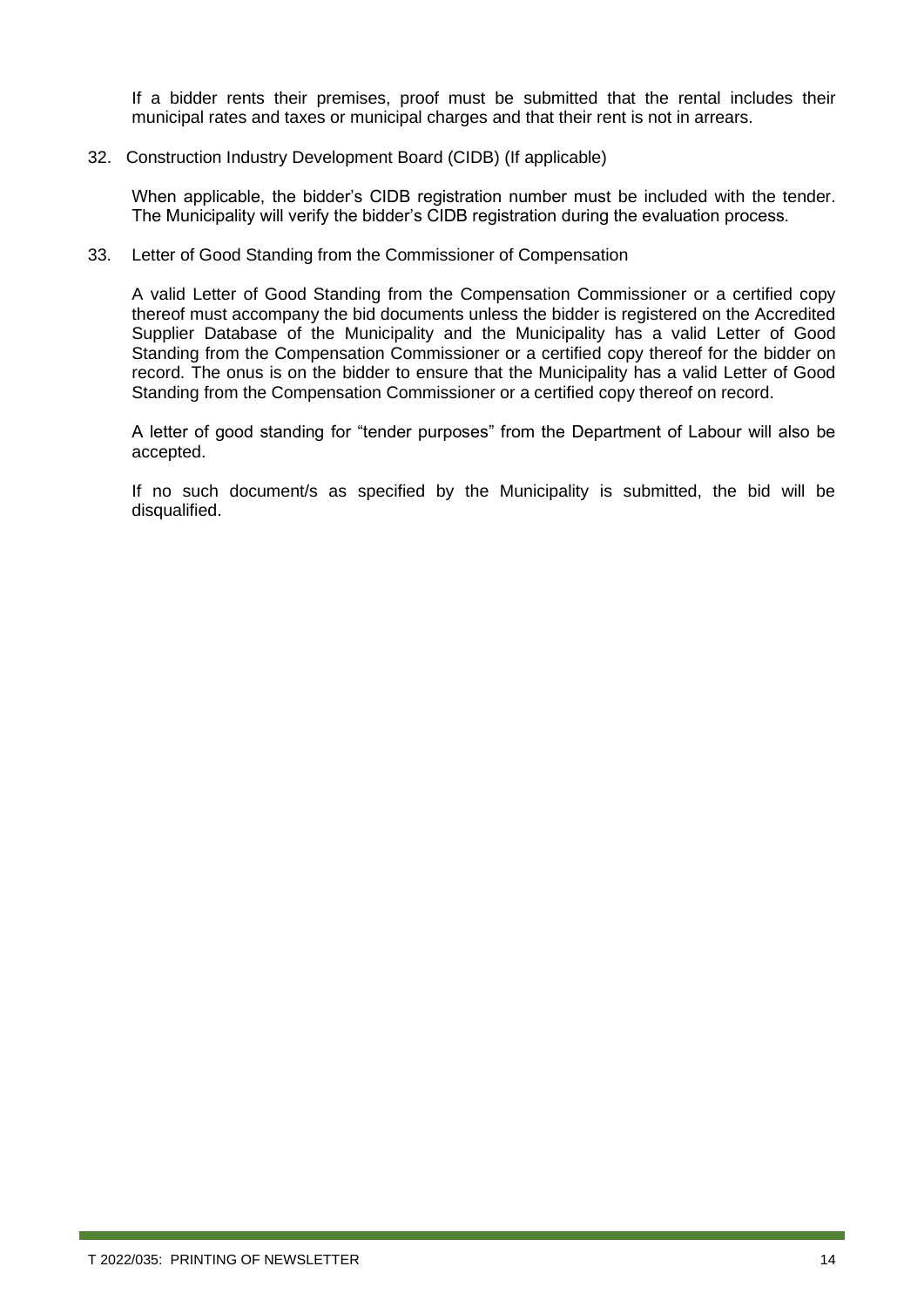### <span id="page-14-0"></span>**C. NATIONAL TREASURY - GOVERNMENT PROCUREMENT: GENERAL CONDITIONS OF CONTRACT**

The purpose of this document is to:

- (a) Draw special attention to certain general conditions applicable to government bids, contracts and orders; and
- (b) To ensure that clients be familiar with regard to the rights and obligations of all parties involved in doing business with government.
- (c) The General Conditions of Contract will form part of all bid documents and may not be amended.
- (d) Special Conditions of Contract (SCC) relevant to a specific bid, should be compiled separately for every bid and will supplement the General Conditions of Contract. Whenever there is a conflict, the provisions in the SCC will prevail

#### 1. DEFINITIONS

The following terms shall be interpreted as indicated:

- 1.1 "Closing time" means the date and hour specified in the bidding documents for the receipt of bids.
- 1.2 "Contract" means the written agreement entered into between the purchaser and the supplier, as recorded in the contract form signed by the parties, including all attachments and appendices thereto and all documents incorporated by reference therein.
- 1.3 "Contract price" means the price payable to the supplier under the contract for the full and proper performance of his contractual obligations.
- 1.4 "Corrupt practice" means the offering, giving, receiving, or soliciting of any thing of value to influence the action of a public official in the procurement process or in contract execution.
- 1.5 "Countervailing duties" are imposed in cases where an enterprise abroad is subsidized by its government and encouraged to market its products internationally.
- 1.6 "Country of origin" means the place where the goods were mined, grown or produced or from which the services are supplied. Goods are produced when, through manufacturing, processing or substantial and major assembly of components, a commercially recognized new product results that is substantially different in basic characteristics or in purpose or utility from its components.
- 1.7 "Day" means calendar day.
- 1.8 "Delivery" means delivery in compliance of the conditions of the contract or order.
- 1.9 "Delivery ex stock" means immediate delivery directly from stock actually on hand.
- 1.10 "Delivery into consignees store or to his site" means delivered and unloaded in the specified store or depot or on the specified site in compliance with the conditions of the contract or order,the supplier bearing all risks and charges involved until the goods are so delivered and a valid receipt is obtained.
- 1.11 "Dumping" occurs when a private enterprise abroad market its goods on own initiative in the RSA at lower prices than that of the country of origin and which have the potential to harm the local industries in the RSA.
- 1.12 "Force majeure" means an event beyond the control of the supplier and not involving the supplier's fault or negligence and not foreseeable. Such events may include, but is not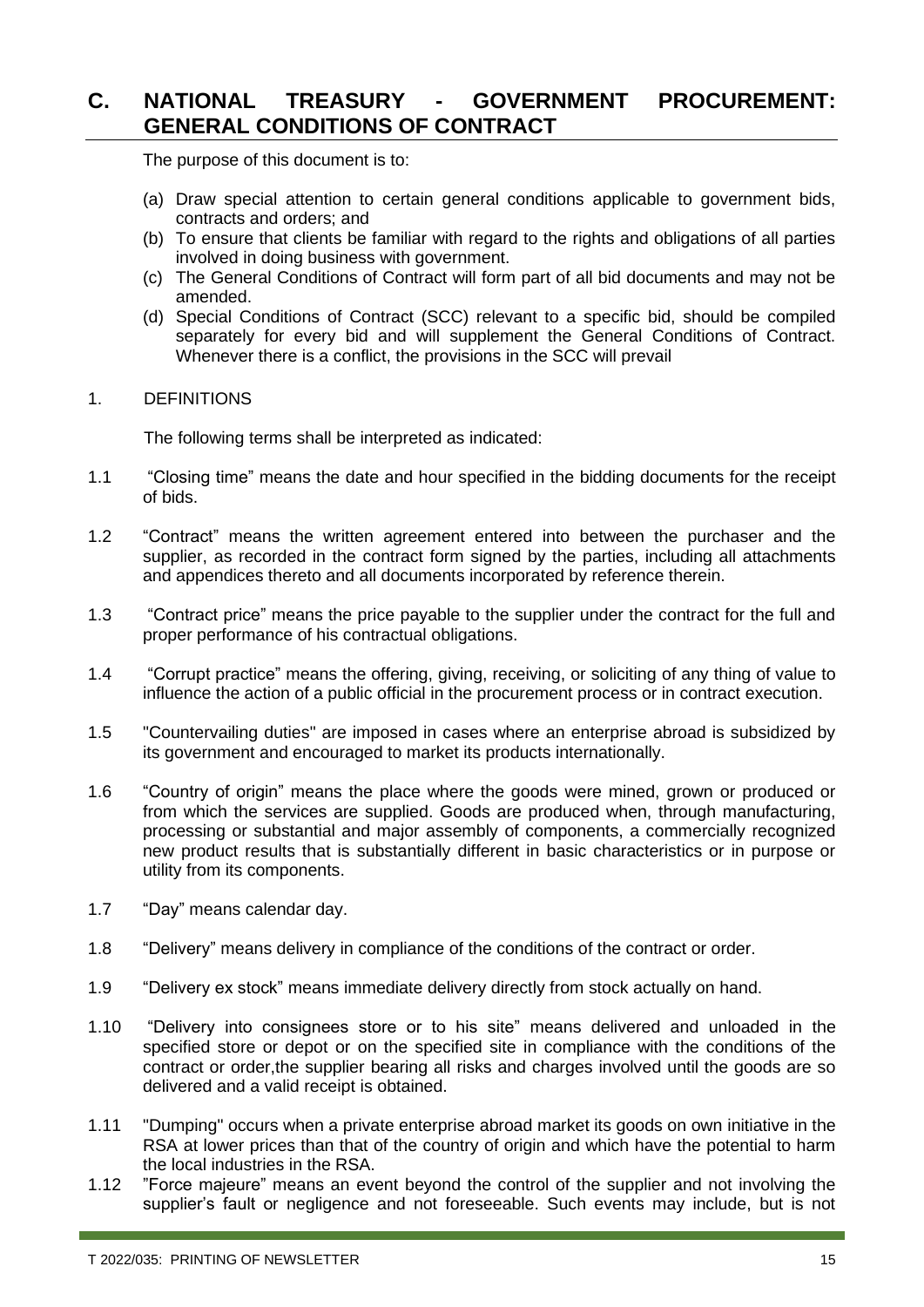restricted to, acts of the purchaser in its sovereign capacity, wars or revolutions, fires, floods, epidemics, quarantine restrictions and freight embargoes.

- 1.13 "Fraudulent practice" means a misrepresentation of facts in order to influence a procurement process or the execution of a contract to the detriment of any bidder, and includes collusive practice among bidders (prior to or after bid submission) designed to establish bid prices at artificial non-competitive levels and to deprive the bidder of the benefits of free and open competition.
- 1.14 "GCC" means the General Conditions of Contract.
- 1.15 "Goods" means all of the equipment, machinery, and/or other materials that the supplier is required to supply to the purchaser under the contract.
- 1.16 "Imported content" means that portion of the bidding price represented by the cost of components, parts or materials which have been or are still to be imported (whether by the supplier or his subcontractors) and which costs are inclusive of the costs abroad, plus freight and other direct importation costs such as landing costs, dock dues, import duty, sales duty or other similar tax or duty at the South African place of entry as well as transportation and handling charges to the factory in the Republic where the goods covered by the bid will be manufactured.
- 1.17 "Local content" means that portion of the bidding price, which is not included in the imported content provided that local manufacture does take place.
- 1.18 "Manufacture" means the production of products in a factory using labour, materials, components and machinery and includes other related value-adding activities.
- 1.19 "Order" means an official written order issued for the supply of goods or works or the rendering of a service.
- 1.20 "Project site," where applicable, means the place indicated in bidding documents.
- 1.21 "Purchaser" means the organization purchasing the goods.
- 1.22 "Republic" means the Republic of South Africa.
- 1.23 "SCC" means the Special Conditions of Contract.
- 1.24 "Services" means those functional services ancillary to the supply of the goods, such as transportation and any other incidental services, such as installation, commissioning, provision of technical assistance, training, catering, gardening, security, maintenance and other such obligations of the supplier covered under the contract.
- 1.25 "Supplier" means the successful bidder who is awarded the contract to maintain and administer the required and specified service(s) to the State.
- 1.26 "Tort" means in breach of contract
- 1.27 "Turnkey" means a procurement process where one service provider assumes total responsibility for all aspects of the project and delivers the full end product / service required by the contract.
- 1.28 "Written" or "in writing" means hand-written in ink or any form of electronic or mechanical writing.
- 2. APPLICATION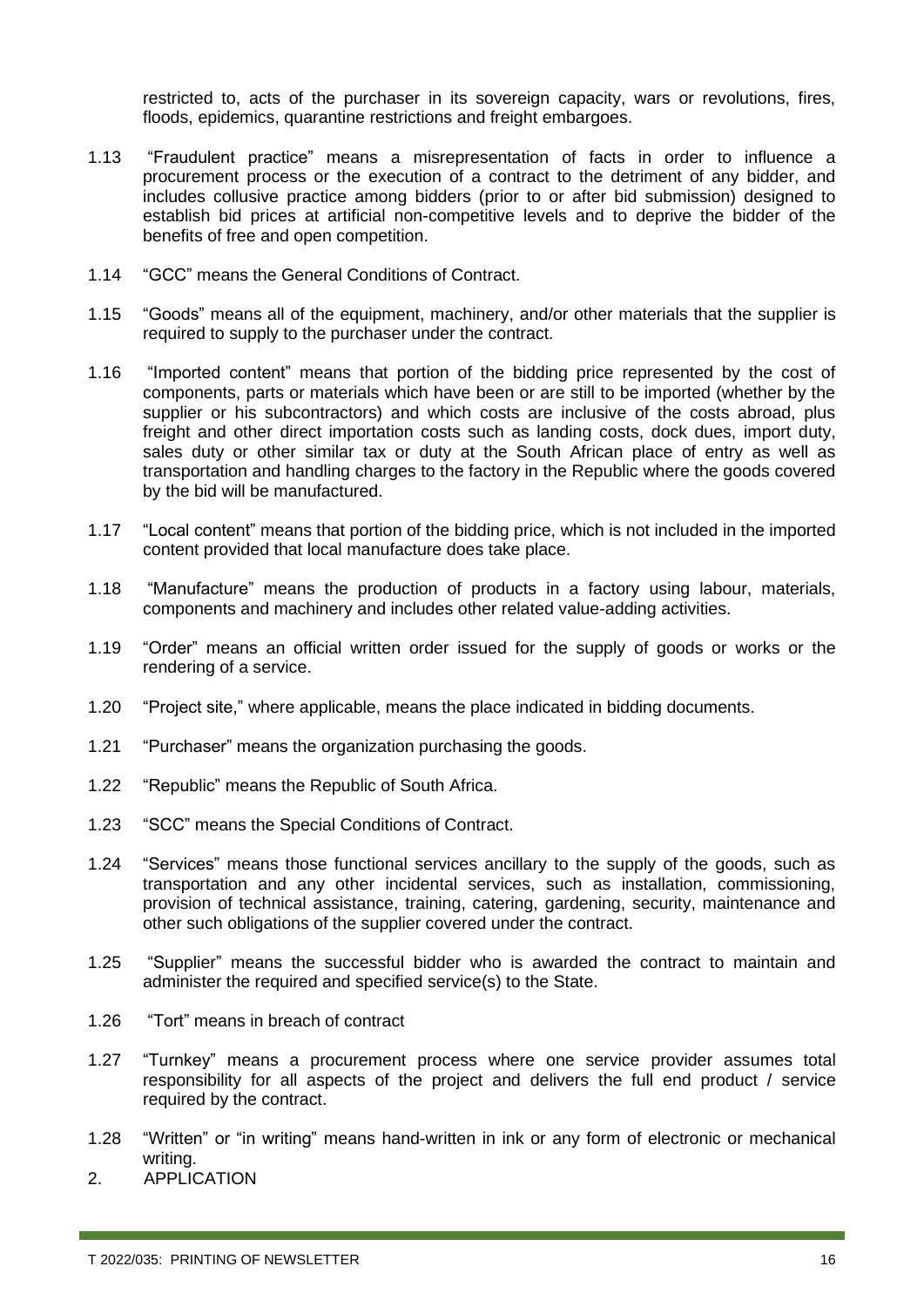- 2.1 These general conditions are applicable to all bids, contracts and orders including bids for functional and professional services (excluding professional services related to the building and construction industry), sales, hiring, letting and the granting or acquiring of rights, but excluding immovable property, unless otherwise indicated in the bidding documents.
- 2.2 Where applicable, special conditions of contract are also laid down to cover specific goods, services or works.
- 2.3 Where such special conditions of contract are in conflict with these general conditions, the special conditions shall apply.
- 3. GENERAL
- 3.1 Unless otherwise indicated in the bidding documents, the purchaser shall not be liable for any expense incurred in the preparation and submission of a bid. Where applicable a nonrefundable fee for documents may be charged.
- 3.2 Invitations to bid are usually published in locally distributed news media and on the municipality/municipal entity website.

#### 4. STANDARDS

- 4.1 The goods supplied shall conform to the standards mentioned in the bidding documents and specifications.
- 5. USE OF CONTRACT DOCUMENTS AND INFORMATION INSPECTION
- 5.1 The supplier shall not, without the purchaser's prior written consent, disclose the contract, or any provision thereof, or any specification, plan, drawing, pattern, sample, or information furnished by or on behalf of the purchaser in connection therewith, to any person other than a person employed by the supplier in the performance of the contract. Disclosure to any such employed person shall be made in confidence and shall extend only so far as may be necessary for purposes of such performance.
- 5.2 The supplier shall not, without the purchaser's prior written consent, make use of any document or information mentioned in GCC clause 5.1 except for purposes of performing the contract.
- 5.3 Any document, other than the contract itself mentioned in GCC clause 5.1 shall remain the property of the purchaser and shall be returned (all copies) to the purchaser on completion of the supplier's performance under the contract if so required by the purchaser.
- 5.4 The supplier shall permit the purchaser to inspect the supplier's records relating to the performance of the supplier and to have them audited by auditors appointed by the purchaser, if so required by the purchaser.

#### 6. PATENT RIGHTS

- 6.1 The supplier shall indemnify the purchaser against all third-party claims of infringement of patent, trademark, or industrial design rights arising from use of the goods or any part thereof by the purchaser.
- 6.2 When a supplier developed documentation / projects for the municipality / municipal entity, the intellectual, copy and patent rights or ownership of such documents or projects will vest in the municipality / municipal entity.
- 7. PERFORMANCE SECURITY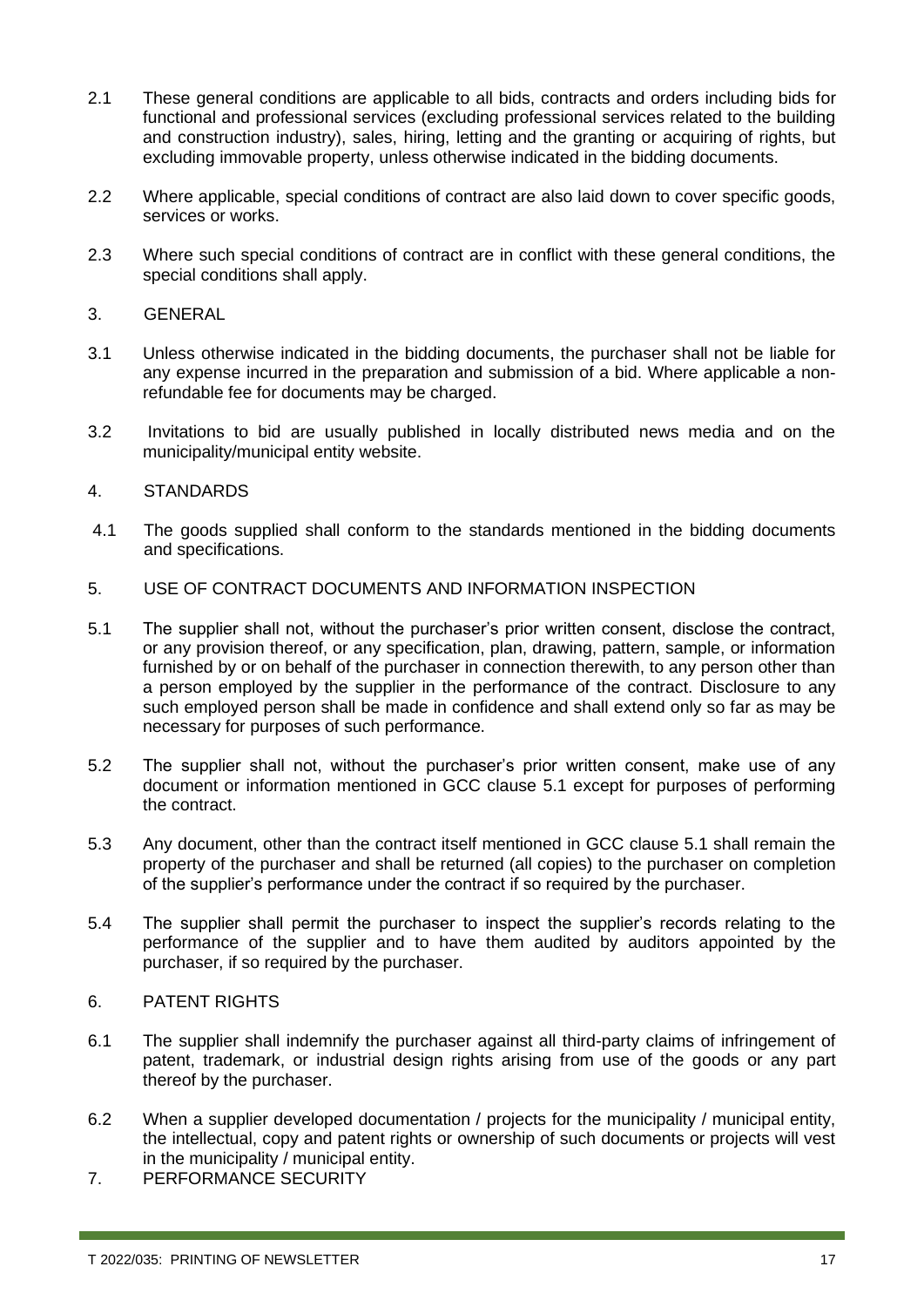- 7.1 Within thirty (30) days of receipt of the notification of contract award, the successful bidder shall furnish to the purchaser the performance security of the amount specified in SCC.
- 7.2 The proceeds of the performance security shall be payable to the purchaser as compensation for any loss resulting from the supplier's failure to complete his obligations under the contract.
- 7.3 The performance security shall be denominated in the currency of the contract or in a freely convertible currency acceptable to the purchaser and shall be in one of the following forms:
	- (a) a bank guarantee or an irrevocable letter of credit issued by a reputable bank located in the purchaser's country or abroad, acceptable to the purchaser, in the form provided in the bidding documents or another form acceptable to the purchaser; or
	- (b) a cashier's or certified cheque.
- 7.4 The performance security will be discharged by the purchaser and returned to the supplier not later than thirty (30) days following the date of completion of the supplier's performance obligations under the contract, including any warranty obligations, unless otherwise specified.
- 8. INSPECTIONS, TESTS AND ANALYSES
- 8.1 All pre-bidding testing will be for the account of the bidder.
- 8.2 If it is a bid condition that goods to be produced or services to be rendered should at any stage be subject to inspections, tests and analyses, the bidder or contractor's premises shall be open, at all reasonable hours, for inspection by a representative of the purchaser or organization acting on behalf of the purchaser.
- 8.3 If there are no inspection requirements indicated in the bidding documents and no mention is made in the contract, but during the contract period it is decided that inspections shall be carried out, the purchaser shall itself make the necessary arrangements, including payment arrangements with the testing authority concerned.
- 8.4 If the inspections, tests and analyses referred to in clauses 8.2 and 8.3 show the goods to be in accordance with the contract requirements, the cost of the inspections, tests and analyses shall be defrayed by the purchaser.
- 8.5 Where the goods or services referred to in clauses 8.2 and 8.3 do not comply with the contract requirements, irrespective of whether such goods or services are accepted or not, the cost in connection with these inspections, tests or analyses shall be defrayed by the supplier.
- 8.6 Goods and services which are referred to in clauses 8.2 and 8.3 and which do not comply with the contract requirements may be rejected.
- 8.7 Any contract goods may on or after delivery be inspected, tested or analysed and may be rejected if found not to comply with the requirements of the contract. Such rejected goods shall be held at the cost and risk of the supplier who shall, when called upon, remove them immediately at his own cost and forthwith substitute them with goods, which do comply with the requirements of the contract. Failing such removal the rejected goods shall be returned at the suppliers cost and risk. Should the supplier fail to provide the substitute goods forthwith, the purchaser may, without giving the supplier further opportunity to substitute the rejected goods, purchase such goods as may be necessary at the expense of the supplier.
- 8.8 The provisions of clauses 8.4 to 8.7 shall not prejudice the right of the purchaser to cancel the contract on account of a breach of the conditions thereof, or to act in terms of Clause 22 of GCC.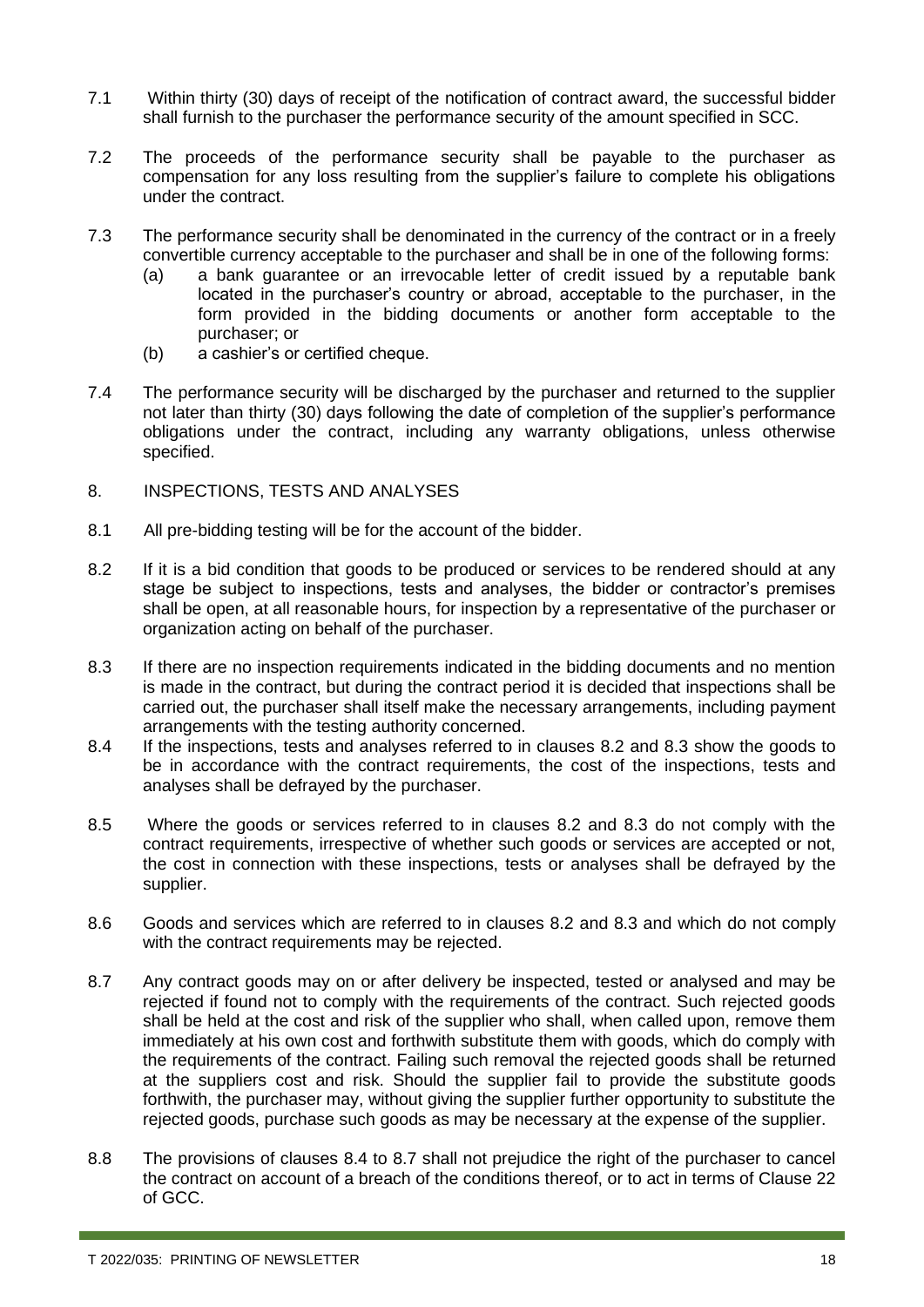#### 9. PACKING

- 9.1 The supplier shall provide such packing of the goods as is required to prevent their damage or deterioration during transit to their final destination, as indicated in the contract. The packing shall be sufficient to withstand, without limitation, rough handling during transit and exposure to extreme temperatures, salt and precipitation during transit, and open storage. Packing, case size weights shall take into consideration, where appropriate, the remoteness of the goods' final destination and the absence of heavy handling facilities at all points in transit.
- 9.2 The packing, marking, and documentation within and outside the packages shall comply strictly with such special requirements as shall be expressly provided for in the contract, including additional requirements, if any, and in any subsequent instructions ordered by the purchaser.
- 10. DELIVERY AND DOCUMENTS
- 10.1 Delivery of the goods and arrangements for shipping and clearance obligations, shall be made by the supplier in accordance with the terms specified in the contract.

#### 11. INSURANCE

11.1 The goods supplied under the contract shall be fully insured in a freely convertible currency against loss or damage incidental to manufacture or acquisition, transportation, storage and delivery in the manner specified.

#### 12. TRANSPORTATION

12.1 Should a price other than an all-inclusive delivered price be required, this shall be specified.

#### 13. INCIDENTAL SERVICES

- 13.1 The supplier may be required to provide any or all of the following services, including additional services, if any:
	- (a) Performance or supervision of on-site assembly and/or commissioning of the supplied goods;
	- (b) Furnishing of tools required for assembly and/or maintenance of the supplied goods;
	- (c) Furnishing of a detailed operations and maintenance manual for each appropriate unit of the supplied goods;
	- (d) performance or supervision or maintenance and/or repair of the supplied goods, for a period of time agreed by the parties, provided that this service shall not relieve the supplier of any warranty obligations under this contract; and
	- (e) Training of the purchaser's personnel, at the supplier's plant and/or on-site, in assembly, start-up, operation, maintenance, and/or repair of the supplied goods.
- 13.2 Prices charged by the supplier for incidental services, if not included in the contract price for the goods, shall be agreed upon in advance by the parties and shall not exceed the prevailing rates charged to other parties by the supplier for similar services.

#### 14. SPARE PARTS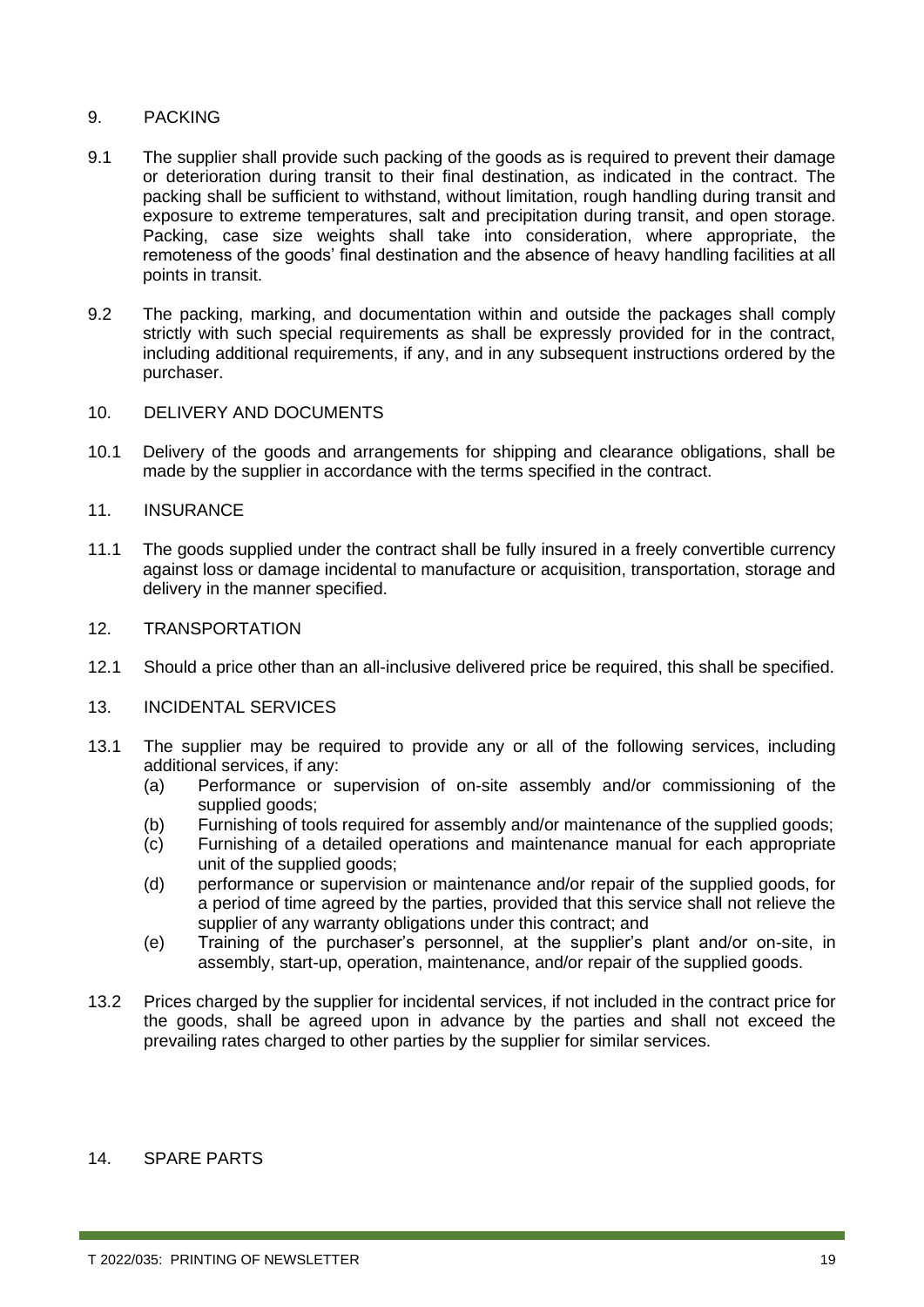- 14.1 As specified, the supplier may be required to provide any or all of the following materials, notifications, and information pertaining to spare parts manufactured or distributed by the supplier:
	- (a) such spare parts as the purchaser may elect to purchase from the supplier, provided that this election shall not relieve the supplier of any warranty obligations under the contract; and;
	- (b) in the event of termination of production of the spare parts:
		- (i) Advance notification to the purchaser of the pending termination, in sufficient time to permit the purchaser to procure needed requirements; and
		- (ii) Following such termination, furnishing at no cost to the purchaser, the blueprints, drawings, and specifications of the spare parts, if requested.

#### 15. WARRANTY

- 15.1 The supplier warrants that the goods supplied under the contract are new, unused, of the most recent or current models, and that they incorporate all recent improvements in design and materials unless provided otherwise in the contract. The supplier further warrants that all goods supplied under this contract shall have no defect, arising from design, materials, or workmanship (except when the design and/or material is required by the purchaser's specifications) or from any act or omission of the supplier, that may develop under normal use of the supplied goods in the conditions prevailing in the country of final destination.
- 15.2 This warranty shall remain valid for twelve (12) months after the goods, or any portion thereof as the case may be, have been delivered to and accepted at the final destination indicated in the contract, or for eighteen (18) months after the date of shipment from the port or place of loading in the source country, whichever period concludes earlier, unless specified otherwise.
- 15.3 The purchaser shall promptly notify the supplier in writing of any claims arising under this warranty.
- 15.4 Upon receipt of such notice, the supplier shall, within the period specified and with all reasonable speed, repair or replace the defective goods or parts thereof, without costs to the purchaser.
- 15.5 If the supplier, having been notified, fails to remedy the defect(s) within the period specified, the purchaser may proceed to take such remedial action as may be necessary, at the supplier's risk and expense and without prejudice to any other rights which the purchaser may have against the supplier under the contract.
- 16. PAYMENT
- 16.1 The method and conditions of payment to be made to the supplier under this contract shall be specified.
- 16.2 The supplier shall furnish the purchaser with an invoice accompanied by a copy of the delivery note and upon fulfilment of other obligations stipulated in the contract.
- 16.3 Payments shall be made promptly by the purchaser, but in no case later than thirty (30) days after submission of an invoice or claim by the supplier.
- 16.4 Payment will be made in Rand unless otherwise stipulated.
- 16.5 Where the value of an intended contract will exceed R1 000 000, 00 (R1 million) it is the bidder's responsibility to be registered with the South African Revenue Service (SARS) for VAT purposes in order to be able to issue tax invoices. It is a requirement of this contract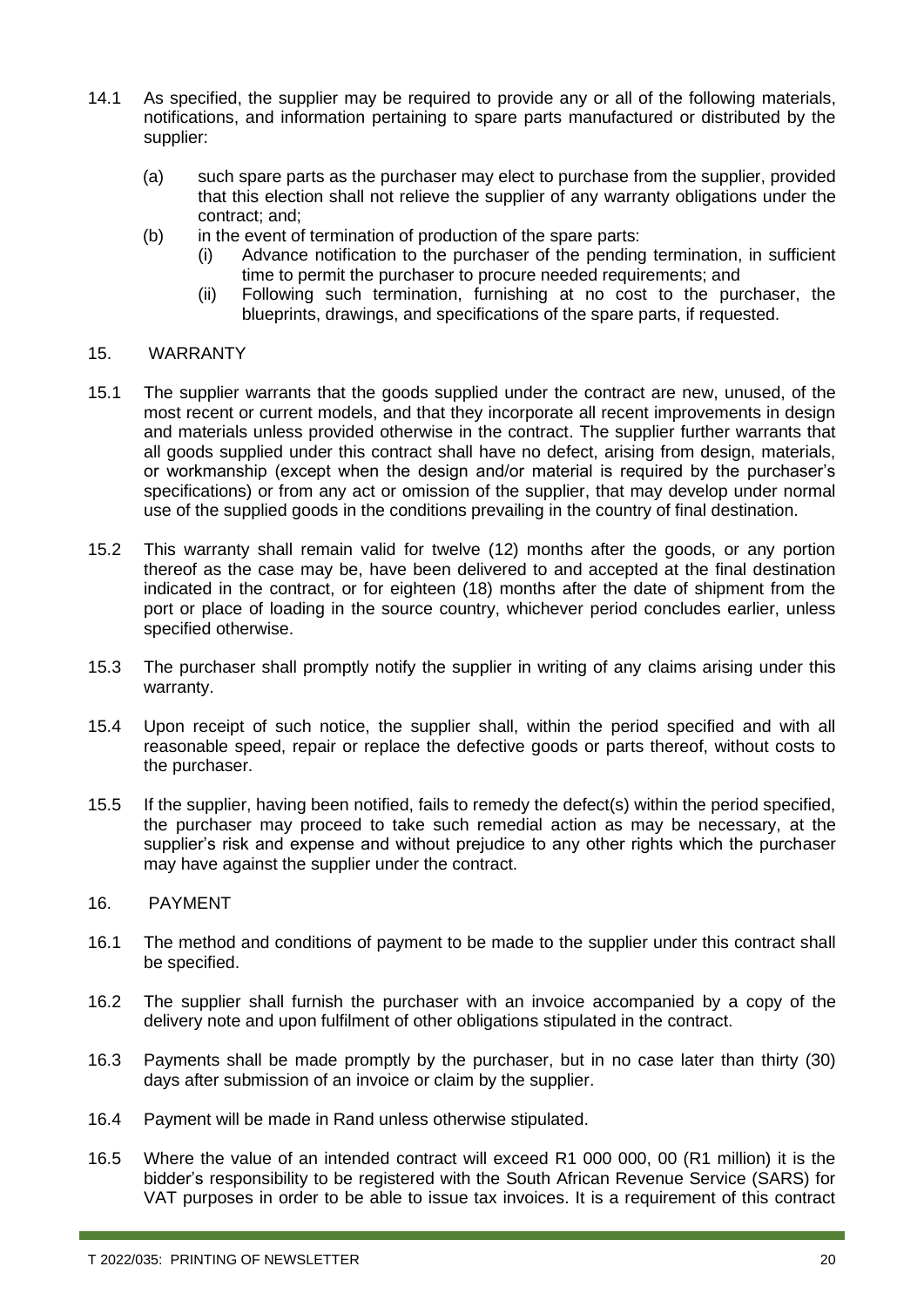that the amount of value-added tax (VAT) must be shown clearly on each invoice. The amended Value-Added Tax Act requires that a Tax Invoice for supplies in excess of R3 000 should, in addition to the other required information, also disclose the VAT registration number of the recipient, with effect from 1 March 2005.

#### 17. PRICES

17.1 Prices charged by the supplier for goods delivered and services performed under the contract shall not vary from the prices quoted by the supplier in his bid, with the exception of any price adjustments authorized or in the purchaser's request for bid validity extension, as the case may be.

#### 8. VARIATION ORDERS

18.1 In cases where the estimated value of the envisaged changes in purchase does not vary more than 15% of the total value of the original contract, the contractor may be instructed to deliver the goods or render the services as such. For construction related goods, services and/or infrastructure project, contracts may be expanded or varied by not more than 20%. In cases of measurable quantities, the contractor may be approached to reduce the unit price, and such offers may be accepted provided that there is no escalation in price.

#### 19. ASSIGNMENT

19.1 The supplier shall not assign, in whole or in part, its obligations to perform under the contract, except with the purchaser's prior written consent.

#### 20. SUBCONTRACTS

20.1 The supplier shall notify the purchaser in writing of all subcontracts awarded under this contract if not already specified in the bid. Such notification, in the original bid or later, shall not relieve the supplier from any liability or obligation under the contract.

#### 21. DELAYS IN THE SUPPLIER'S PERFORMANCE

- 21.1 Delivery of the goods and performance of services shall be made by the supplier in accordance with the time schedule prescribed by the purchaser in the contract.
- 21.2 If at any time during performance of the contract, the supplier or its subcontractor(s) should encounter conditions impeding timely delivery of the goods and performance of services, the supplier shall promptly notify the purchaser in writing of the fact of the delay, its likely duration and its cause(s). As soon as practicable after receipt of the supplier's notice, the purchaser shall evaluate the situation and may at his discretion extend the supplier's time for performance, with or without the imposition of penalties, in which case the extension shall be ratified by the parties by amendment of contract.
- 21.3 The right is reserved to procure outside of the contract small quantities or to have minor essential services executed if an emergency arises, the supplier's point of supply is not situated at or near the place where the goods are required, or the supplier's services are not readily available.
- 21.4 Except as provided under GCC Clause 25, a delay by the supplier in the performance of its delivery obligations shall render the supplier liable to the imposition of penalties, pursuant to GCC Clause 22, unless an extension of time is agreed upon pursuant to GCC Clause 22.2 without the application of penalties.
- 21.5 Upon any delay beyond the delivery period in the case of a goods contract, the purchaser shall, without cancelling the contract, be entitled to purchase goods of a similar quality and up to the same quantity in substitution of the goods not supplied in conformity with the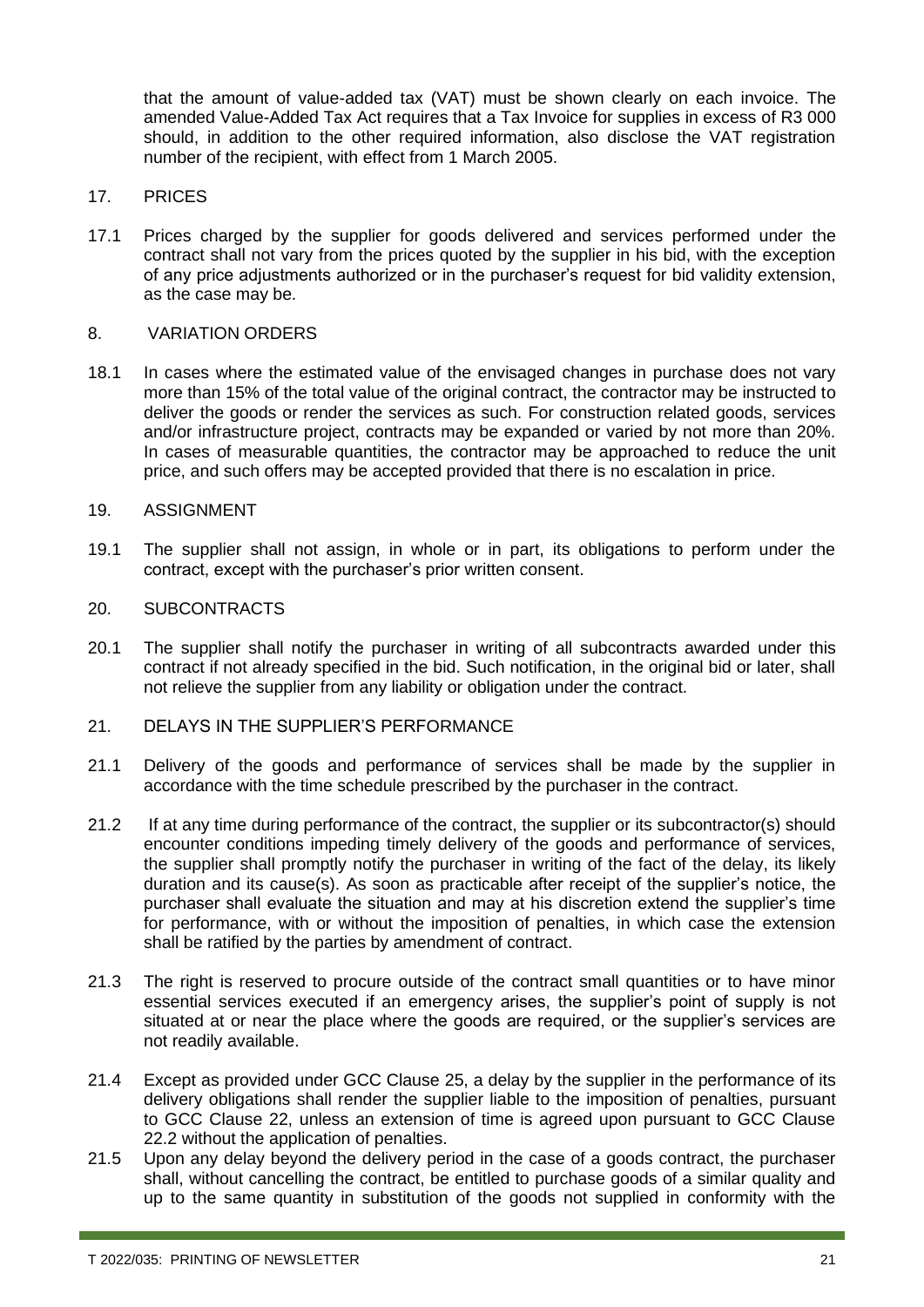contract and to return any goods delivered later at the supplier's expense and risk, or to cancel the contract and buy such goods as may be required to complete the contract and without prejudice to his other rights, be entitled to claim damages from the supplier.

#### 22. PENALTIES

22.1 Subject to GCC Clause 25, if the supplier fails to deliver any or all of the goods or to perform the services within the period(s) specified in the contract, the purchaser shall, without prejudice to its other remedies under the contract, deduct from the contract price, as a penalty, a sum calculated on the delivered price of the delayed goods or unperformed services using the current prime interest rate calculated for each day of the delay until actual delivery or performance. The purchaser may also consider termination of the contract pursuant to GCC Clause 23.

#### 23. TERMINATION FOR DEFAULT

- 23.1 The purchaser, without prejudice to any other remedy for breach of contract, by written notice of default sent to the supplier, may terminate this contract in whole or in part:
	- (a) if the supplier fails to deliver any or all of the goods within the period(s) specified in the contract, or within any extension thereof granted by the purchaser pursuant to GCC Clause 21.2;
	- (b) If the supplier fails to perform any other obligation(s) under the contract; or
	- (c) If the supplier, in the judgment of the purchaser, has engaged in corrupt or fraudulent practices in competing for or in executing the contract.
- 23.2 In the event the purchaser terminates the contract in whole or in part, the purchaser may procure, upon such terms and in such manner, as it deems appropriate, goods, works or services similar to those undelivered, and the supplier shall be liable to the purchaser for any excess costs for such similar goods, works or services. However, the supplier shall continue performance of the contract to the extent not terminated.
- 23.3 Where the purchaser terminates the contract in whole or in part, the purchaser may decide to impose a restriction penalty on the supplier by prohibiting such supplier from doing business with the public sector for a period not exceeding 10 years.
- 23.4 If a purchaser intends imposing a restriction on a supplier or any person associated with the supplier, the supplier will be allowed a time period of not more than fourteen (14) days to provide reasons why the envisaged restriction should not be imposed. Should the supplier fail to respond within the stipulated fourteen (14) days the purchaser may regard the supplier as having no objection and proceed with the restriction.
- 23.5 Any restriction imposed on any person by the purchaser will, at the discretion of the purchaser, also be applicable to any other enterprise or any partner, manager, director or other person who wholly or partly exercises or exercised or may exercise control over the enterprise of the first-mentioned person, and with which enterprise or person the firstmentioned person, is or was in the opinion of the purchaser actively associated.
- 23.6 a restriction is imposed, the purchaser must, within five (5) working days of such imposition, furnish the National Treasury, with the following information:
	- (i) The name and address of the supplier and / or person restricted by the purchaser;
	- (ii) The date of commencement of the restriction
	- (iii) The period of restriction; and
	- (iv) The reasons for the restriction

These details will be loaded in the National Treasury's central database of suppliers or persons prohibited from doing business with the public sector.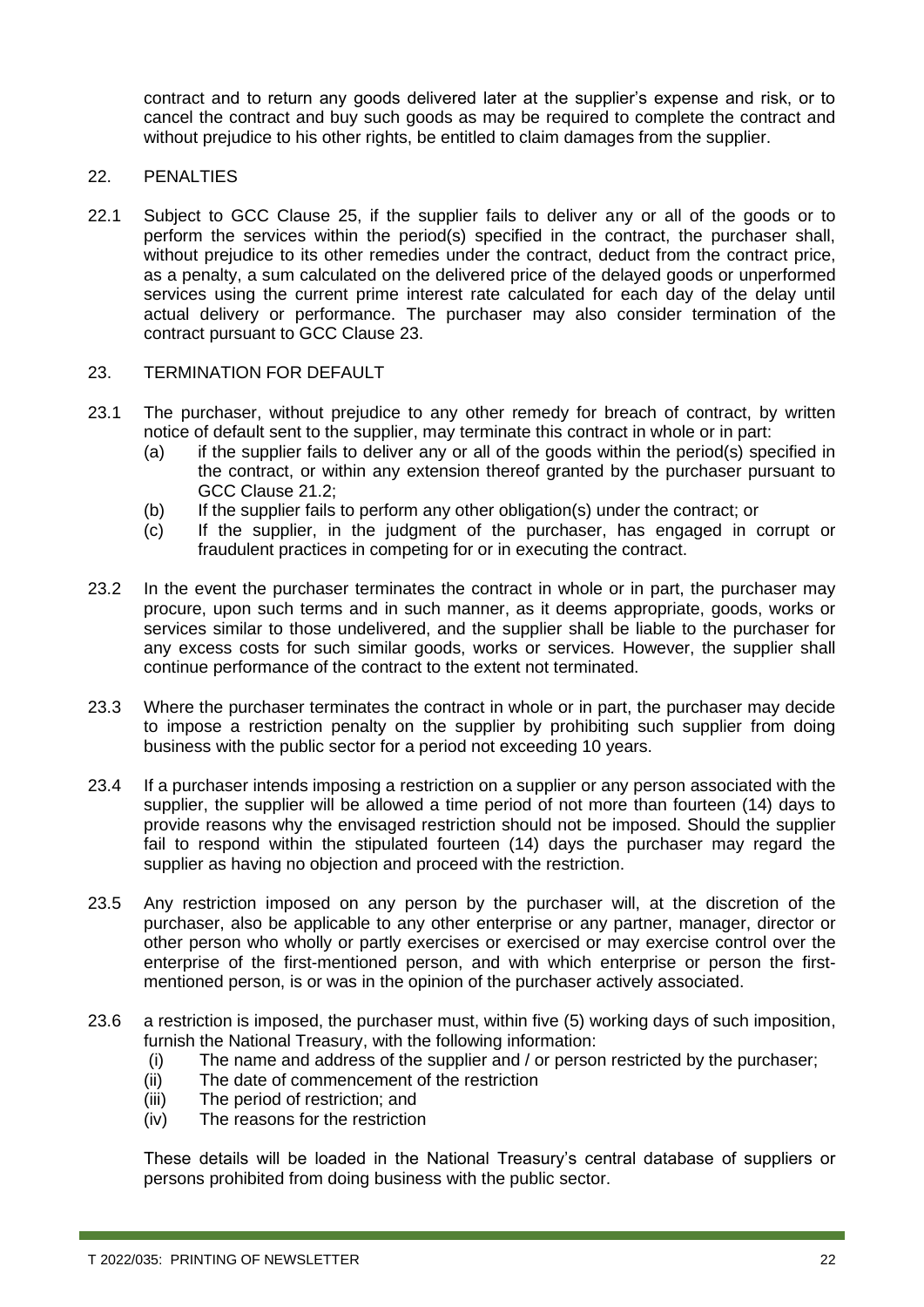23.7. If a court of law convicts a person of an offence as contemplated in sections 12 or 13 of the Prevention and Combating of Corrupt Activities Act, No. 12 of 2004, the court may also rule that such person's name be endorsed on the Register for Tender Defaulters. When a person's name has been endorsed on the Register, the person will be prohibited from doing business with the public sector for a period not less than five years and not more than 10 years. The National Treasury is empowered to determine the period of restriction and each case will be dealt with on its own merits. According to section 32 of the Act the Register must be open to the public. The Register can be perused on the National Treasury website

#### 24. ANTIDUMPING AND COUNTERVAILING DUTIES AND RIGHTS

24.1 When, after the date of bid, provisional payments are required, or anti-dumping or countervailing duties are imposed, or the amount of a provisional payment or anti-dumping or countervailing right is increased in respect of any dumped or subsidized import, the State is not liable for any amount so required or imposed, or for the amount of any such increase. When, after the said date, such a provisional payment is no longer required or any such anti-dumping or countervailing right is abolished, or where the amount of such provisional payment or any such right is reduced, any such favorable difference shall on demand be paid forthwith by the supplier to the purchaser or the purchaser may deduct such amounts from moneys (if any) which may otherwise be due to the supplier in regard to goods or services which he delivered or rendered, or is to deliver or render in terms of the contract or any other contract or any other amount which may be due to him.

#### 25. FORCE MAJEURE

- 25.1 Notwithstanding the provisions of GCC Clauses 22 and 23, the supplier shall not be liable for forfeiture of its performance security, damages, or termination for default if and to the extent that his delay in performance or other failure to perform his obligations under the contract is the result of an event of force majeure.
- 25.2 If a force majeure situation arises, the supplier shall promptly notify the purchaser in writing of such condition and the cause thereof. Unless otherwise directed by the purchaser in writing, the supplier shall continue to perform its obligations under the contract as far as is reasonably practical, and shall seek all reasonable alternative means for performance not prevented by the force majeure event.
- 26. TERMINATION FOR INSOLVENCY
- 26.1 The purchaser may at any time terminate the contract by giving written notice to the supplier if the supplier becomes bankrupt or otherwise insolvent. In this event, termination will be without compensation to the supplier, provided that such termination will not prejudice or affect any right of action or remedy, which has accrued or will accrue thereafter to the purchaser.

#### 27. SETTLEMENT OF DISPUTES

- 27.1 If any dispute or difference of any kind whatsoever arises between the purchaser and the supplier in connection with or arising out of the contract, the parties shall make every effort to resolve amicably such dispute or difference by mutual consultation.
- 27.2 If, after thirty (30) days, the parties have failed to resolve their dispute or difference by such mutual consultation, then either the purchaser or the supplier may give notice to the other party of his intention to commence with mediation. No mediation in respect of this matter may be commenced unless such notice is given to the other party.
- 27.3 Should it not be possible to settle a dispute by means of mediation, it may be settled in a South African court of law.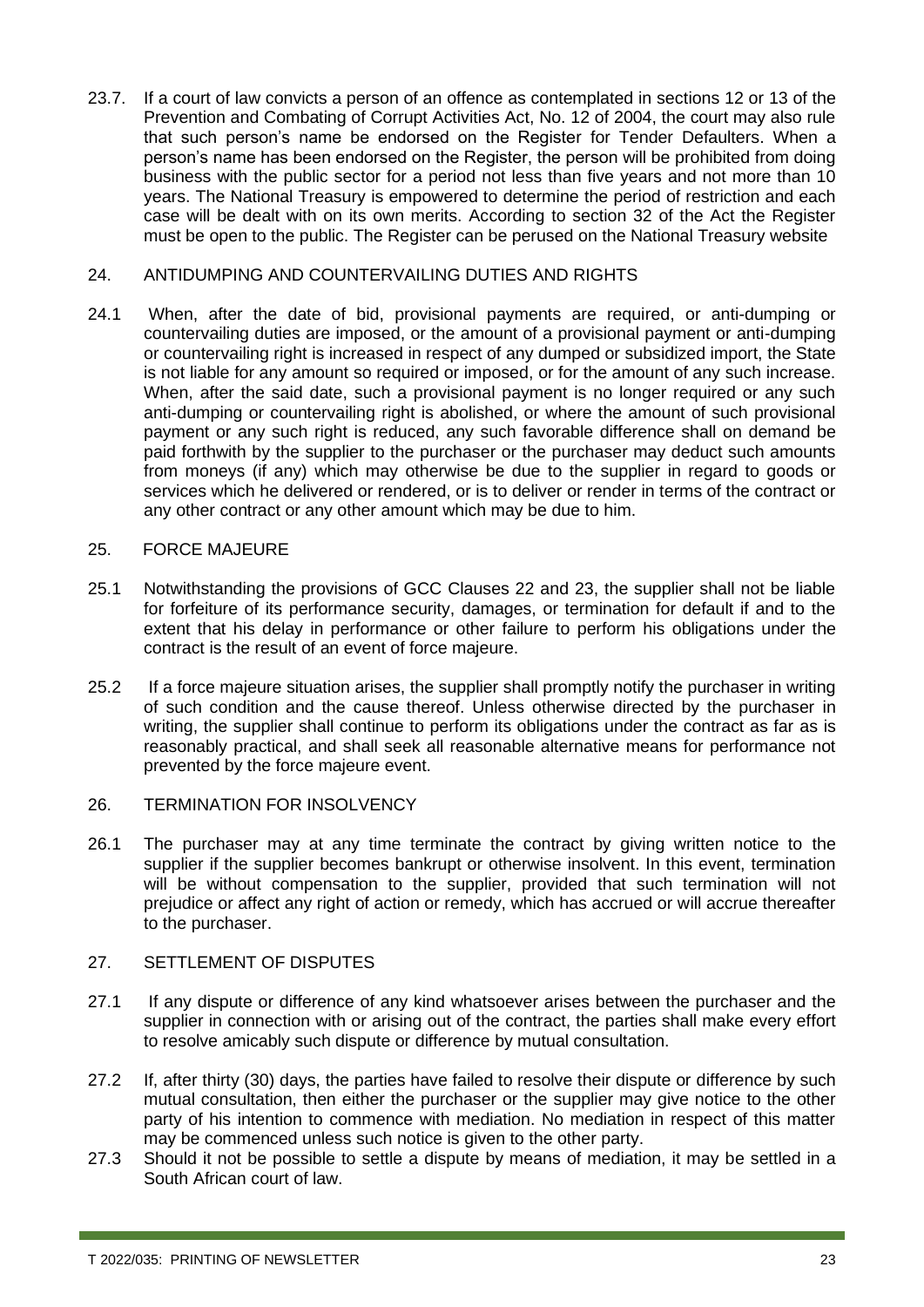- 27.4 Notwithstanding any reference to mediation and/or court proceedings herein,
	- (a) The parties shall continue to perform their respective obligations under the contract unless they otherwise agree; and
	- (b) The purchaser shall pay the supplier any monies due the supplier for goods delivered and / or services rendered according to the prescripts of the contract.

#### 28. LIMITATION OF LIABILITY

- 28.1 Except in cases of criminal negligence or willful misconduct, and in the case of infringement pursuant to Clause 6;
	- (a) the supplier shall not be liable to the purchaser, whether in contract, tort, or otherwise, for any indirect or consequential loss or damage, loss of use, loss of production, or loss of profits or interest costs, provided that this exclusion shall not apply to any obligation of the supplier to pay penalties and/or damages to the purchaser; and
	- (b) The aggregate liability of the supplier to the purchaser, whether under the contract, in tort or otherwise, shall not exceed the total contract price, provided that this limitation shall not apply to the cost of repairing or replacing defective equipment.

#### 29. GOVERNING LANGUAGE

- 29.1 The contract shall be written in English. All correspondence and other documents pertaining to the contract that is exchanged by the parties shall also be written in English.
- 30. APPLICABLE LAW
- 30.1 The contract shall be interpreted in accordance with South African laws, unless otherwise specified.
- 31. NOTICES
- 31.1 Every written acceptance of a bid shall be posted to the supplier concerned by registered or certified mail and any other notice to him shall be posted by ordinary mail to the address furnished in his bid or to the address notified later by him in writing and such posting shall be deemed to be proper service of such notice.
- 31.2 The time mentioned in the contract documents for performing any act after such aforesaid notice has been given, shall be reckoned from the date of posting of such notice.
- 32. TAXES AND DUTIES
- 32.1 A foreign supplier shall be entirely responsible for all taxes, stamp duties, license fees, and other such levies imposed outside the purchaser's country.
- 32.2 A local supplier shall be entirely responsible for all taxes, duties, license fees, etc., incurred until delivery of the contracted goods to the purchaser.
- 32.3 No contract shall be concluded with any bidder whose tax matters are not in order. Prior to the award of a bid SARS must have certified that the tax matters of the preferred bidder are in order.
- 32.4 No contract shall be concluded with any bidder whose municipal rates and taxes and municipal services charges are in arrears.
- 33. TRANSFER OF CONTRACTS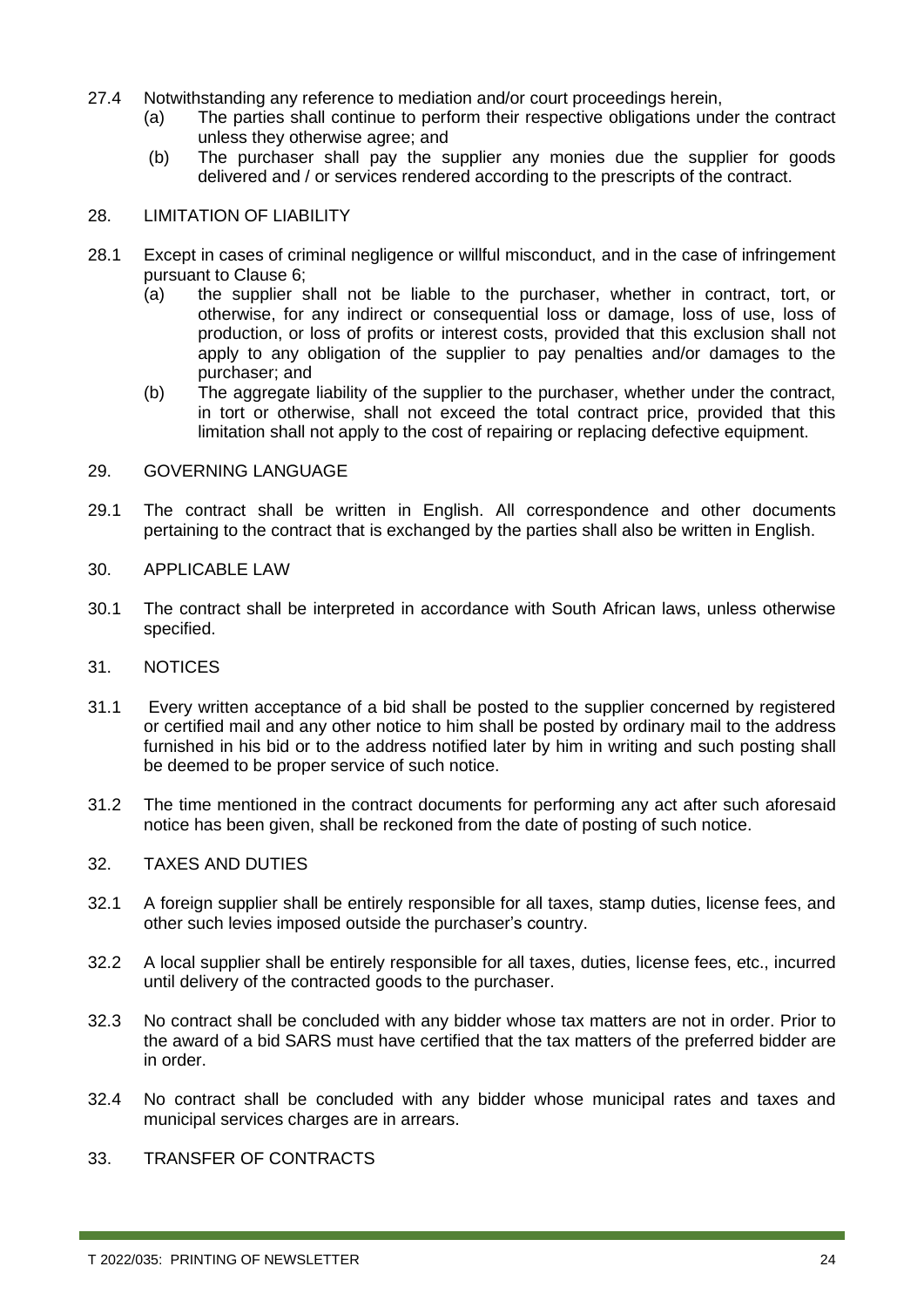33.1 The contractor shall not abandon, transfer, cede assign or sublet a contract or part thereof without the written permission of the purchaser

#### 34. AMENDMENT OF CONTRACTS

34.1 No agreement to amend or vary a contract or order or the conditions, stipulations or provisions thereof shall be valid and of any force unless such agreement to amend or vary is entered into in writing and signed by the contracting parties. Any waiver of the requirement that the agreement to amend or vary shall be in writing, shall also be in writing.

#### 35. PROHIBITION OF RESTRICTIVE PRACTICES

- 35.1 In terms of section 4 (1) (b) (iii) of the Competition Act No. 89 of 1998, as amended, an agreement between, or concerted practice by, firms, or a decision by an association of firms, is prohibited if it is between parties in a horizontal relationship and if a bidder(s) is / are or a contractor(s) was / were involved in collusive bidding.
- 35.2 If a bidder(s) or contractor(s) based on reasonable grounds or evidence obtained by the purchaser has / have engaged in the restrictive practice referred to above, the purchaser may refer the matter to the Competition Commission for investigation and possible imposition of administrative penalties as contemplated in section 59 of the Competition Act No 89 0f 1998.
- 35.3 If a bidder(s) or contractor(s) has / have been found guilty by the Competition Commission of the restrictive practice referred to above, the purchaser may, in addition and without prejudice to any other remedy provided for, invalidate the bid(s) for such item(s) offered, and / or terminate the contract in whole or part, and / or restrict the bidder(s) or contractor(s) from conducting business with the public sector for a period not exceeding ten (10) years and / or claim damages from the bidder(s) or contractor(s)concerned.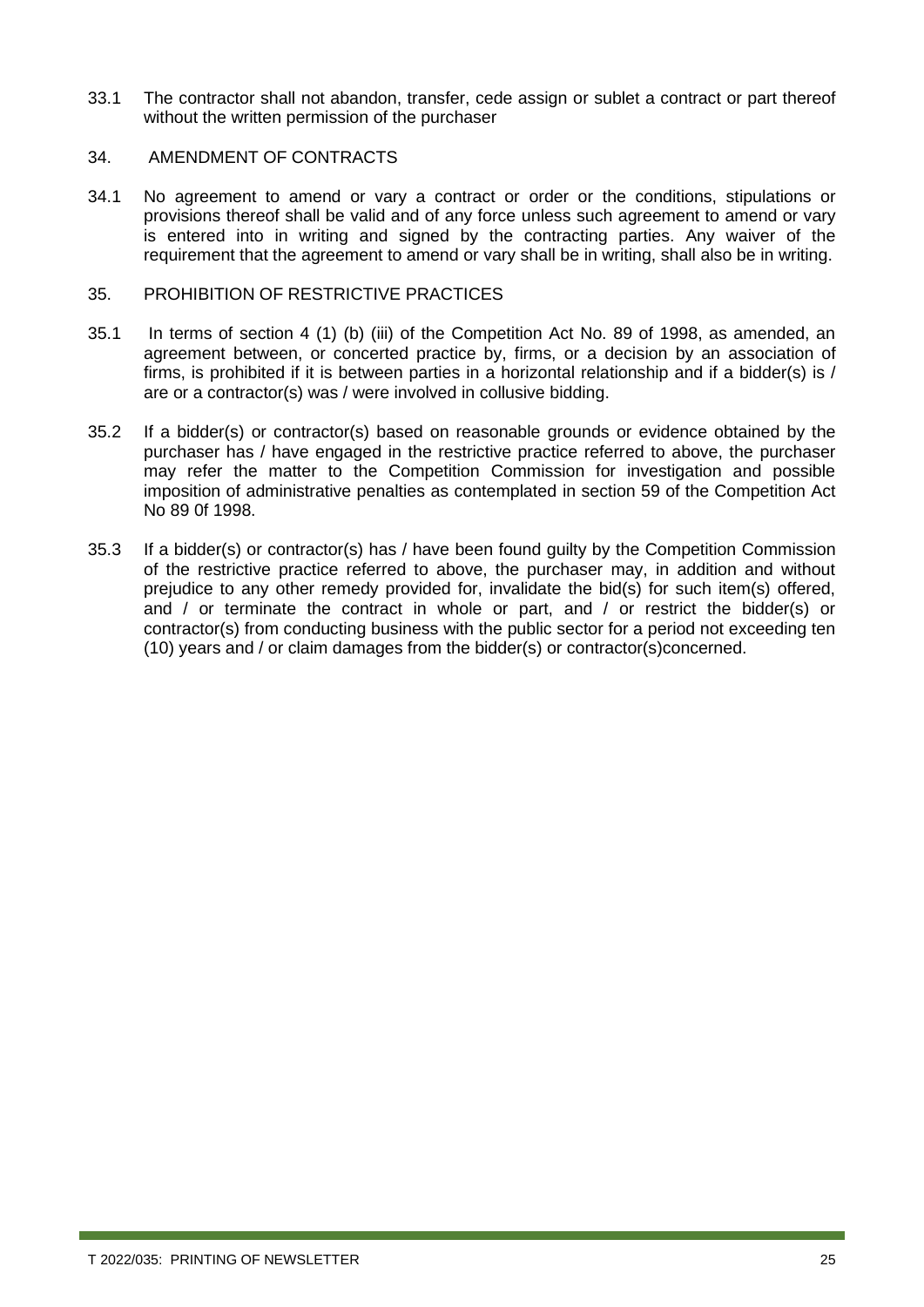### <span id="page-25-0"></span>**D. APPLICATION OF PREFERENCE POINT SYSTEM IN TERMS OF THE PREFERENTIAL PROCUREMENT REGULATIONS 2017**

The applicable 80/20 preferential points system as set out in Preferential Procurement Regulations 2017 will be used to evaluate individual tenders.

#### Regulation R 32 of 20 January 2017 provide for a preference points system

*80/20 Preference point system [(for acquisition of goods or services for a Rand value equal to or above R30 000 and up to R50 million) (all applicable taxes included)]* 

The points are awarded as follows:

- 80 points is awarded for the lowest price if it complies with the Tender / Formal Written Price Quotation conditions.
- Additional points are awarded for attaining the B-BBEE status level of contributor in accordance with the table below:

| <b>B-BBEE Status Level of Contributor</b> | <b>Number of Points</b> |
|-------------------------------------------|-------------------------|
|                                           | 20                      |
| $\overline{2}$                            | 18                      |
| 3                                         | 14                      |
| 4                                         | 12                      |
| 5                                         | 8                       |
| 6                                         | 6                       |
|                                           | 4                       |
| 8                                         | 2                       |
| Non-compliant contributor                 |                         |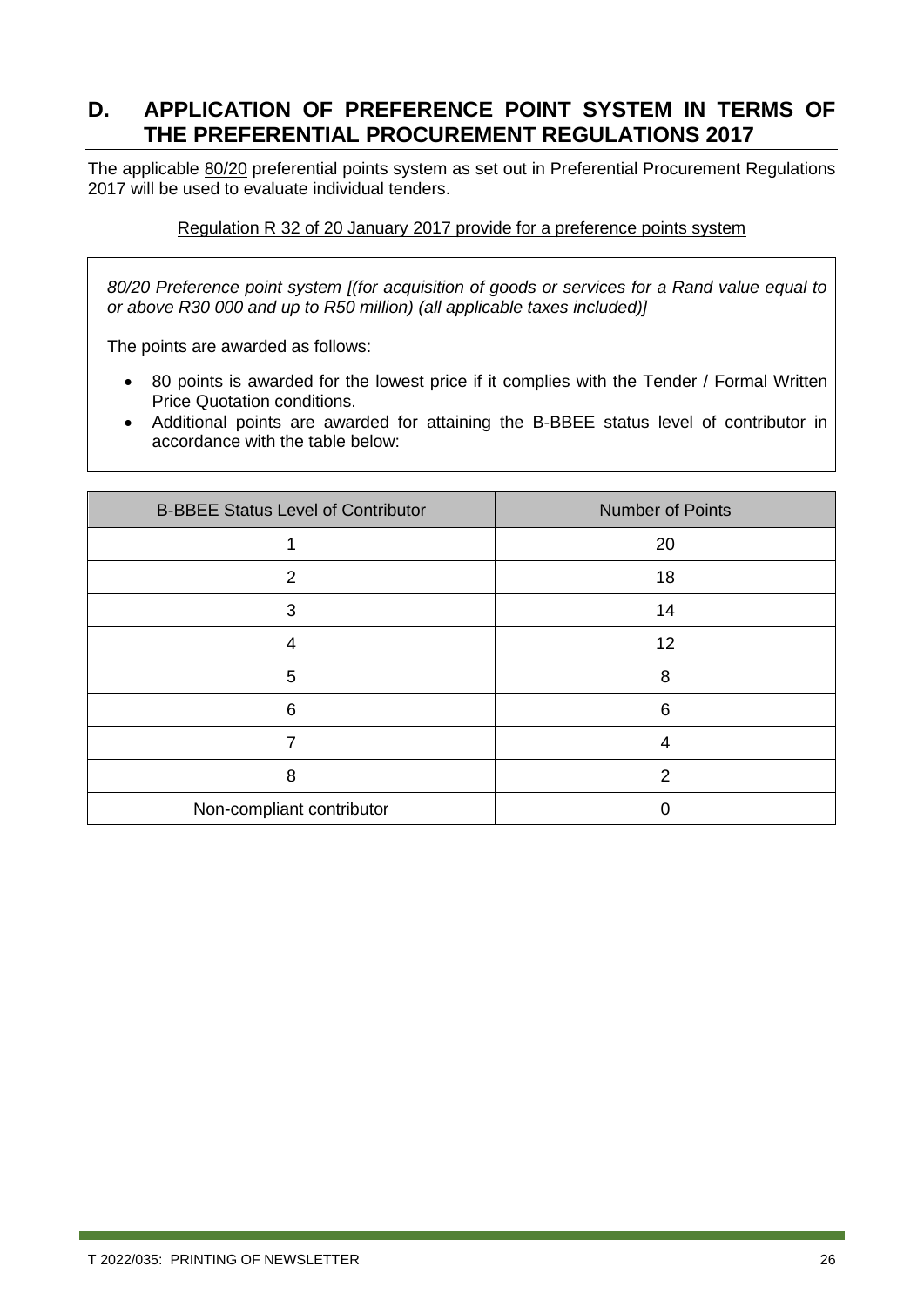### <span id="page-26-0"></span>**E. INVITATION TO BID - MBD1**

| YOU ARE HEREBY INVITED TO BID FOR REQUIREMENTS OF THE (NAME OF MUNICIPALITY/<br><b>MUNICIPAL ENTITY)</b>                                                       |                                                |                                 |                                      |                             |           |                                                                                     |  |                                                            |
|----------------------------------------------------------------------------------------------------------------------------------------------------------------|------------------------------------------------|---------------------------------|--------------------------------------|-----------------------------|-----------|-------------------------------------------------------------------------------------|--|------------------------------------------------------------|
| T 2022/035<br>Tender number:                                                                                                                                   |                                                |                                 | Closing date:                        | 05/07/2022                  |           | Closing time:                                                                       |  | 11h00                                                      |
| Description                                                                                                                                                    |                                                |                                 |                                      |                             |           |                                                                                     |  | DISTRIBUTION AND PRINTING OF THE MUNICIPALITY'S NEWSLETTER |
| THE SUCCESSFUL BIDDER WILL BE REQUIRED TO FILL IN AND SIGN A WRITTEN CONTRACT                                                                                  |                                                |                                 |                                      | FORM (MBD7).                |           |                                                                                     |  |                                                            |
| BID RESPONSE DOCUMENTS MAY BE DEPOSITED IN THE TENDER BOX SITUATED AT:                                                                                         |                                                | 29 DU TOIT STREET, STELLENBOSCH |                                      |                             |           |                                                                                     |  |                                                            |
|                                                                                                                                                                |                                                |                                 |                                      | <b>SUPPLIER INFORMATION</b> |           |                                                                                     |  |                                                            |
| Name of bidder                                                                                                                                                 |                                                |                                 |                                      |                             |           |                                                                                     |  |                                                            |
| Postal address                                                                                                                                                 |                                                |                                 |                                      |                             |           |                                                                                     |  |                                                            |
| Street address                                                                                                                                                 |                                                |                                 |                                      |                             |           |                                                                                     |  |                                                            |
| Telephone number                                                                                                                                               |                                                | Code                            |                                      |                             |           | Number                                                                              |  |                                                            |
| Cell phone number                                                                                                                                              |                                                |                                 |                                      |                             |           |                                                                                     |  |                                                            |
| E-mail address                                                                                                                                                 |                                                |                                 |                                      |                             |           |                                                                                     |  |                                                            |
| VAT registration number                                                                                                                                        |                                                |                                 |                                      |                             |           |                                                                                     |  |                                                            |
| Tax compliance status                                                                                                                                          |                                                | <b>TCS</b><br>PIN:              |                                      |                             | <b>OR</b> | CSD No:                                                                             |  | <b>MAAA</b>                                                |
| <b>B-BBEE</b> status level verification<br>certificate<br>[tick applicable box]                                                                                |                                                |                                 | $\sqcup$ yes                         | no                          |           | <b>B-BBEE</b> status<br>level sworn<br>affidavit                                    |  | No<br>Yes                                                  |
| [A B-BBEE STATUS LEVEL VERIFICATION CERTIFICATE / SWORN AFFIDAVIT (FOR EMES & QSEs)<br>MUST BE SUBMITTED IN ORDER TO QUALIFY FOR PREFERENCE POINTS FOR B-BBEE] |                                                |                                 |                                      |                             |           |                                                                                     |  |                                                            |
| Are you the accredited<br>representative in South Africa for<br>the goods / services / works<br>offered?                                                       |                                                |                                 | $\Box$ Yes<br>[If yes enclose proof] | No                          |           | Are you a foreign<br>based supplier for the<br>goods / services /<br>works offered? |  | $\Box$ Yes $\Box$ No<br>[If yes, answer part<br>b:3        |
| Total number of items offered                                                                                                                                  |                                                |                                 |                                      |                             |           | Total bid price                                                                     |  | R                                                          |
| Signature of bidder                                                                                                                                            |                                                |                                 |                                      |                             | Date      |                                                                                     |  |                                                            |
| Capacity under which this bid is<br>signed                                                                                                                     |                                                |                                 |                                      |                             |           |                                                                                     |  |                                                            |
|                                                                                                                                                                |                                                |                                 |                                      |                             |           | TECHNICAL INFORMATION MAY BE DIRECTED TO:                                           |  |                                                            |
| Contact person                                                                                                                                                 |                                                | Jo-Anne Otto                    |                                      |                             |           |                                                                                     |  |                                                            |
|                                                                                                                                                                | 021 888 5202<br>Telephone number               |                                 |                                      |                             |           |                                                                                     |  |                                                            |
|                                                                                                                                                                | E-mail address<br>Jo-Anne@capewinelands.gov.za |                                 |                                      |                             |           |                                                                                     |  |                                                            |
|                                                                                                                                                                |                                                |                                 |                                      |                             |           | BIDDING PROCEDURE ENQUIRIES MAY BE DIRECTED                                         |  |                                                            |
| Contact person                                                                                                                                                 |                                                | <b>Elmine Niemand</b>           |                                      |                             |           |                                                                                     |  |                                                            |
|                                                                                                                                                                | Telephone number<br>021 888 5175               |                                 |                                      |                             |           |                                                                                     |  |                                                            |
| E-mail address<br>elmine@capewinelands.gov.za                                                                                                                  |                                                |                                 |                                      |                             |           |                                                                                     |  |                                                            |

ī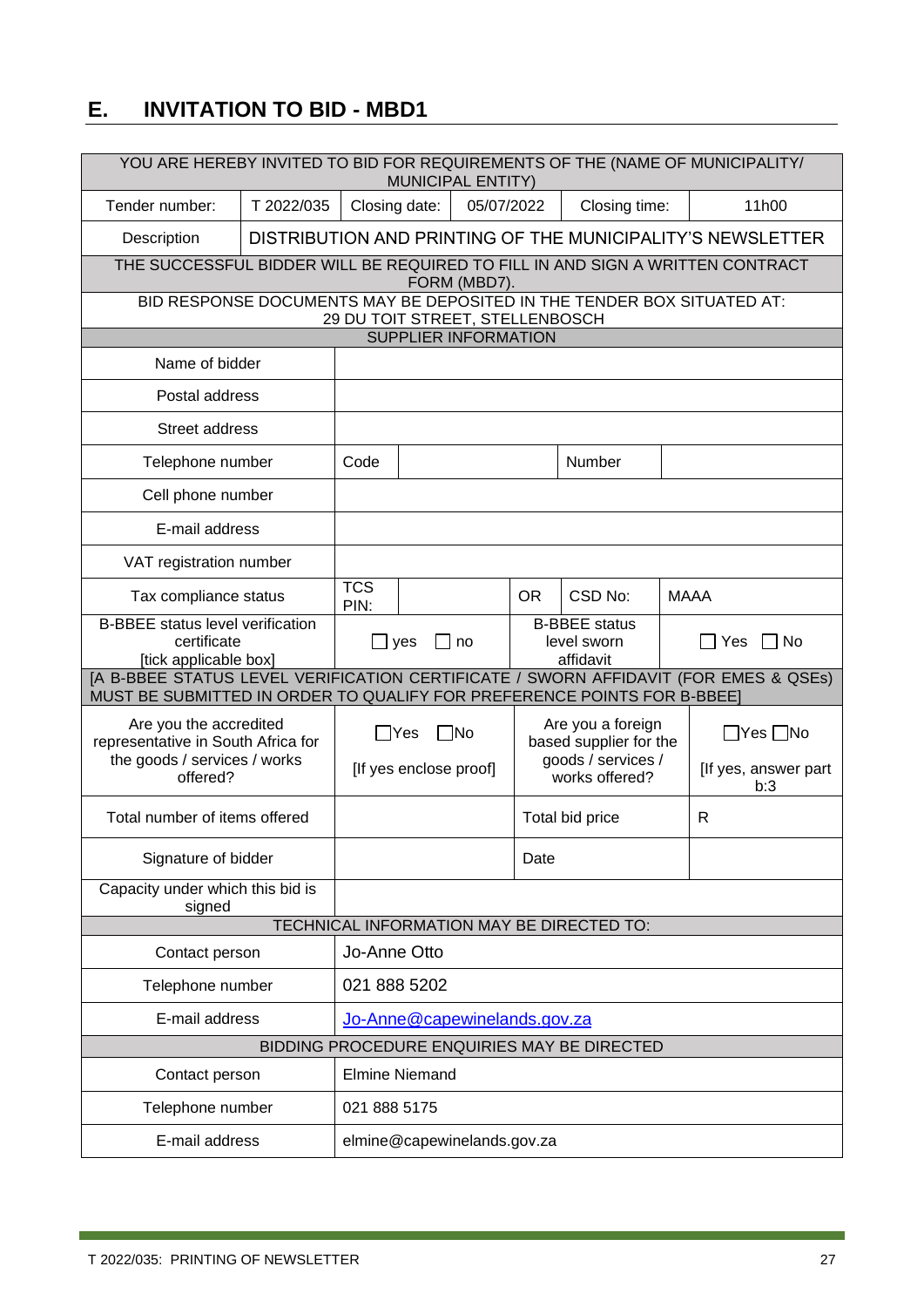|                                                                                                                                                                                                                        | TERMS AND CONDITIONS FOR BIDDING - PART B                                                                                                                                                                                                      |  |  |  |  |  |
|------------------------------------------------------------------------------------------------------------------------------------------------------------------------------------------------------------------------|------------------------------------------------------------------------------------------------------------------------------------------------------------------------------------------------------------------------------------------------|--|--|--|--|--|
|                                                                                                                                                                                                                        | <b>BID SUBMISSION:</b>                                                                                                                                                                                                                         |  |  |  |  |  |
|                                                                                                                                                                                                                        | 1.1. Bids must be delivered by the stipulated time to the correct address. Late bids will not be accepted<br>for consideration.                                                                                                                |  |  |  |  |  |
|                                                                                                                                                                                                                        | 1.2. All bids must be submitted on the official forms provided–(not to be re-typed) or online                                                                                                                                                  |  |  |  |  |  |
|                                                                                                                                                                                                                        | 1.3. This bid is subject to the Preferential Procurement Policy Framework Act and the Preferential<br>Procurement Regulations, 2017, the General Conditions of Contract (GCC) and, if applicable, any<br>other special conditions of contract. |  |  |  |  |  |
|                                                                                                                                                                                                                        | <b>TAX COMPLIANCE REQUIREMENTS</b><br>2.                                                                                                                                                                                                       |  |  |  |  |  |
|                                                                                                                                                                                                                        | 2.1 Bidders must ensure compliance with their tax obligations.                                                                                                                                                                                 |  |  |  |  |  |
|                                                                                                                                                                                                                        | 2.2 Bidders are required to submit their unique personal identification number (pin) issued by SARS to<br>enable the organ of state to view the taxpayer's profile and tax status.                                                             |  |  |  |  |  |
|                                                                                                                                                                                                                        | 2.3 Application for the tax compliance status (TCS) certificate or pin may also be made via e-filing. In<br>order to use this provision, taxpayers will need to register with SARS as e-filers through the website<br>www.sars.gov.za.         |  |  |  |  |  |
|                                                                                                                                                                                                                        | 2.4 Foreign suppliers must complete the pre-award questionnaire in part b:3.                                                                                                                                                                   |  |  |  |  |  |
|                                                                                                                                                                                                                        | 2.5 Bidders may also submit a printed TCS certificate together with the bid.                                                                                                                                                                   |  |  |  |  |  |
|                                                                                                                                                                                                                        | 2.6 In bids where consortia / joint ventures / sub-contractors are involved, each party must submit a<br>separate TCS certificate / pin / CSD number.                                                                                          |  |  |  |  |  |
|                                                                                                                                                                                                                        | 2.7 Where no TCS is available but the bidder is registered on the central supplier database (CSD), a<br>CSD number must be provided.                                                                                                           |  |  |  |  |  |
|                                                                                                                                                                                                                        | QUESTIONNAIRE TO BIDDING FOREIGN SUPPLIERS<br>3.                                                                                                                                                                                               |  |  |  |  |  |
|                                                                                                                                                                                                                        | Yes $\Box$ No<br>3.1. Is the entity a resident of the republic of South Africa (RSA)?                                                                                                                                                          |  |  |  |  |  |
|                                                                                                                                                                                                                        | 3.2. Does the entity have a branch in the RSA?<br>$Yes \mid \mid No$                                                                                                                                                                           |  |  |  |  |  |
|                                                                                                                                                                                                                        | 3.3. Does the entity have a permanent establishment in the RSA?<br>Yes $\Box$ No                                                                                                                                                               |  |  |  |  |  |
|                                                                                                                                                                                                                        | Yes $\Box$ No<br>3.4. Does the entity have any source of income in the RSA?                                                                                                                                                                    |  |  |  |  |  |
|                                                                                                                                                                                                                        | Yes $\Box$ No<br>3.5. Is the entity liable in the RSA for any form of taxation?                                                                                                                                                                |  |  |  |  |  |
| If the answer is "no" to all of the above, then it is not a requirement to register for a tax compliance status<br>system pin code from the South African Revenue Service (SARS) and if not register as per 2.3 above. |                                                                                                                                                                                                                                                |  |  |  |  |  |
|                                                                                                                                                                                                                        |                                                                                                                                                                                                                                                |  |  |  |  |  |
|                                                                                                                                                                                                                        | NB: failure to provide any of the above particulars may render the bid invalid.<br>No bids will be considered from persons in the service of the state.                                                                                        |  |  |  |  |  |
|                                                                                                                                                                                                                        |                                                                                                                                                                                                                                                |  |  |  |  |  |
|                                                                                                                                                                                                                        | Signature(s):                                                                                                                                                                                                                                  |  |  |  |  |  |
| Name(s):                                                                                                                                                                                                               |                                                                                                                                                                                                                                                |  |  |  |  |  |
|                                                                                                                                                                                                                        |                                                                                                                                                                                                                                                |  |  |  |  |  |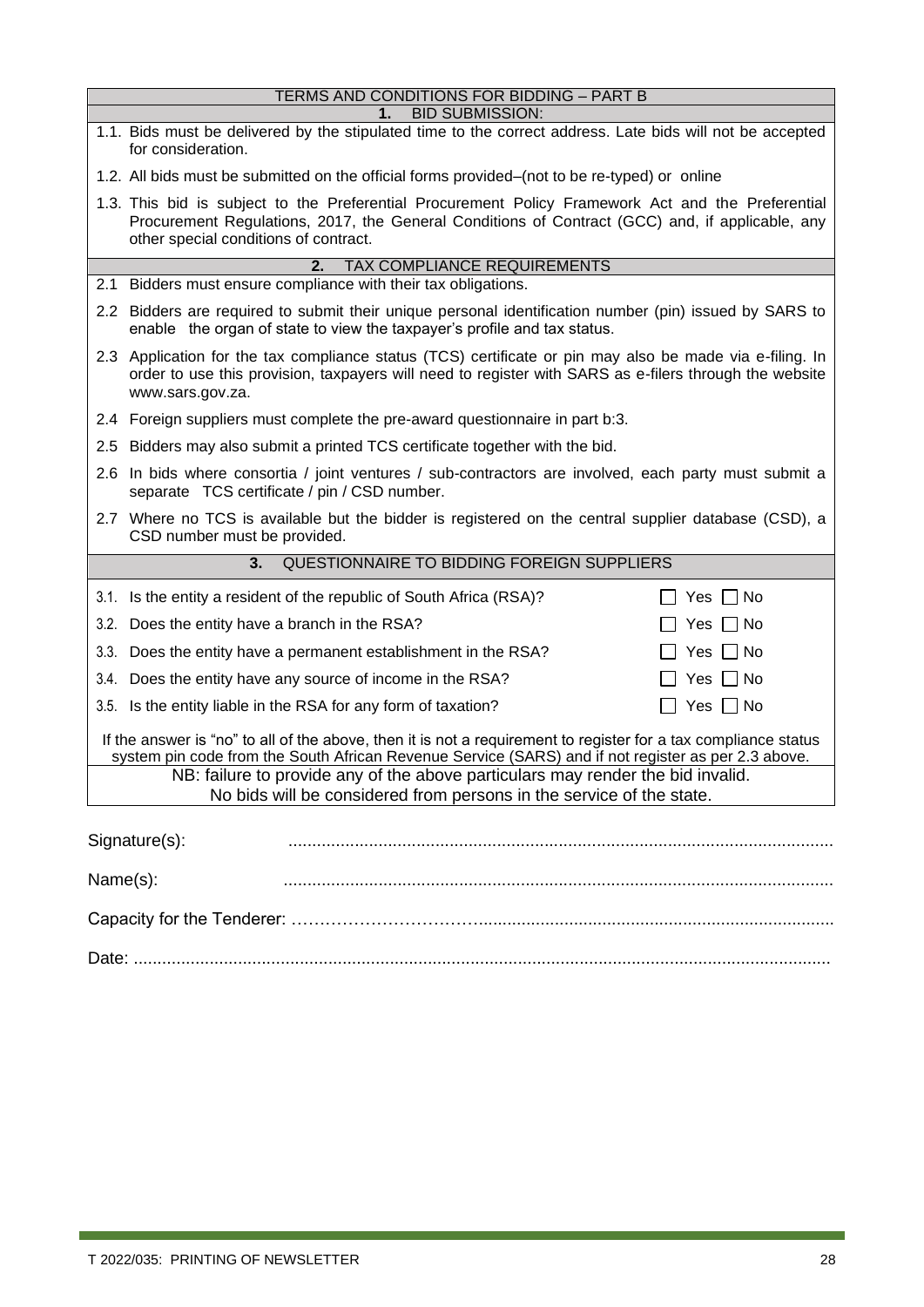### <span id="page-28-0"></span>**F. SPECIAL CONDITIONS OF CONTRACT AND TERMS OF REFERENCE**

#### **1. BACKGROUND**

The Cape Winelands District Municipality invites tenders from bulk printers and distributors for the printing of the District Municipality's external newsletter, The Grapevine, and its delivery for insertion into six local newspapers in the Cape Winelands District for the period ending 30 June 2025.

#### **2. SCOPE OF WORK**

- 2.1 The printing of The Grapevine, an 8-page tabloid style, external newsletter, and the insertion thereof into six local newspapers.
- 2.2 Should any of the chosen publications cease to exist, reduce the number of copies printed or amalgamate with another publication during the contract period, the total number of print and distribution copies of The Grapevine may be increased or reduced as deemed necessary by the District Municipality.
- 2.3 The bulk of the printed newsletters are to be supplied to the relevant newspaper print house, (i.e.: Paarl Cold Set, Paarden Island), for the insertion into six identified local newspapers in the Cape Winelands District. The remaining copies should be delivered to the Cape Winelands District Municipality's offices at 46 Alexander Street, Stellenbosch.
- 2.4 The tender should include all costs relating to the supply and delivery of proofs, printing, delivery and insertion of The Grapevine into the six identified local newspapers, as well as the delivery of 1,000 copies to the District Municipality.
- 2.5 The successful service provider must ensure that the newsletter is included in the display of the digital print edition, where digital platforms are utilized. The newspapers need to be informed that the insertion is to form part of the digital display.
- 2.6 Cognisance should be taken that each newspaper has their own costs related to insertion of newsletters/pamphlets. These costs vary from publication to publication. There is no cost to the distribution as this happens automatically via the sale/delivery of the local newspapers.

#### **3. TERMS OF REFERENCE**

#### **3.1 DESIGN & LAYOUT**

A print ready file will be provided electronically by Cape Winelands District Municipality to the printer for use and will remain the property of the Cape Winelands District Municipality. Articles and photo's to be published will be provided by the Cape Winelands District Municipality.

#### **3.2 PRINTING AND DELIVERY**

#### 3.2.1 Subject

(a) Printing of 4 editions of the District Municipality's external newsletter, The Grapevine, during a 12-month cycle of an 8-page, full colour newspaper. (A total of 4 editions over a 1-year period.)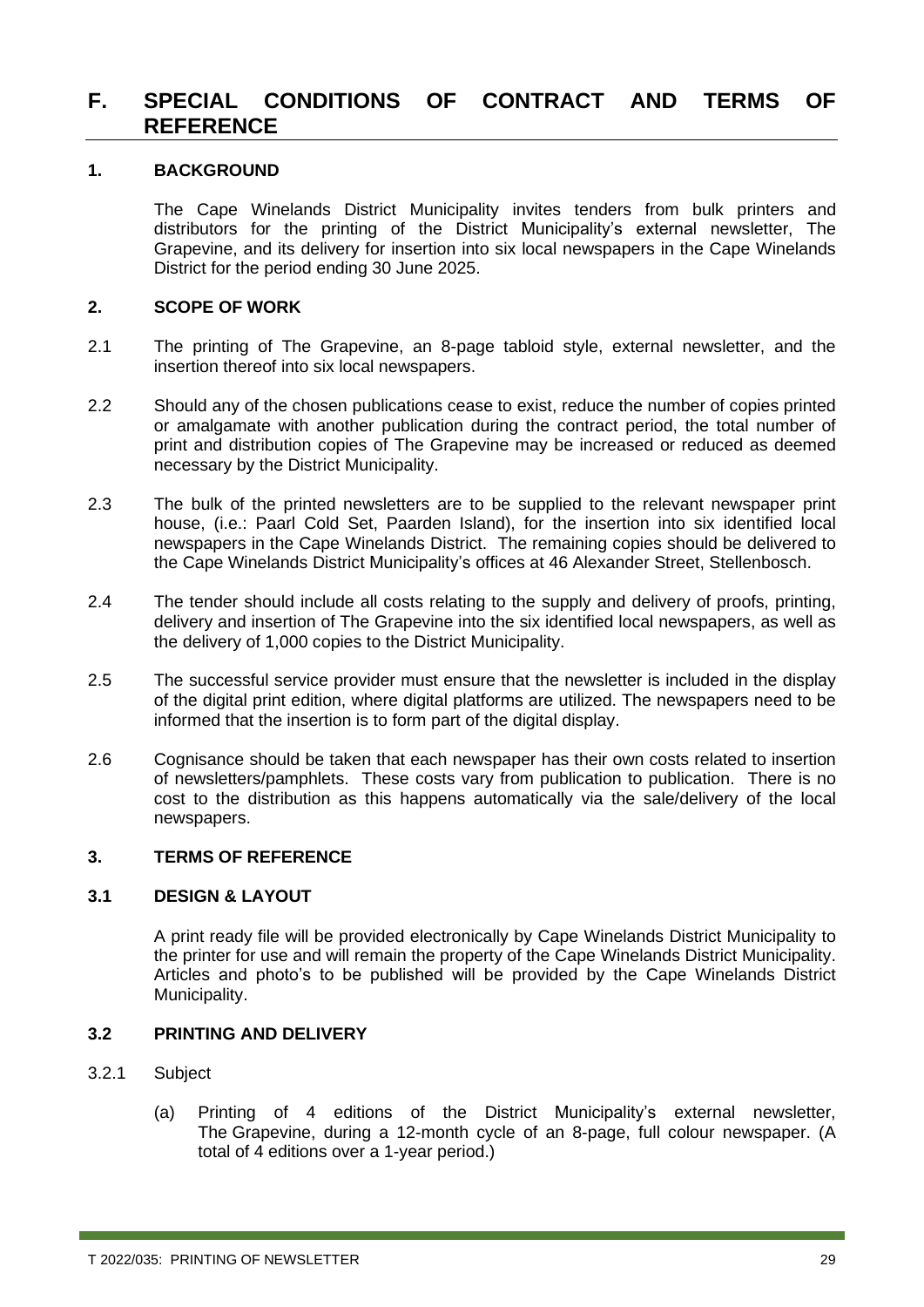- (b) The printing of the newspaper may occur at intervals, back-to-back or simultaneously, depending on the municipal requirements.
- 3.2.2 Binding, Pagination and Paper

The insert has the following specifications:

- (a) Full colour, printed back-to-back with a centre fold, no binding necessary.
- (b) Tabloid-style, consisting of 2 x A2 pages folded to A3, trimmed to 410 x 280mm with a maximum image area of 390 x 260mm
- (c) The newsletter is to be printed on Constat 70 gsm.
- 3.2.2 Packaging and quantity
	- (a) The supplier should quote on the supply of 61,700 units of the newsletter.
	- (b) The units for delivery to the District Municipality should be plastic wrapped into packages of 50 units each (i.e.: 20 Packages of 50 units each).

#### 3.2.3 Artwork

- (a) Material to be supplied to printer in print ready PDF.
- (b) Artwork to be delivered electronically in PDF format.

#### 3.2.4 Timelines

- (a) For quality of print and sign off purposes, the printed front page is to be delivered to the Communications Unit, 46 Alexander Street, Stellenbosch, before 15h00 3 working days after the successful service provider has received the final electronic copy, or mutually agreed upon time frame.
- (b) Printing to take place within 7 days of approval of proofs, or mutually agreed upon timeframe.
- (c) The successful service provider is to inform the Cape Winelands District Municipality via e-mail of the estimated date and time of print job completion.

#### 3.2.5 Safe Storage

(a) The successful service provider is required to ensure safe storage at their own cost of the printed newsletters prior to insertion into the newspapers and delivery to the District Municipality.

#### **3.3 INSERTION**

- 3.3.1 The successful service provider must ensure that the Newsletter is printed timeously for insertion into the newspapers.
- 3.3.2 The service provider should note the following estimated breakdown of newspapers for distribution:

Total Number of Newsletters: 61,700\* \* Based on current circulations numbers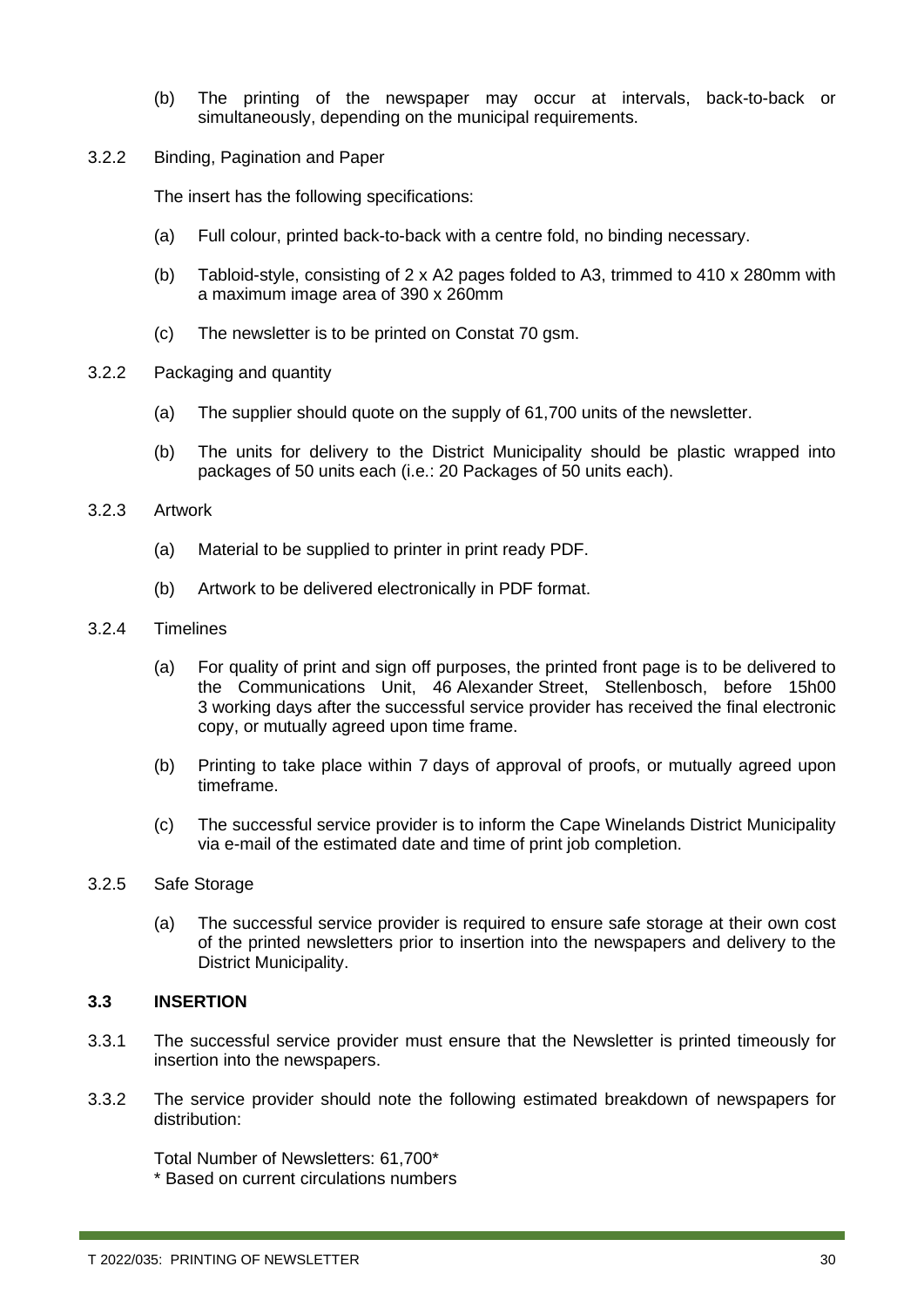| Newspaper                                        | Allocation |
|--------------------------------------------------|------------|
| Paarl Post                                       | 11,000     |
| Eikestadnuus                                     | 23,000     |
| Standard (Worcester)                             | 9,000      |
| <b>Breederivier Gazette</b>                      | 11,600     |
| <b>Witzenberg Herald</b>                         | 3,000      |
| Dzindaba – (Cape Winelands edition only)         | 3,100      |
| Extra Copies Delivered to CWDM - 46 Alexander St | 1,000      |
| <b>Total Print</b>                               | 61,700     |

#### **4. DELIVERABLES**

- 4.1 The provision of proofs for sign-off.
- 4.2 Timeous high-quality printing, insertion and delivery. (i.e. 7 days after sign-off of proofs).
- 4.3 Delivery of the 1,000 copies to Cape Winelands District Municipality's offices at 46 Alexander Street, Stellenbosch.

#### **5. REQUIREMENTS**

Three previous editions of any three of the six identified newspapers, containing an inserted newsletter/catalogue must be included in the tender document, alternatively these documents must be submitted within a reasonable timeframe as agreed upon between the Cape Winelands District Municipality and the service provider(s).

#### **6. EVALUATION AND AWARD**

- 6.1 Cognizance should be taken that the bulk printing and delivery and insertion may be awarded to different service providers, however the Cape Winelands District Municipality reserves the right to award the tender to a single service provider.
- 6.2 For evaluation purposes the following estimated numbers will be utilized over a 12-month period:

Print:

61,700 newsletters x 4 editions per year x unit price

Insertion (Print and digital):

| Paarl Post:                   | 11,000 newsletters x 4 editions per year |  |                                         | X        | unit price |  |
|-------------------------------|------------------------------------------|--|-----------------------------------------|----------|------------|--|
| Eikestadnuus:                 | 23,000 newsletters                       |  | x 4 editions per year                   | X        | unit price |  |
| Standard (Worcester):         |                                          |  | 9,000 newsletters x 4 editions per year | X.       | unit price |  |
| <b>Breederivier Gazette:</b>  | 11,600 newsletters x 4 editions per year |  |                                         | X.       | unit price |  |
| <b>Witzenberg Herald:</b>     | 3,000 newsletters                        |  | x 4 editions per year                   | <b>X</b> | unit price |  |
| Dzindaba:                     |                                          |  | 3,100 newsletters x 4 editions per year | X        | unit price |  |
| (Cape Winelands edition only) |                                          |  |                                         |          |            |  |

6.3 The District Municipality reserves the right to amend the frequency and/or quantity at its discretion in order to meet budgetary limitations and/or operational requirements, thus frequency or quantities can increase or decrease as required.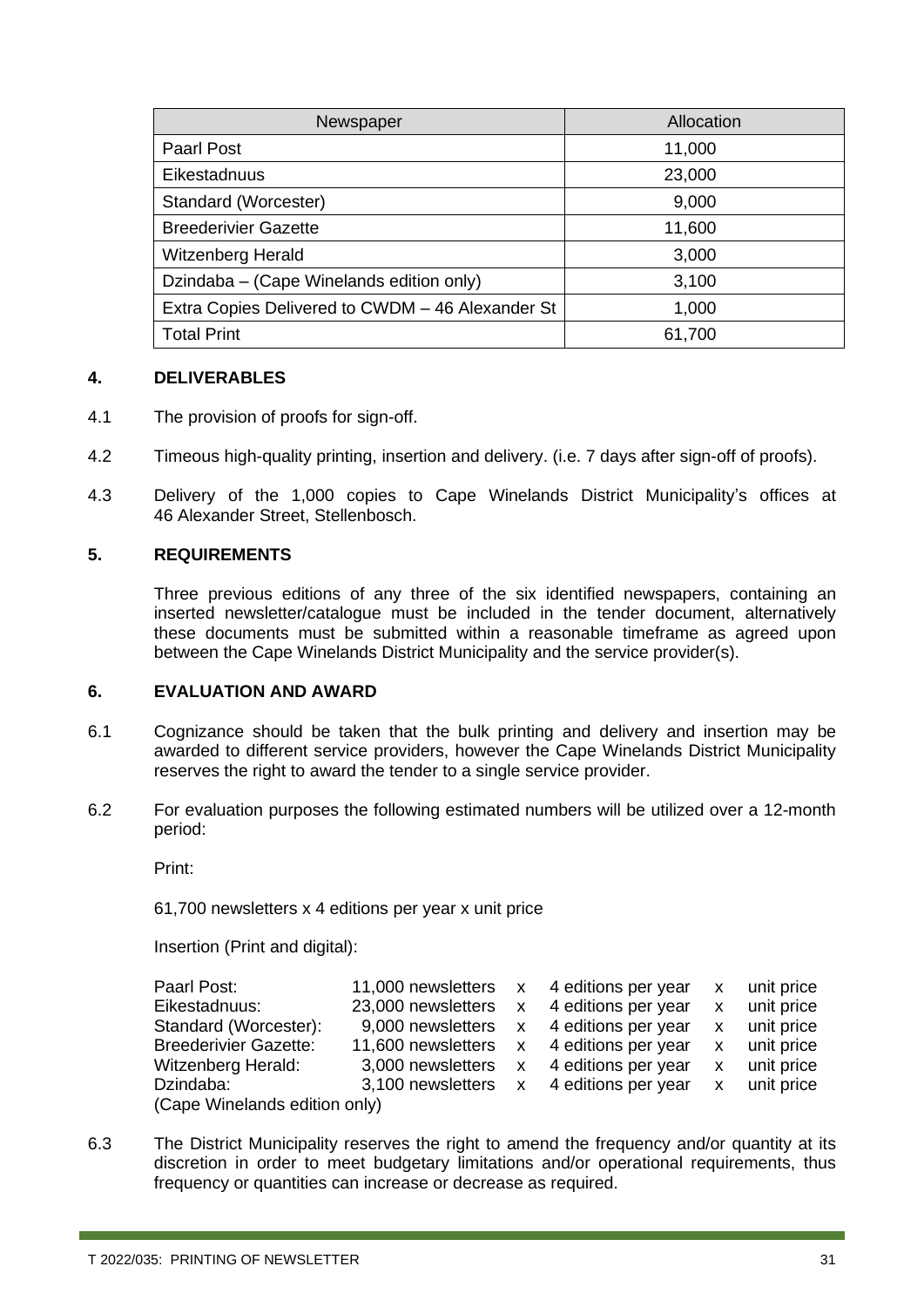#### 7. **PRICING INSTRUCTIONS**

- 7.1 For proper evaluation purposes it is obligatory that the prescribed pricing schedule must be completed in full and signed. Alternative pricing schedules will not be accepted. Cognisance should be taken that alternative pricing schedules submitted under SECTION G: FORM OF OFFER may result in incorrect values utilized for price evaluation purposes due to unintentional administrative oversight.
- 7.2 If a service provider stipulates VAT in their pricing schedule and are not registered for VAT, the price that will be used for evaluation purposes will be the price as submitted. If the service provider is awarded the contract, and the service provider has not registered as a VAT vendor after the award of the bid, the District Municipality will pay the price excluding VAT in line with the Value-Added Tax Act, 1991 (Act No 89 of 1991).
- 7.3 The successful service provider will not be allowed to submit any claims for an increase to the amounts tendered or any additional payments during the contract period.
- 7.4 Service providers should ensure that prices quoted are inclusive of all disbursements. i.e. transport, including transport and provision of the necessary proofs for sign-off prior to printing, and delivery of the 1,000 copies to the Cape Winelands District Municipality's offices in Stellenbosch.
- 7.5 The cost of displaying the insertion on the publication's public domain, i.e.: Webpage/digital format should be included in the insertion price.
- 7.6 Prices submitted for this tender will be regarded as firm for the contract period ending 30 June 2025.
- 7.7 All prices quoted MUST be per unit.

#### **8. REMUNERATION**

- 7.1 No advance payments will be processed.
- 7.2 The Cape Winelands District Municipality will only process payments after each edition of the newsletter has been printed, inserted, and distributed and the Cape Winelands District Municipality has received their delivery of 1,000 copies.
- 7.3 A full invoice will be required to facilitate payment.

#### **9. DURATION OF TENDER**

The tender will be valid for the period ending 30 June 2025.

#### **10. REFERENCES**

At least two (2) reference letters to demonstrate the service provider's ability to deliver on the scope of work as stipulated in the tender must be included in the tender document, together with the contact details of the references. Alternatively, references must be submitted within a reasonable timeframe as to be agreed upon between the Cape Winelands District Municipality and the service provider(s).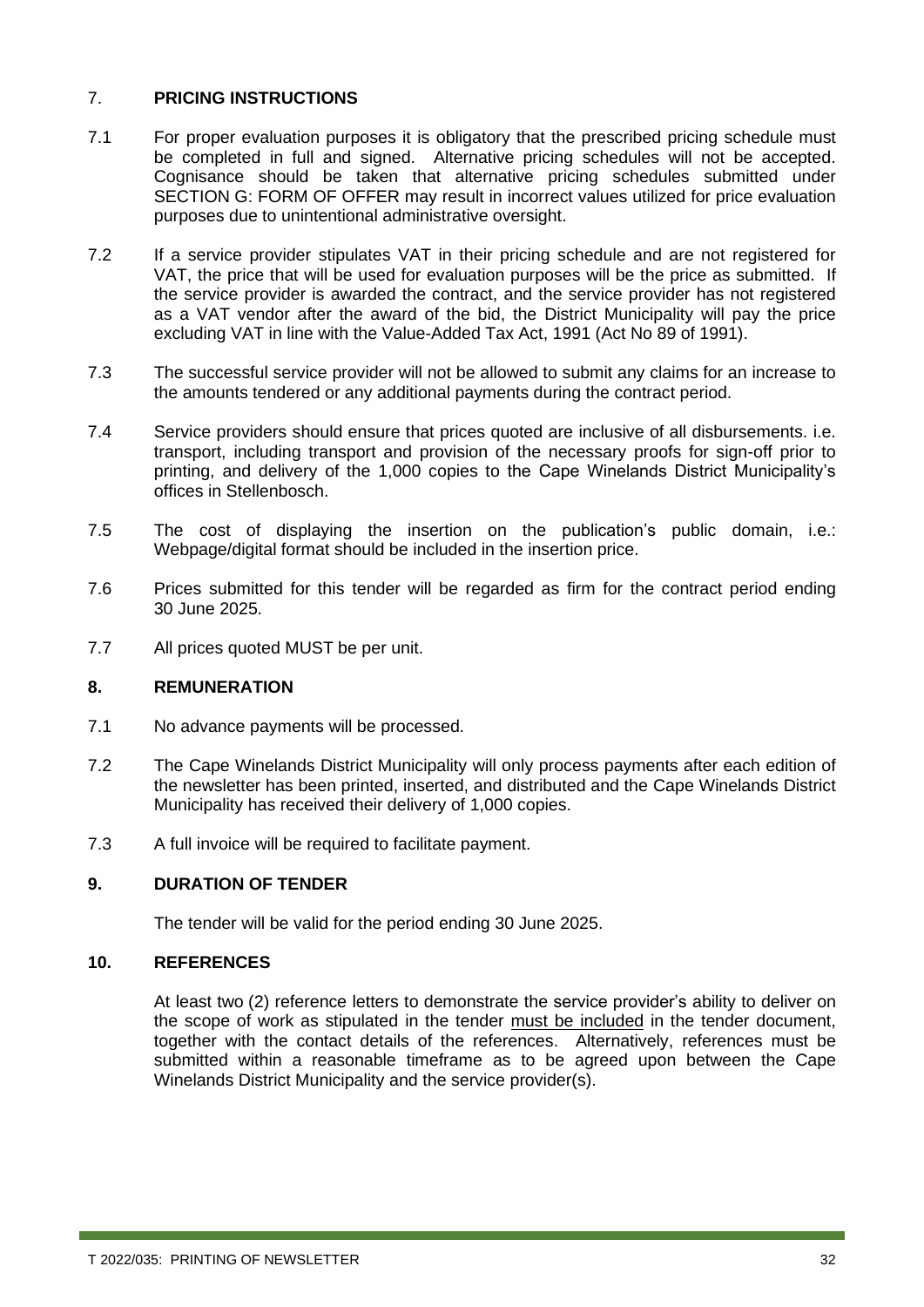#### **11. PROTECTION OF PERSONAL INFORMATION**

In submitting any information or documentation requested above or any other information that may be requested pursuant to this tender, you are consenting to the processing by the Cape Winelands District Municipality or its stakeholders of your personal information and all other personal information contained therein, as contemplated in the Protection of Personal Information Act, 2013 (Act No 4 of 2013) and Regulations promulgated thereunder ("POPI Act"). Further, you declare that you have obtained all consents required by the POPI Act or any other law applicable. Thus, you hereby indemnify the Cape Winelands District Municipality against any civil or criminal action, administrative fine or other penalty or loss that may arise as a result of the processing of any personal information that you submit.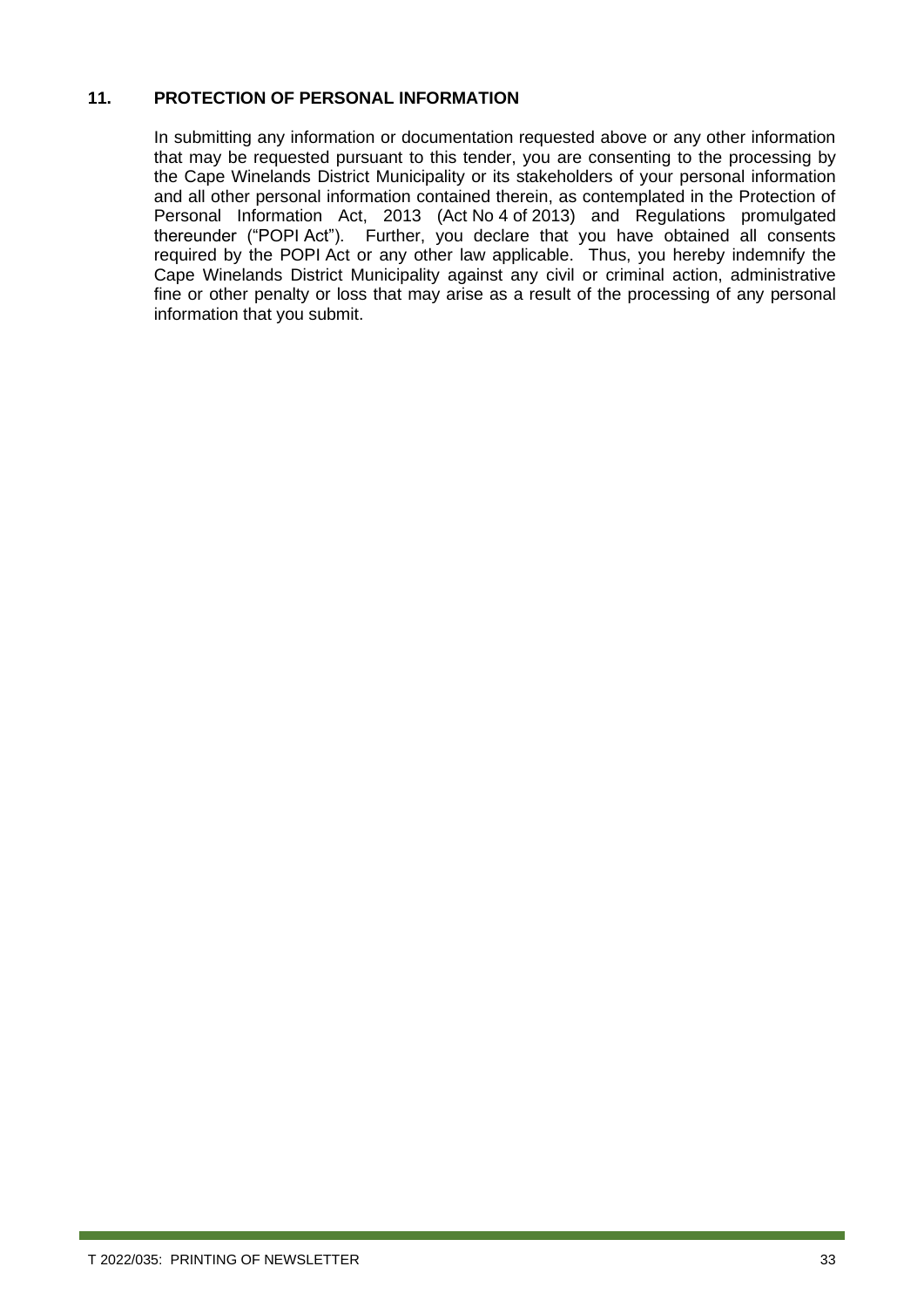### <span id="page-33-0"></span>**G. FORM OF OFFER**

#### **OFFER**

The Cape Winelands District Municipality, identified in the acceptance signature block, has solicited offers to enter into a Contract in respect of the following works:

#### **T 2022/035: BULK PRINTING, DELIVERY AND INSERTION OF THE DISTRICT MUNICIPALITY'S NEWSLETTER FOR THE PERIOD ENDING 30 JUNE 2025**

The bidder, identified in the offer signature block, has examined the documents listed in the tender data and addenda thereto as listed in the tender schedules, and by submitting this offer has accepted the Conditions of Tender and offers to perform all of the obligations and liabilities under the contract including compliance with all its terms and conditions according to their true intent and meaning for an amount of be determined in accordance with the conditions of contract identified in the Conditions of Contract.

By the representative of the bidder, deemed to be duly authorized, signing this part of this form of offer and acceptance, the bidder offers to perform all of the obligations and liabilities of the Service Provider under the contract including compliance with all its terms and conditions according to their true intent and meaning for an amount of be determined in accordance with the conditions of contract identified in the Conditions of Contract.

For proper evaluation purposes it is essential that this specific pricing schedule be completed in full and signed. Alternative pricing schedules will not be accepted

This offer may be accepted by the Cape Winelands District Municipality by signing the Acceptance part of this form of offer and acceptance and returning one copy of this document to the bidder before the end of the period of validity Stated in the Conditions of Tender, whereupon the bidder becomes the party named as the Service Provider in the Conditions of Contract.

| Signature(s): |  |
|---------------|--|
| Name(s):      |  |
|               |  |
|               |  |
|               |  |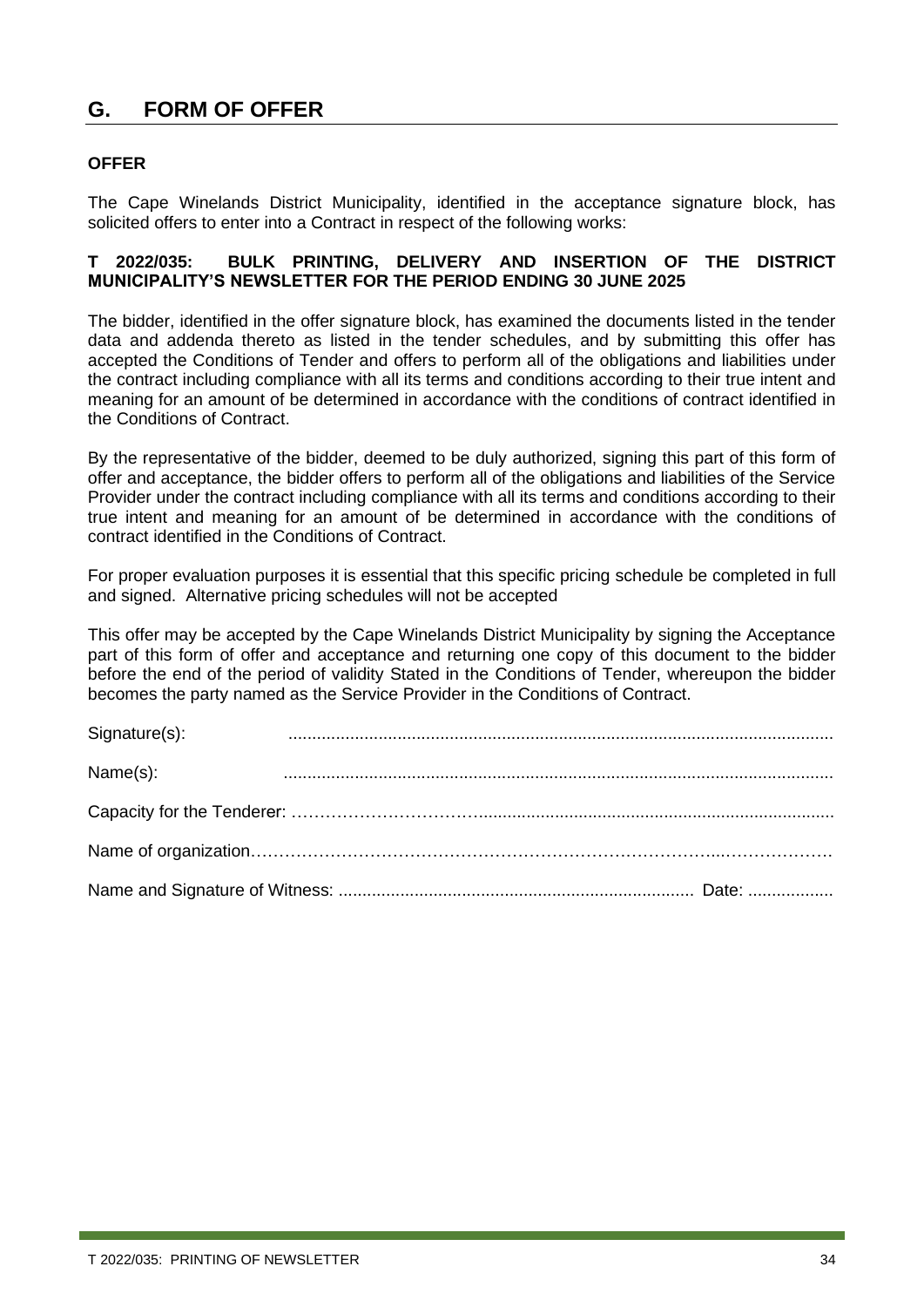| <b>PRICING SCHEDULE - 8-PAGER</b><br><b>YEAR 1: PERIOD ENDING 30 JUNE 2023</b> |                                  |                |                                  |  |  |  |  |
|--------------------------------------------------------------------------------|----------------------------------|----------------|----------------------------------|--|--|--|--|
| <b>PRINTING AND DELIVERY</b>                                                   |                                  |                |                                  |  |  |  |  |
| <b>Edition</b>                                                                 | <b>Price per Unit (Exc. VAT)</b> | <b>15% VAT</b> | <b>Price per Unit (Inc. VAT)</b> |  |  |  |  |
| Printing and delivery (61,700)                                                 | R.                               | R              | R                                |  |  |  |  |
| <b>INSERTION (INCLUDING DIGITAL PLATFORMS WHERE AVAILABLE)</b>                 |                                  |                |                                  |  |  |  |  |
| <b>Edition</b>                                                                 | <b>Price per Unit (Exc. VAT)</b> | <b>15% VAT</b> | <b>Price per Unit (Inc. VAT)</b> |  |  |  |  |
| Paarl Post (11,000)                                                            | R                                | R              | R                                |  |  |  |  |
| Worcester Standard (9,000)                                                     | R                                | R              | R                                |  |  |  |  |
| Eikestadnuus (23,000)                                                          | R                                | R              | R                                |  |  |  |  |
| Breërivier Gazette (11,600)                                                    | R.                               | R              | R                                |  |  |  |  |
| Witzenberg Herald (3,100)                                                      | R                                | R              | R                                |  |  |  |  |
| Dzindaba (3,000)                                                               | R                                | R              | R                                |  |  |  |  |
| Delivery to CWDM (1000)                                                        | R                                | R              | R                                |  |  |  |  |

NAME OF SERVICE PROVIDER \_\_\_\_\_\_\_\_\_\_\_\_\_\_\_\_\_\_\_\_\_\_\_\_\_\_\_\_\_\_\_\_\_\_\_\_\_\_\_\_\_\_\_\_\_\_\_\_\_\_\_\_\_\_\_\_\_\_\_\_\_\_\_\_\_\_\_\_\_\_\_\_\_\_\_\_\_\_\_\_\_\_\_\_\_\_\_\_\_\_\_

SIGNED ON BEHALF OF SERVICE PROVIDER \_\_\_\_\_\_\_\_\_\_\_\_\_\_\_\_\_\_\_\_\_\_\_\_\_\_\_\_\_\_\_\_\_\_\_\_\_\_\_\_\_\_\_\_\_\_\_\_\_\_\_\_\_\_\_\_\_\_\_\_\_\_\_\_\_\_\_\_\_\_\_\_\_\_\_\_\_\_\_

 $\Box$  and  $\Box$  and  $\Box$  and  $\Box$  and  $\Box$  and  $\Box$  and  $\Box$  and  $\Box$  and  $\Box$  and  $\Box$  and  $\Box$  and  $\Box$  and  $\Box$  and  $\Box$  and  $\Box$  and  $\Box$  and  $\Box$  and  $\Box$  and  $\Box$  and  $\Box$  and  $\Box$  and  $\Box$  and  $\Box$  and  $\Box$  and  $\Box$ 

and the control of the control of the control of the control of the control of the control of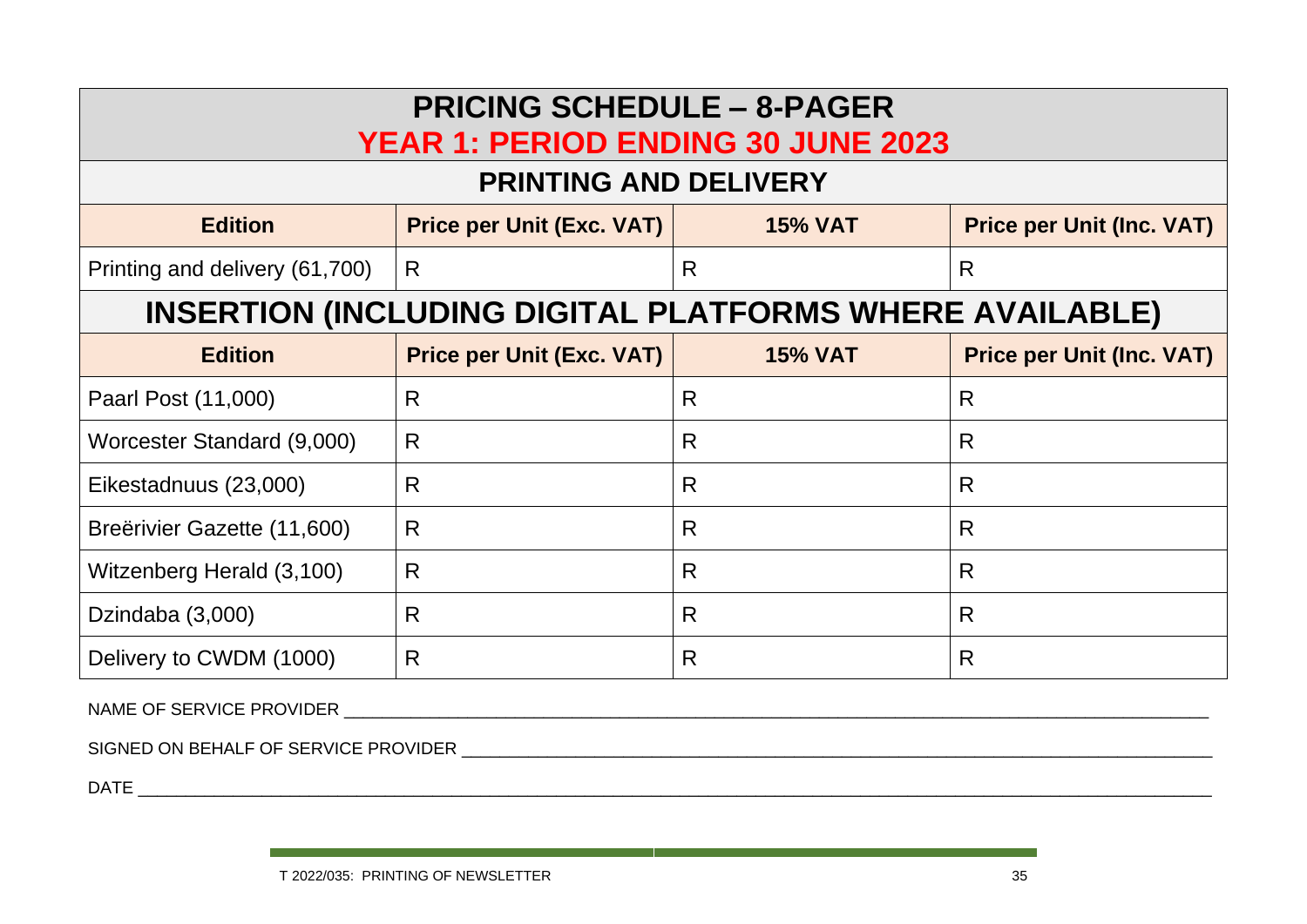| <b>PRICING SCHEDULE - 8-PAGER</b><br><b>YEAR 2: 01 JULY 2023 - 30 JUNE 2024</b>                          |                                  |                |                                  |  |  |  |  |
|----------------------------------------------------------------------------------------------------------|----------------------------------|----------------|----------------------------------|--|--|--|--|
| <b>PRINTING AND DELIVERY</b>                                                                             |                                  |                |                                  |  |  |  |  |
| <b>Edition</b>                                                                                           | <b>Price per Unit (Exc. VAT)</b> | <b>15% VAT</b> | <b>Price per Unit (Inc. VAT)</b> |  |  |  |  |
| Printing and delivery (61,700)                                                                           | R                                | R              | R                                |  |  |  |  |
| <b>INSERTION (INCLUDING DIGITAL PLATFORMS WHERE AVAILABLE)</b>                                           |                                  |                |                                  |  |  |  |  |
| <b>Price per Unit (Exc. VAT)</b><br><b>Edition</b><br><b>15% VAT</b><br><b>Price per Unit (Inc. VAT)</b> |                                  |                |                                  |  |  |  |  |
| Paarl Post (11,000)                                                                                      | R                                | R              | R                                |  |  |  |  |
| Worcester Standard (9,000)                                                                               | R                                | R              | R                                |  |  |  |  |
| Eikestadnuus (23,000)                                                                                    | R                                | R              | R                                |  |  |  |  |
| Breërivier Gazette (11,600)                                                                              | R                                | R              | R                                |  |  |  |  |
| Witzenberg Herald (3,100)                                                                                | R                                | R              | R                                |  |  |  |  |
| Dzindaba (3,000)                                                                                         | R                                | R              | R                                |  |  |  |  |
| Delivery to CWDM (1000)                                                                                  | R                                | R              | R                                |  |  |  |  |

NAME OF SERVICE PROVIDER **Exercise 2008** 

SIGNED ON BEHALF OF SERVICE PROVIDER \_\_\_\_\_\_\_\_\_\_\_\_\_\_\_\_\_\_\_\_\_\_\_\_\_\_\_\_\_\_\_\_\_\_\_\_\_\_\_\_\_\_\_\_\_\_\_\_\_\_\_\_\_\_\_\_\_\_\_\_\_\_\_\_\_\_\_\_\_\_\_\_\_\_\_\_\_\_\_

DATE \_\_\_\_\_\_\_\_\_\_\_\_\_\_\_\_\_\_\_\_\_\_\_\_\_\_\_\_\_\_\_\_\_\_\_\_\_\_\_\_\_\_\_\_\_\_\_\_\_\_\_\_\_\_\_\_\_\_\_\_\_\_\_\_\_\_\_\_\_\_\_\_\_\_\_\_\_\_\_\_\_\_\_\_\_\_\_\_\_\_\_\_\_\_\_\_\_\_\_\_\_\_\_\_\_\_\_\_\_\_\_\_\_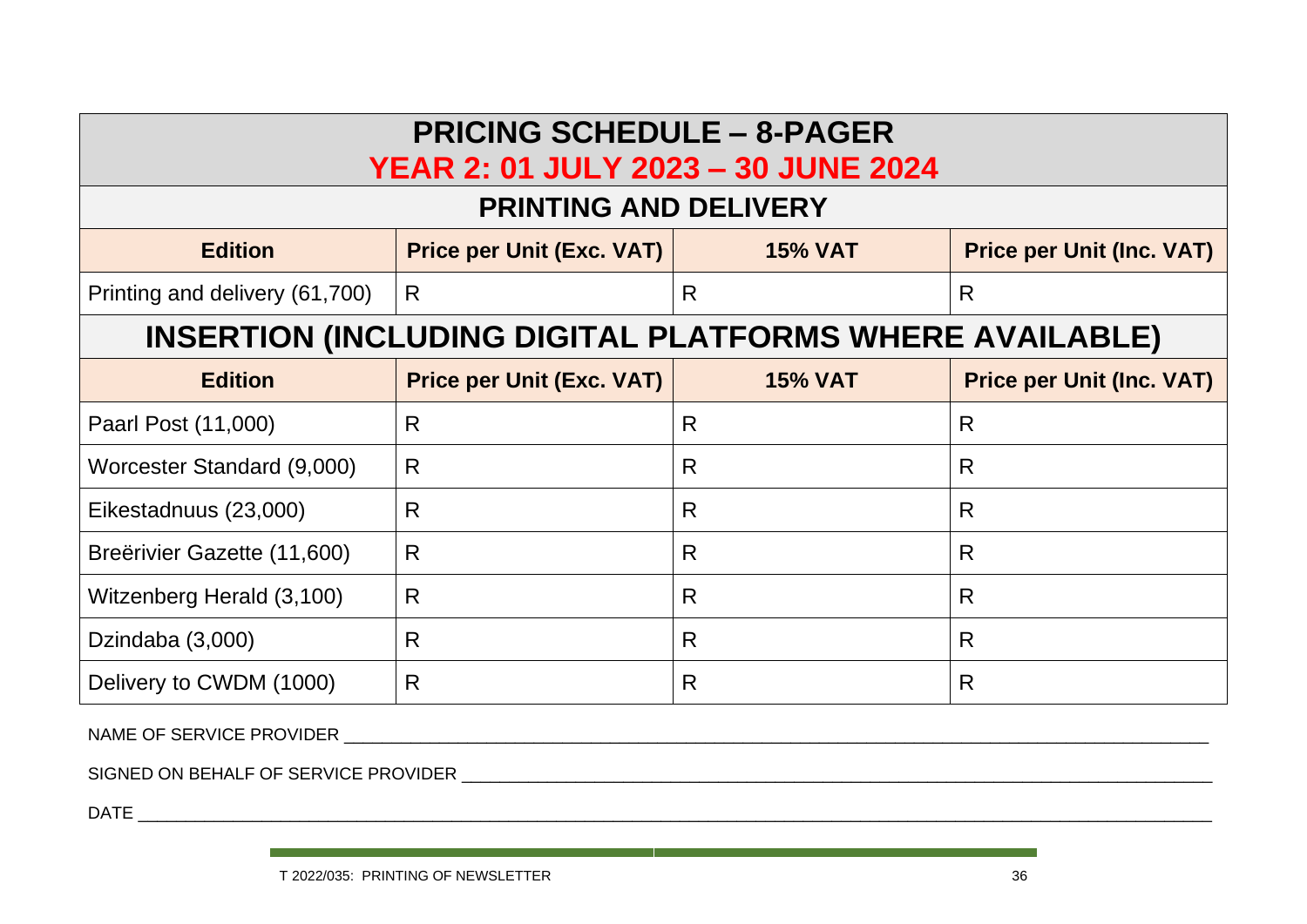| <b>PRICING SCHEDULE - 8-PAGER</b><br><b>YEAR 3: 01 JULY 2024 - 30 JUNE 2025</b> |                                  |                |                                  |  |  |  |  |
|---------------------------------------------------------------------------------|----------------------------------|----------------|----------------------------------|--|--|--|--|
| <b>PRINTING AND DELIVERY</b>                                                    |                                  |                |                                  |  |  |  |  |
| <b>Edition</b>                                                                  | <b>Price per Unit (Exc. VAT)</b> | <b>15% VAT</b> | <b>Price per Unit (Inc. VAT)</b> |  |  |  |  |
| Printing and delivery (61,700)                                                  | R                                | R              | R                                |  |  |  |  |
| <b>INSERTION (INCLUDING DIGITAL PLATFORMS WHERE AVAILABLE)</b>                  |                                  |                |                                  |  |  |  |  |
| <b>Edition</b>                                                                  | <b>Price per Unit (Exc. VAT)</b> | <b>15% VAT</b> | <b>Price per Unit (Inc. VAT)</b> |  |  |  |  |
| Paarl Post (11,000)                                                             | R                                | R              | R                                |  |  |  |  |
| Worcester Standard (9,000)                                                      | R                                | R              | R                                |  |  |  |  |
| Eikestadnuus (23,000)                                                           | R                                | R              | R                                |  |  |  |  |
| Breërivier Gazette (11,600)                                                     | R                                | R              | R                                |  |  |  |  |
| Witzenberg Herald (3,100)                                                       | R                                | R              | R                                |  |  |  |  |
| Dzindaba (3,000)                                                                | R                                | R              | R                                |  |  |  |  |
| Delivery to CWDM (1000)                                                         | R                                | R              | R                                |  |  |  |  |

NAME OF SERVICE PROVIDER **Exercise of the set of the set of the set of the set of the set of the set of the set of the set of the set of the set of the set of the set of the set of the set of the set of the set of the set** 

SIGNED ON BEHALF OF SERVICE PROVIDER \_\_\_\_\_\_\_\_\_\_\_\_\_\_\_\_\_\_\_\_\_\_\_\_\_\_\_\_\_\_\_\_\_\_\_\_\_\_\_\_\_\_\_\_\_\_\_\_\_\_\_\_\_\_\_\_\_\_\_\_\_\_\_\_\_\_\_\_\_\_\_\_\_\_\_\_\_\_\_

DATE \_\_\_\_\_\_\_\_\_\_\_\_\_\_\_\_\_\_\_\_\_\_\_\_\_\_\_\_\_\_\_\_\_\_\_\_\_\_\_\_\_\_\_\_\_\_\_\_\_\_\_\_\_\_\_\_\_\_\_\_\_\_\_\_\_\_\_\_\_\_\_\_\_\_\_\_\_\_\_\_\_\_\_\_\_\_\_\_\_\_\_\_\_\_\_\_\_\_\_\_\_\_\_\_\_\_\_\_\_\_\_\_\_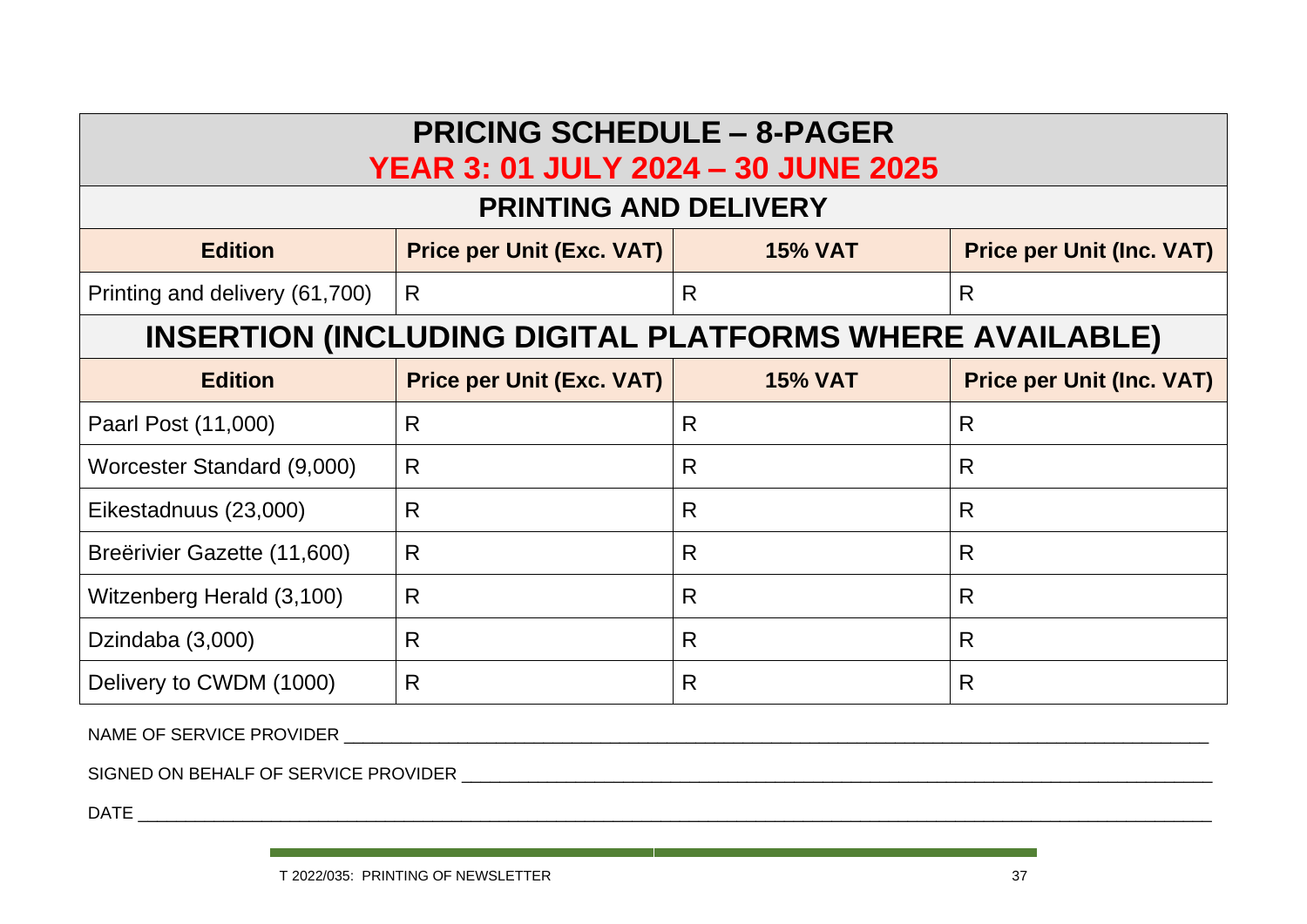### <span id="page-37-0"></span>**H. ACCEPTANCE**

By signing this part of this form of offer and acceptance, the Employer identified below accepts the Tenderers offer. In consideration thereof, the Employer shall pay the Service Provider the amount due in accordance with the Conditions of Contract identified in the contract that is the subject of this agreement.

Deviations from and amendments to the documents listed in the tender data and any addenda thereto as listed in the tender schedules as well as any changes to the terms of the offer agreed by the tenderer and the Employer during this process of offer and acceptance, are contained in the schedule of deviations attached to, and forming part of this agreement. No amendments to or deviations from said documents are valid unless contained in this schedule, which must be signed by the authorized representative(s) of both parties.

The tenderer shall within two weeks after receiving a completed copy of this agreement, including the schedule of deviations (if any), contact the Employer's agent (whose details are given in the contract data) to arrange the delivery of any bonds, guarantees, proof of insurance and any other documentation to be provided in terms of the conditions of contract identified in the Contract Data at, or just after, the date this agreement comes into effect. Failure to fulfil any of these obligations in accordance with those terms shall constitute a repudiation of this agreement.

Notwithstanding anything contained herein, this agreement comes into effect on the date when the tenderer receives one fully completed original copy of this document, including the schedule of deviations (if any). Unless the tenderer (now Service Provider) within five days of the date of such receipt notifies the Employer in writing of any reason why he cannot accept the contents of this agreement, this agreement shall constitute a binding contract between the parties.

| <b>ACCEPTANCE (to be completed by the Cape Winelands District Municipality)</b> |      |  |  |  |
|---------------------------------------------------------------------------------|------|--|--|--|
| DISTRIBUTION AND PRINTING OF THE DISDTRICT MUNICIPALITY'S<br>T 2022/035:        |      |  |  |  |
| NEWSLETTER FOR THE PERIOD FROM 01 JULY 2022 TO 30 JUNE 2025                     |      |  |  |  |
|                                                                                 |      |  |  |  |
|                                                                                 |      |  |  |  |
|                                                                                 |      |  |  |  |
| Mr H. Prins                                                                     | Date |  |  |  |
| <b>Municipal Manager</b>                                                        |      |  |  |  |
|                                                                                 |      |  |  |  |
|                                                                                 |      |  |  |  |
|                                                                                 |      |  |  |  |
| Me. E Niemand                                                                   | Date |  |  |  |
| Witness                                                                         |      |  |  |  |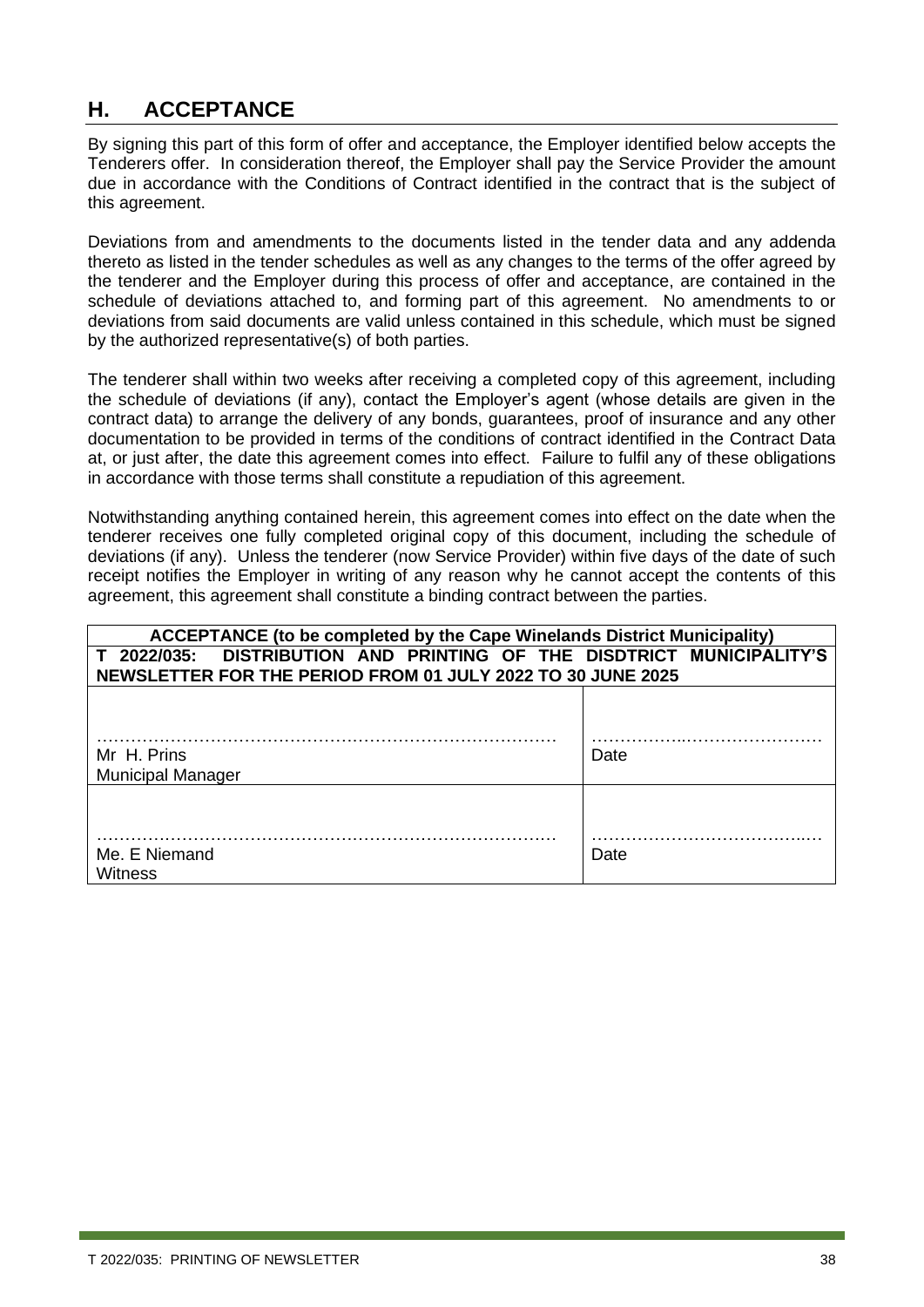### <span id="page-38-0"></span>**I. QUESTIONNAIRE**

| List all partners / members / directors of this enterprise                                                         |  |  |  |  |  |  |  |
|--------------------------------------------------------------------------------------------------------------------|--|--|--|--|--|--|--|
| <b>State Employee</b><br>ID Nr./No. Inombolo<br>Van / Surname / Ifani<br>Voornaam / First name / Amagama<br>Number |  |  |  |  |  |  |  |
|                                                                                                                    |  |  |  |  |  |  |  |
|                                                                                                                    |  |  |  |  |  |  |  |
|                                                                                                                    |  |  |  |  |  |  |  |
|                                                                                                                    |  |  |  |  |  |  |  |

#### BROAD-BASED BLACK ECONOMIC EMPOWERMENT (Act 53 of 2003)

 **Vir meer inligting besoek: / For more information please visit: / Inkcukach ezithe vetshe uzakuzifumana aph:**

#### **The Department of Trade and Industry: <http://bee.thedti.gov.za/> South African National Accreditation System: [http://www.sanas.co.za/d](http://www.sanas.co.za/)irectory.php Independent Regulatory Board of Auditors: http://irba.co.za/index.php**

Besigheid of persoon se naam:- / Business or person's name:- / Igama leshishini okanye lomntu

…………………………………………………………………………………………………………………………..

| $**1.$ | Persentasie aandeelhouding van persone (HBI) in die besigheid wat histories benadeel is as gevolg<br>van onregverdige diskriminasie gebaseerd op ras.<br>Percentage of shareholding of persons (HDI) in the business historically disadvantaged because of<br>unfair discrimination based on race.<br>Ipersenti yesabelo sabantu kwishishini elalisakuthinteleka ekuxhamleni amalungelo athile ngenxa<br>yobandlululo ngokobuhlanga.                | %                                 |
|--------|-----------------------------------------------------------------------------------------------------------------------------------------------------------------------------------------------------------------------------------------------------------------------------------------------------------------------------------------------------------------------------------------------------------------------------------------------------|-----------------------------------|
| 2.     | Persentasie aandeelhouding van persone (HBI) in die besigheid wat histories benadeel is as gevolg<br>van onregverdige diskriminasie gebaseerd op geslag.<br>Percentage of shareholding of persons (HDI) in the business historically disadvantaged because of<br>unfair discrimination based on gender.<br>Ipersenti yesabelo sabantu kwishishini elalisakuthinteleka ekuxhamleni amalungelo athile ngenxa<br>yobandlululo ngokwesini.              | %                                 |
| 3.     | Persentasie aandeelhouding van persone (HBI) in die besigheid wat histories benadeel is as gevolg<br>van onregverdige diskriminasie gebaseerd op gestremdheid.<br>Percentage of shareholding of persons (HDI) in the business historically disadvantaged because of<br>unfair discrimination based on disability.<br>Ipersenti yesabelo sabantu kwishishini elalisakuthinteleka ekuxhamleni amalungelo athile ngenxa<br>yobandlululo ngokobulwelwe. | %                                 |
| 4.     | Persentasie aandeelhouding van persone geklassifiseer as jeug. (18 – 35 Jaar oud).<br>Percentage of shareholding of persons in the business classified as youth. $(18 - 35$ Years old)<br>Ipersenti labantu abanezabelo kwinkonzo zoshishino ababizwa ngokuba lulutsha (18 - 35<br>Yeminyaka)                                                                                                                                                       | $\%$                              |
| 5.     | Is u besigheid geleë binne die jurisdiksie van die Distriksmunisipaliteit ? In / Uit<br>Is your business established within the area of jurisdiction of the District Municipality? In / Out<br>Ingaba ishishini lakho limi kwinginggi elawulwa nguMasipala wesithili? Ngaphakathi /<br>dle<br>Ngaphandle                                                                                                                                            | In/Ngaphakathi<br>Uit/Out/Ngaphan |
| 6.     | Maak u gebruik van plaaslike arbeid (werkskepping)? Ja / Nee<br>Do you make use of local labour (job creation)? Yes / No<br>Uyawasebenzisa amathuba avelayo odalo lomsebenzi (ukudala umsebenzi)? Ewe / hayi                                                                                                                                                                                                                                        | Ja/Yes/Ewe<br>Nee/No/Hayi         |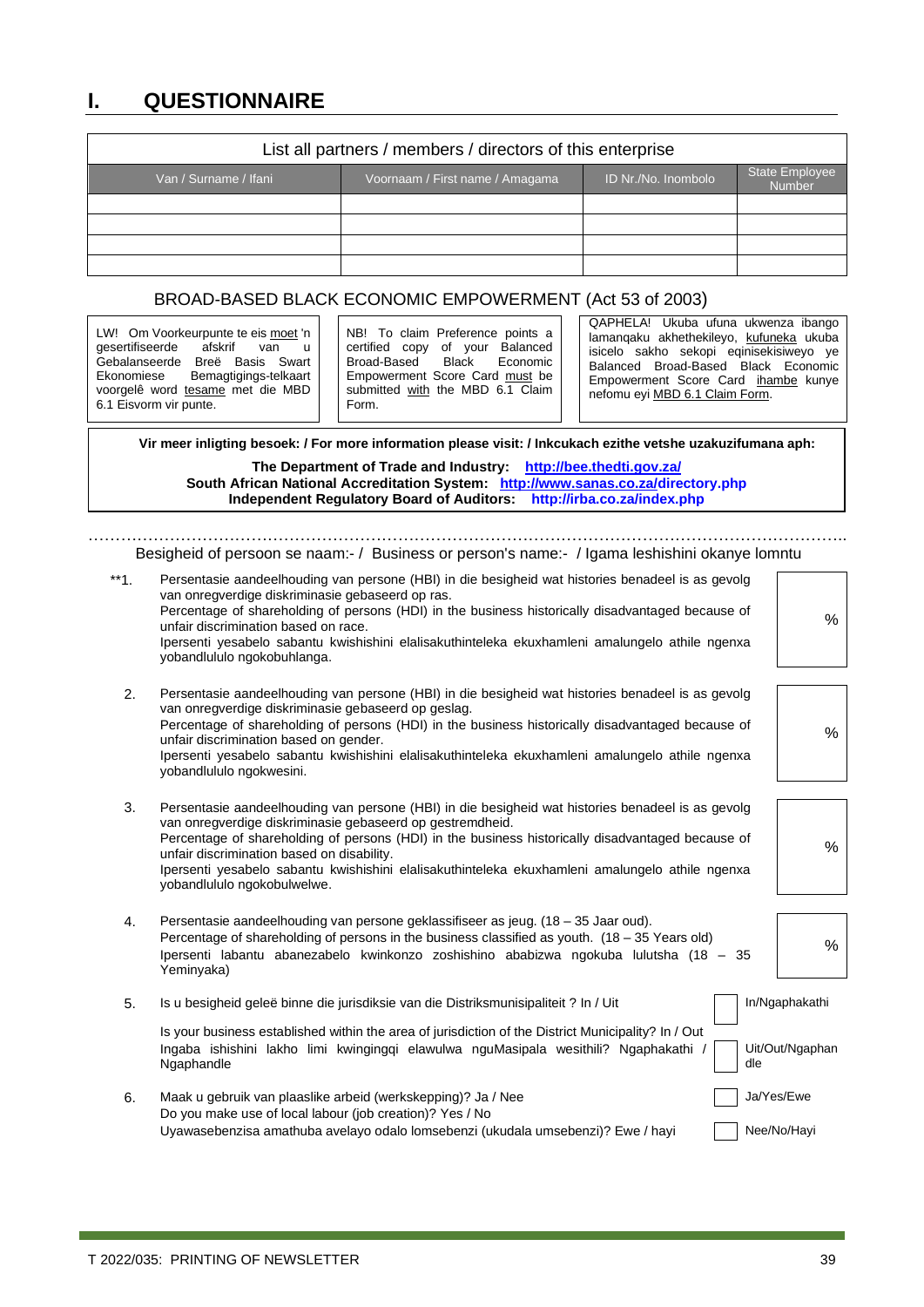### <span id="page-39-0"></span>**J. DECLARATION OF INTEREST – (MBD 4 B)**

*(On behalf of the company and its directors/ members/ trustees/ principle shareholders²)*

- 1. No bid/database registration will be accepted from persons in the service of the state<sup>1</sup>.
- 2. Any person, having a kinship with persons in the service of the state, including a blood relationship, may make an offer or offers in terms of this invitation to bid/database registration. In view of possible allegations of favouritism, should the resulting bid, or part thereof, be awarded to persons connected with or related to persons in the service of the state, it is required that the bidder or their authorised representative declare their position in relation to the evaluating/adjudicating authority.
- 3 In order to give effect to the above, the following questionnaire must be completed and submitted with the bid/database registration in respect of owners/shareholders<sup>2</sup> of the company.

| 3.1 | Full Name of bidder or his or her representative                                                                                                                                                                 |  |
|-----|------------------------------------------------------------------------------------------------------------------------------------------------------------------------------------------------------------------|--|
| 3.2 | Identity Number (person submitting this<br>declaration)                                                                                                                                                          |  |
| 3.3 | Position occupied in the Company<br>(official/director/trustee/shareholder <sup>2</sup> ):                                                                                                                       |  |
| 3.4 | Company Registration Number                                                                                                                                                                                      |  |
| 3.5 | Tax Reference Number                                                                                                                                                                                             |  |
| 3.6 | <b>VAT Registration Number</b>                                                                                                                                                                                   |  |
| 3.7 | The names of all directors/ members/ trustees/ principle shareholders, their individual identity<br>numbers, personal tax reference numbers and state employee numbers must be indicated in<br>paragraph 4 below |  |

| 3.8      | Are you or any director/ member/ trustee/ principle shareholder<br>No.<br>Yes<br>presently in the service of the state? |  |  |  |  |  |  |  |  |  |  |  |  |            |  |  |
|----------|-------------------------------------------------------------------------------------------------------------------------|--|--|--|--|--|--|--|--|--|--|--|--|------------|--|--|
| 3.8.1    | If yes, furnish particulars. (Please write in Block Letters. Add separate page if more than one.                        |  |  |  |  |  |  |  |  |  |  |  |  |            |  |  |
|          | SA ID Number:                                                                                                           |  |  |  |  |  |  |  |  |  |  |  |  | Relation:  |  |  |
| Surname: |                                                                                                                         |  |  |  |  |  |  |  |  |  |  |  |  | Persal No: |  |  |
|          | <b>Full Names:</b>                                                                                                      |  |  |  |  |  |  |  |  |  |  |  |  |            |  |  |
|          | Organ of State:<br>Position:                                                                                            |  |  |  |  |  |  |  |  |  |  |  |  |            |  |  |

| 3.9      | Have<br>months?     | you or any director/ member/ trustee/<br>principle<br>shareholder been in the service of the state for the past twelve<br>Yes<br>No |  |  |  |  |  |  |  |  |  |  |                                                                                                  |  |  |
|----------|---------------------|-------------------------------------------------------------------------------------------------------------------------------------|--|--|--|--|--|--|--|--|--|--|--------------------------------------------------------------------------------------------------|--|--|
| 3.9.1    |                     |                                                                                                                                     |  |  |  |  |  |  |  |  |  |  | If yes, furnish particulars. (Please write in Block Letters. Add separate page if more than one. |  |  |
|          | <b>SAID Number:</b> |                                                                                                                                     |  |  |  |  |  |  |  |  |  |  | Relation:                                                                                        |  |  |
| Surname: |                     |                                                                                                                                     |  |  |  |  |  |  |  |  |  |  | Persal No:                                                                                       |  |  |
|          | Full Names:         |                                                                                                                                     |  |  |  |  |  |  |  |  |  |  |                                                                                                  |  |  |
|          | Organ of State:     |                                                                                                                                     |  |  |  |  |  |  |  |  |  |  | Position:                                                                                        |  |  |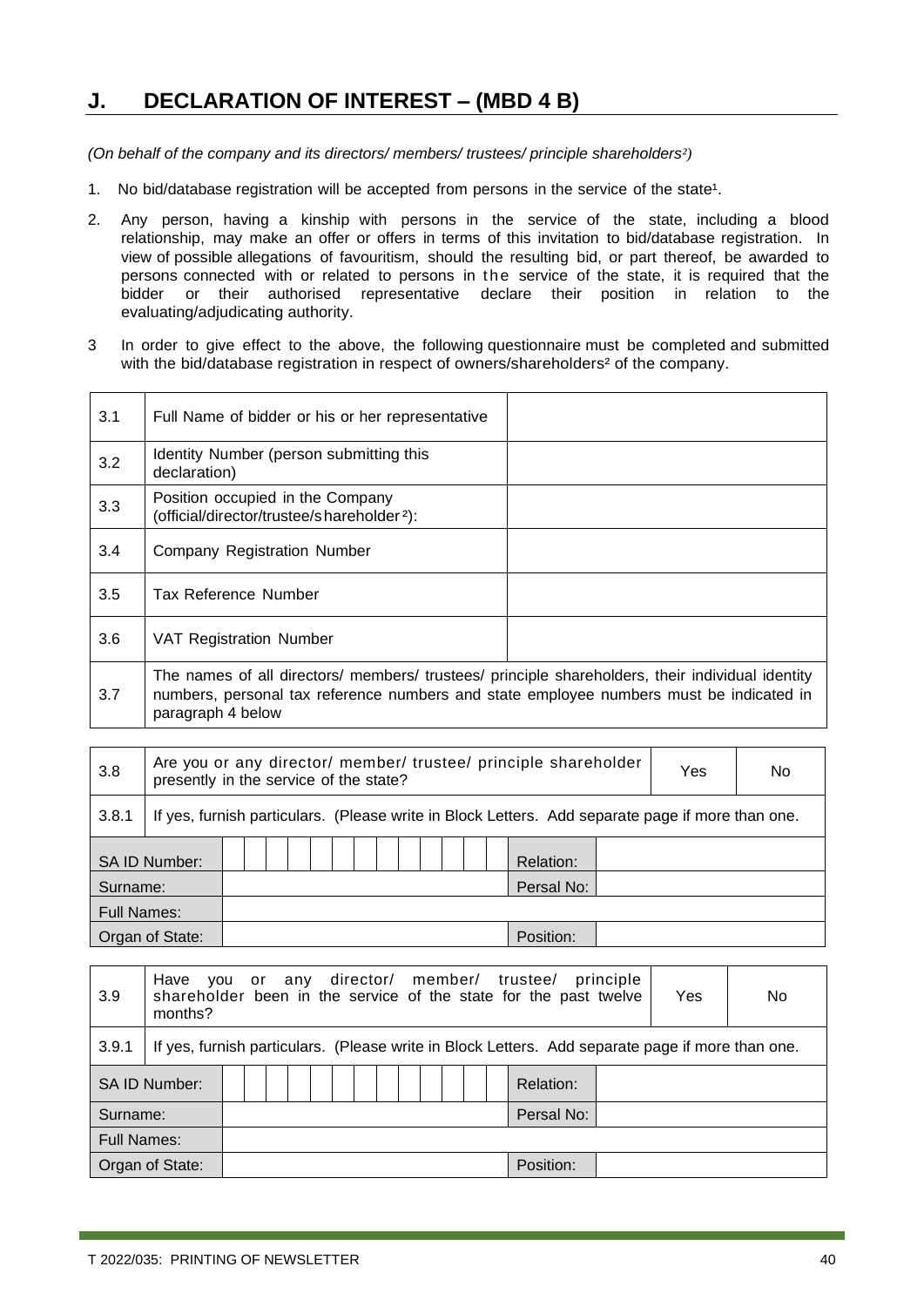| 3.10                         | Do you or any director/ member/ trustee/ principle shareholder<br>have any relationship (family, friend, other) with persons in the<br>service of the state and/or who may be involved with the evaluation<br>and/or adjudication of this or any other prospective bid? |  |  |  |  |  |  |  |  |  |  |  | Yes | No.        |  |  |
|------------------------------|-------------------------------------------------------------------------------------------------------------------------------------------------------------------------------------------------------------------------------------------------------------------------|--|--|--|--|--|--|--|--|--|--|--|-----|------------|--|--|
| 3.10.1                       | If yes, furnish particulars. (Please write in Block Letters. Add separate page if more than one.                                                                                                                                                                        |  |  |  |  |  |  |  |  |  |  |  |     |            |  |  |
|                              | <b>SAID Number:</b>                                                                                                                                                                                                                                                     |  |  |  |  |  |  |  |  |  |  |  |     | Relation:  |  |  |
| Surname:                     |                                                                                                                                                                                                                                                                         |  |  |  |  |  |  |  |  |  |  |  |     | Persal No: |  |  |
|                              | <b>Full Names:</b>                                                                                                                                                                                                                                                      |  |  |  |  |  |  |  |  |  |  |  |     |            |  |  |
| Organ of State:<br>Position: |                                                                                                                                                                                                                                                                         |  |  |  |  |  |  |  |  |  |  |  |     |            |  |  |

| 3.11                         |                    | Are you aware of any relationship (family, friend, other) between you or<br>any director/ member/ trustee/ principle shareholder and any persons in<br>Yes<br>No<br>the service of the state who may be involved with the evaluation and/or<br>adjudication of this or any other prospective bid? |  |  |  |  |  |  |  |  |  |  |  |            |  |  |
|------------------------------|--------------------|---------------------------------------------------------------------------------------------------------------------------------------------------------------------------------------------------------------------------------------------------------------------------------------------------|--|--|--|--|--|--|--|--|--|--|--|------------|--|--|
| 3.11.1                       |                    | If yes, furnish particulars. (Please write in Block Letters. Add separate page if more than one.                                                                                                                                                                                                  |  |  |  |  |  |  |  |  |  |  |  |            |  |  |
|                              | SA ID Number:      |                                                                                                                                                                                                                                                                                                   |  |  |  |  |  |  |  |  |  |  |  | Relation:  |  |  |
| Surname:                     |                    |                                                                                                                                                                                                                                                                                                   |  |  |  |  |  |  |  |  |  |  |  | Persal No: |  |  |
|                              | <b>Full Names:</b> |                                                                                                                                                                                                                                                                                                   |  |  |  |  |  |  |  |  |  |  |  |            |  |  |
| Organ of State:<br>Position: |                    |                                                                                                                                                                                                                                                                                                   |  |  |  |  |  |  |  |  |  |  |  |            |  |  |

| 3.12                         | Is any spouse, child or parent of the company's directors/ members/<br>trustees/ principle shareholders or stakeholders in the service of the<br>Yes<br>N <sub>0</sub><br>state? |  |  |  |  |  |  |  |  |  |  |  |  |            |  |  |  |
|------------------------------|----------------------------------------------------------------------------------------------------------------------------------------------------------------------------------|--|--|--|--|--|--|--|--|--|--|--|--|------------|--|--|--|
| 3.12.1                       | If yes, furnish particulars. (Please write in Block Letters. Add separate page if more than one.                                                                                 |  |  |  |  |  |  |  |  |  |  |  |  |            |  |  |  |
|                              | SA ID Number:                                                                                                                                                                    |  |  |  |  |  |  |  |  |  |  |  |  | Relation:  |  |  |  |
| Surname:                     |                                                                                                                                                                                  |  |  |  |  |  |  |  |  |  |  |  |  | Persal No: |  |  |  |
|                              | <b>Full Names:</b>                                                                                                                                                               |  |  |  |  |  |  |  |  |  |  |  |  |            |  |  |  |
| Position:<br>Organ of State: |                                                                                                                                                                                  |  |  |  |  |  |  |  |  |  |  |  |  |            |  |  |  |

| 3.13   | you or any director/ member/ trustee/ principle shareholder/<br>Do.<br>stakeholders of this company have any interest in any other related<br>companies or business whether or not they are bidding for this contract. | Yes |  |
|--------|------------------------------------------------------------------------------------------------------------------------------------------------------------------------------------------------------------------------|-----|--|
|        | If yes, furnish particulars.                                                                                                                                                                                           |     |  |
| 3.13.1 |                                                                                                                                                                                                                        |     |  |
|        |                                                                                                                                                                                                                        |     |  |

| 3.14   | Is the supplier or any director/member/trustee/principle shareholder listed<br>on the National Treasury's database as a company or person prohibited<br>from doing business with the public sector? | Yes |  |
|--------|-----------------------------------------------------------------------------------------------------------------------------------------------------------------------------------------------------|-----|--|
| 3.14.1 | If yes, furnish particulars.                                                                                                                                                                        |     |  |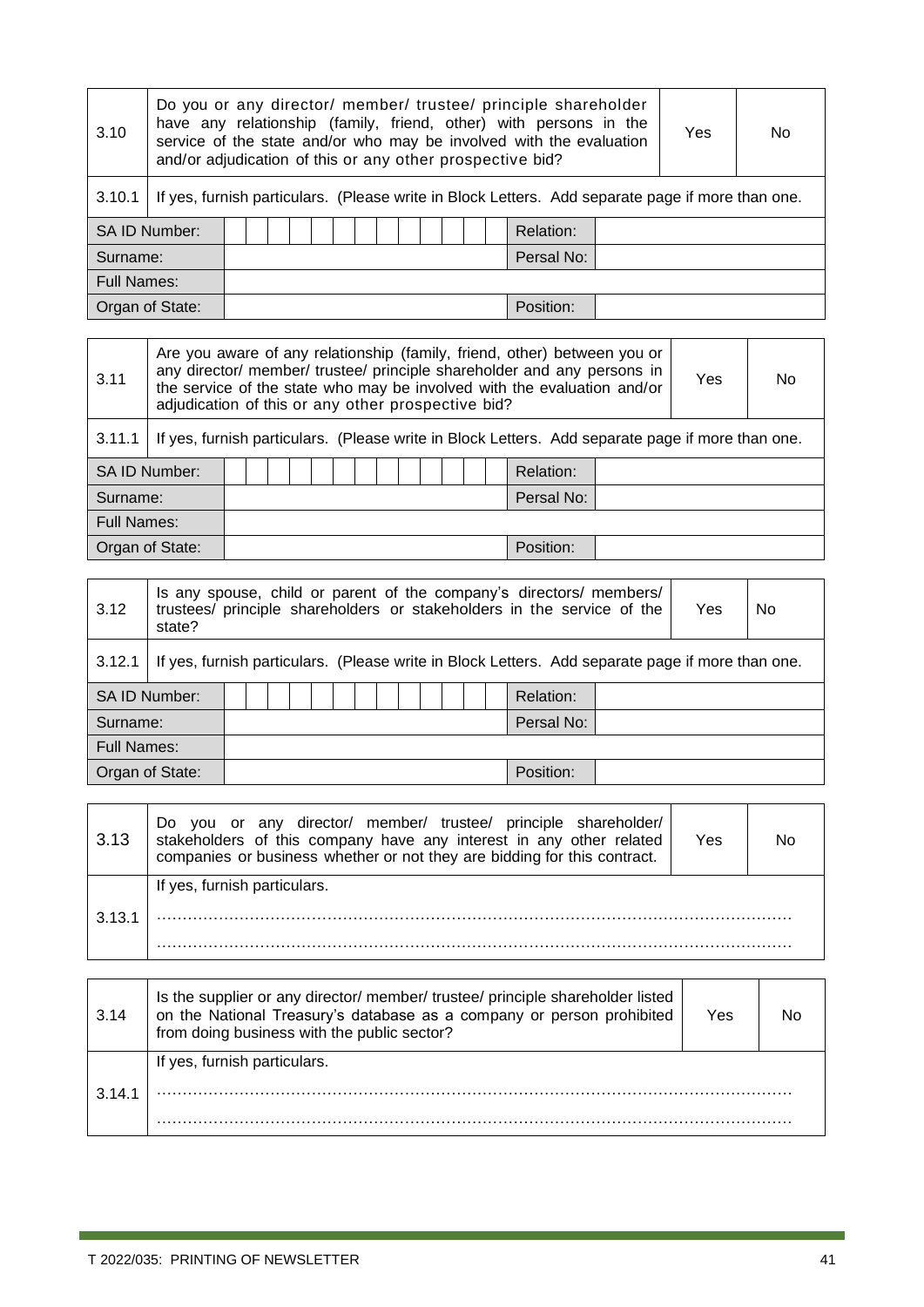| 3.15   | Is the supplier or any director/ member/ trustee/ principle shareholder<br>listed on the Register for Tender Defaulters in terms of section 29 of the<br>Prevention and Combating of Corrupt Activities Act (No 12 of 2004)? | Yes |  |
|--------|------------------------------------------------------------------------------------------------------------------------------------------------------------------------------------------------------------------------------|-----|--|
| 3.15.1 | If yes, furnish particulars.                                                                                                                                                                                                 |     |  |

| 3.16   | Was the supplier or any director/ member/ trustee/ principle shareholder<br>convicted by a court of law (including a court of law outside the Republic<br>of South Africa) for fraud or corruption during the past five years? | Yes | N٥ |
|--------|--------------------------------------------------------------------------------------------------------------------------------------------------------------------------------------------------------------------------------|-----|----|
|        | If yes, furnish particulars.                                                                                                                                                                                                   |     |    |
| 3.16.1 |                                                                                                                                                                                                                                |     |    |
|        |                                                                                                                                                                                                                                |     |    |

| 3.17   | Does the supplier or any director/ member/ trustee/ principle shareholder<br>owe any municipal rates and taxes or municipal charges to the<br>municipality / municipal entity, or to any other municipality / municipal<br>entity, that is in arrears for more than three months?                                                                                                                                                                                                                                                                                                              | Yes | No  |
|--------|------------------------------------------------------------------------------------------------------------------------------------------------------------------------------------------------------------------------------------------------------------------------------------------------------------------------------------------------------------------------------------------------------------------------------------------------------------------------------------------------------------------------------------------------------------------------------------------------|-----|-----|
| 3.17.1 | If yes, furnish particulars.<br>may not do business with individuals/businesses, including that of all<br>municipality<br>The<br>owners/partners/members/directors, whose municipal rates and taxes and/or service charges are in arrears for more<br>than three (3) months unless arrangements have been made with the municipality to settle such arrears. Refer to SCM<br>Regulation 38(d). (Certified copies of your most current accounts/statements and/or proof of any arrangement to be<br>submitted every three months – provide individual information in the schedule under par. 4. |     | the |

| 3.18   | Was any contract between the supplier and the municipality / municipal<br>entity or any other organ of state terminated during the past five years on<br>account of failure to perform on or comply with the contract? | Yes |  |
|--------|------------------------------------------------------------------------------------------------------------------------------------------------------------------------------------------------------------------------|-----|--|
| 3.18.1 | If yes, furnish particulars.                                                                                                                                                                                           |     |  |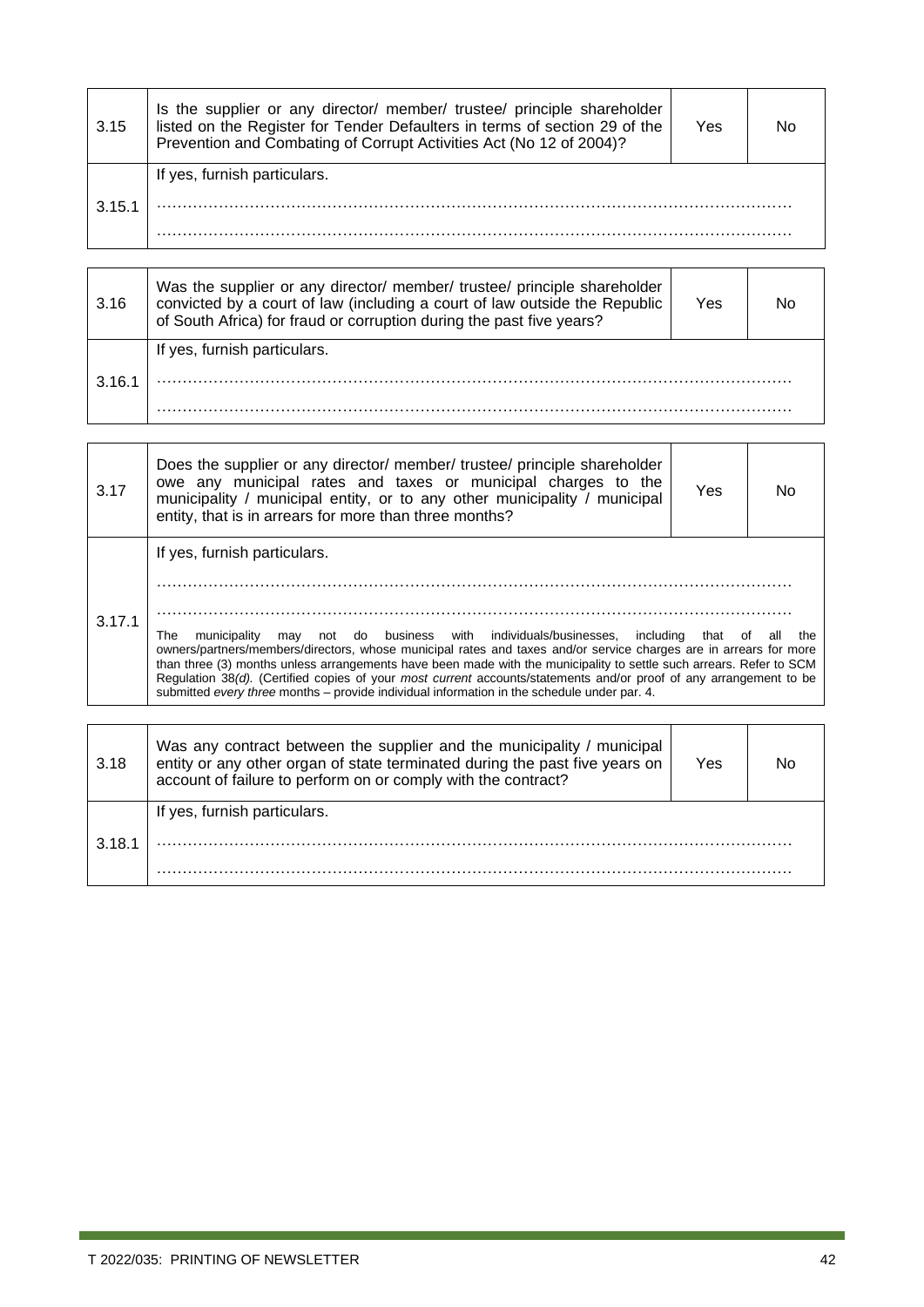| 4              | MFMA Circular No 62 of July 2013 require bidders to submit the names of their directors/ trustees/ shareholders, their individual identity<br>numbers, personal tax reference numbers and employee numbers of those who are in th |                        |                               |                                     |                                   |                                                                                                                                                 |
|----------------|-----------------------------------------------------------------------------------------------------------------------------------------------------------------------------------------------------------------------------------|------------------------|-------------------------------|-------------------------------------|-----------------------------------|-------------------------------------------------------------------------------------------------------------------------------------------------|
|                | Full name of directors /<br>trustees / shareholders                                                                                                                                                                               | <b>Identity Number</b> | % Share-holding in<br>company | Personal Tax<br>Reference<br>Number | State Employee<br>Number (Persal) | Municipal rates & services account<br>numbers (3.17.1)<br>Municipal clearance or most recent<br>service account must be attached<br>as evidence |
|                |                                                                                                                                                                                                                                   |                        |                               |                                     |                                   |                                                                                                                                                 |
| $\overline{2}$ |                                                                                                                                                                                                                                   |                        |                               |                                     |                                   |                                                                                                                                                 |
| 3              |                                                                                                                                                                                                                                   |                        |                               |                                     |                                   |                                                                                                                                                 |
| 4              |                                                                                                                                                                                                                                   |                        |                               |                                     |                                   |                                                                                                                                                 |
| 5              |                                                                                                                                                                                                                                   |                        |                               |                                     |                                   |                                                                                                                                                 |
| 6              |                                                                                                                                                                                                                                   |                        |                               |                                     |                                   |                                                                                                                                                 |
| $\overline{7}$ |                                                                                                                                                                                                                                   |                        |                               |                                     |                                   |                                                                                                                                                 |
| 8              |                                                                                                                                                                                                                                   |                        |                               |                                     |                                   |                                                                                                                                                 |
| 9              |                                                                                                                                                                                                                                   |                        |                               |                                     |                                   |                                                                                                                                                 |
| 10             |                                                                                                                                                                                                                                   |                        |                               |                                     |                                   |                                                                                                                                                 |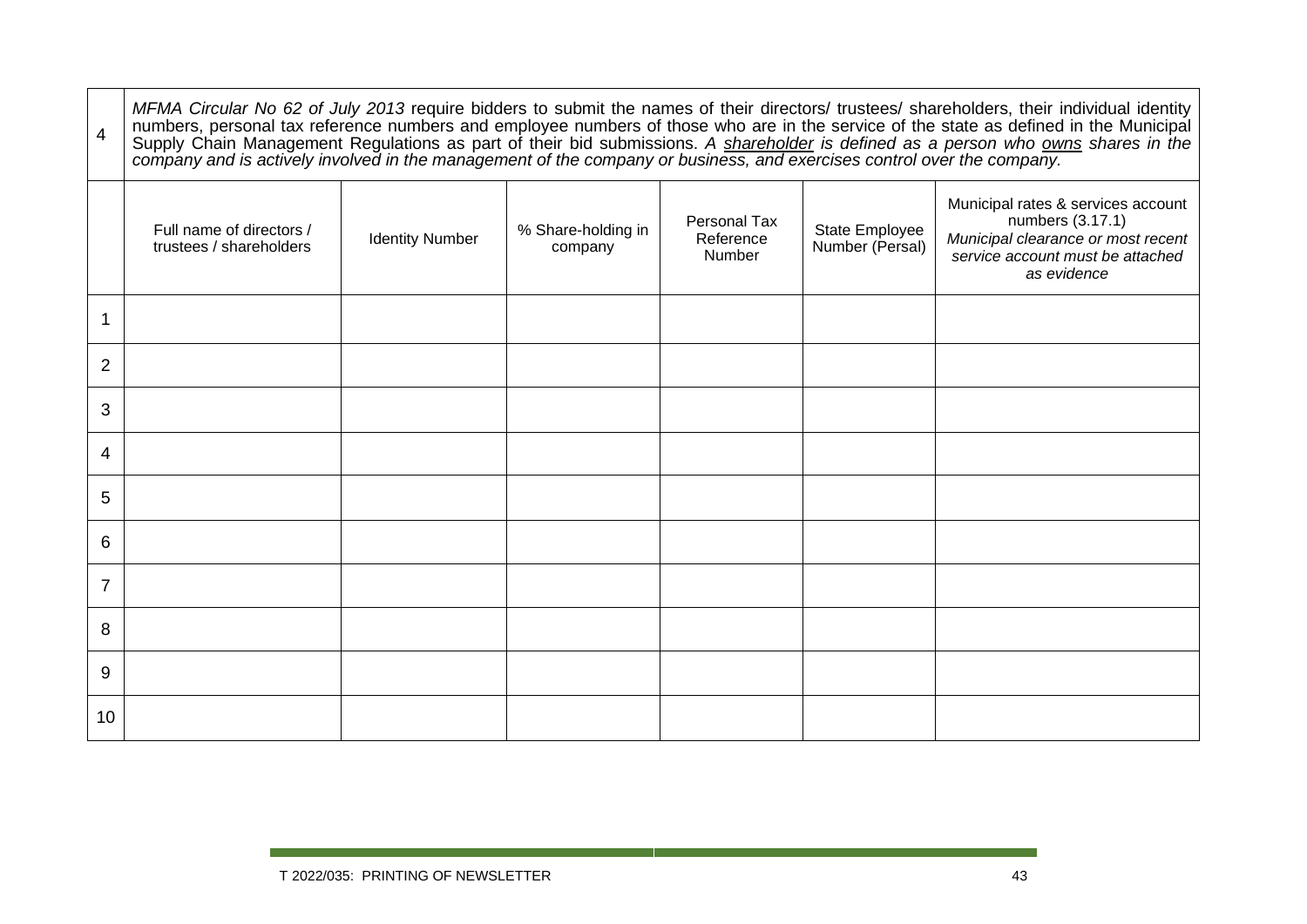I, the under signed, certify that the information furnished on this declaration form is true and correct. I accept that my/my company's bid/registration may be rejected and in addition to the rejection that action may be taken against me/ my company should this declaration prove to be false.

…………………………………………………… …………………………………………………….

#### Signature Date

………………………………………………………… ………………………………………………………… Capacity of Signatory **Name of Bidder/Company/CC Name** 

#### MANDATORY SECTION: THIS DECLARATION WILL NOT BE ACCEPTED IF NOT CERTIFIED:

<sup>1</sup> MSCM Regulations: "in the service of the state" means to be –

(a) a member of  $-$ 

(i) any municipal council;

(ii) any provincial legislature; or

(iii) the national Assembly or the national Council of provinces;

(b) a member of the board of directors of any municipal entity;

(c) an official of any municipality or municipal entity;

(d) an employee of any national or provincial department, national or provincial public entity or constitutional institution within the meaning of the Public Finance Management Act, 1999 (Act No.1 of 1999);

(e) a member of the accounting authority of any national or provincial public entity; or

(f) an employee of Parliament or a provincial legislature.

<sup>2</sup> "Shareholder" means a person who owns shares in the company and is actively involved in the management of the company or business and exercises control over the company.

| <b>Commissioner of Oaths</b>                                                                                                                                                                                                                                                                             |
|----------------------------------------------------------------------------------------------------------------------------------------------------------------------------------------------------------------------------------------------------------------------------------------------------------|
|                                                                                                                                                                                                                                                                                                          |
| Deponent, who has acknowledged that he/she knows and<br>understands the contents of this Affidavit, it is true and correct<br>to the best of his/her knowledge and that he/she has no<br>objection to taking the prescribed oath, and that the prescribed<br>oath will be binding on his/her conscience. |
|                                                                                                                                                                                                                                                                                                          |
|                                                                                                                                                                                                                                                                                                          |
|                                                                                                                                                                                                                                                                                                          |
|                                                                                                                                                                                                                                                                                                          |
| $\cdots$                                                                                                                                                                                                                                                                                                 |
| Tel:<br>Apply official stamp of authority on this page:                                                                                                                                                                                                                                                  |
|                                                                                                                                                                                                                                                                                                          |
|                                                                                                                                                                                                                                                                                                          |
|                                                                                                                                                                                                                                                                                                          |
|                                                                                                                                                                                                                                                                                                          |
|                                                                                                                                                                                                                                                                                                          |

This document is compulsory, in terms of Regulation 44 of the Supply Chain Management Regulations, to do business with any municipality – If not endorsed by a Commissioner of Oaths, or failure to submit it, will disqualify your business from the acquisitioning process. (Must be submitted annually)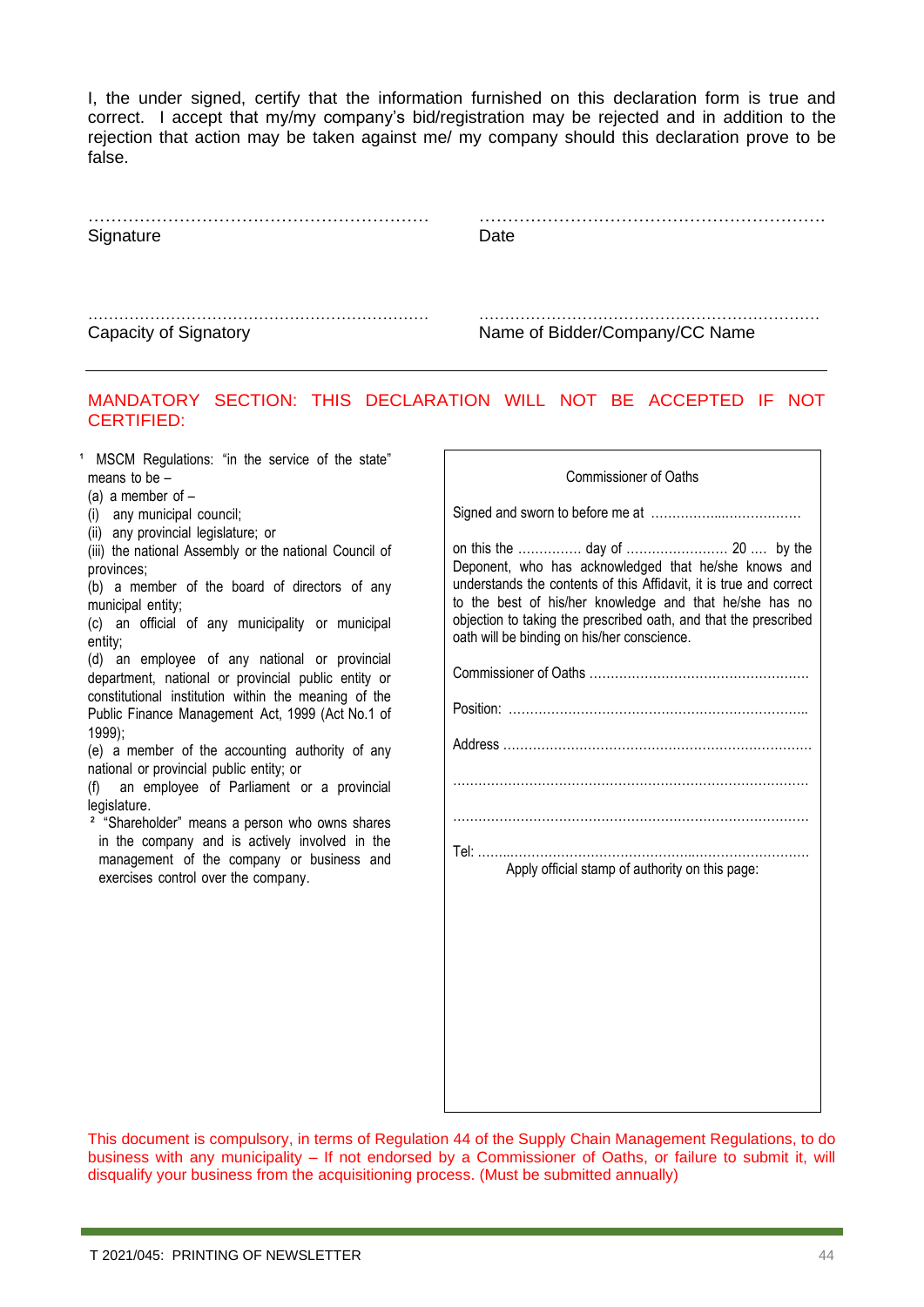### <span id="page-44-0"></span>**K. DECLARATION FOR PROCUREMENT ABOVE R10 MILLION (ALL APPLICABLE TAXES INCLUDED (MBD 5)**

For all procurement expected to exceed R10 (all applicable taxes included), bidders must complete the following questionnaire:

| 1.  | Are you by law required to prepare annual financial statements for auditing?                                                                                                                                                                         | Yes / No |
|-----|------------------------------------------------------------------------------------------------------------------------------------------------------------------------------------------------------------------------------------------------------|----------|
| 1.1 | If yes, submit audited annual financial statements for the past three years or since the date of<br>establishment if established during the past three years.                                                                                        |          |
| 2.  | Do you have any outstanding undisputed commitments for municipal services towards<br>any municipality for more than three months or any other service provider in respect of<br>which payment is overdue for more than 30 days?                      | Yes / No |
| 2.1 | If no, this serves to certify that the bidder has no undisputed commitments for municipal services<br>towards any municipality for more than three months or other service provider in respect of which<br>payment is overdue for more than 30 days. |          |
| 2.2 | If yes, provide particulars.                                                                                                                                                                                                                         |          |
| 3   | Has any contract been awarded to you by an organ of state during the past five years,<br>including particulars of any material noncompliance or dispute concerning the<br>execution of such contract?                                                | Yes / No |
| 3.1 | If yes, furnish particulars                                                                                                                                                                                                                          |          |
| 4   | Will any portion of goods or services be sourced from outside the Republic, and, if so,<br>what portion and whether any portion of payment from the municipality / municipal<br>entity is expected to be transferred out of the Republic?            | Yes / No |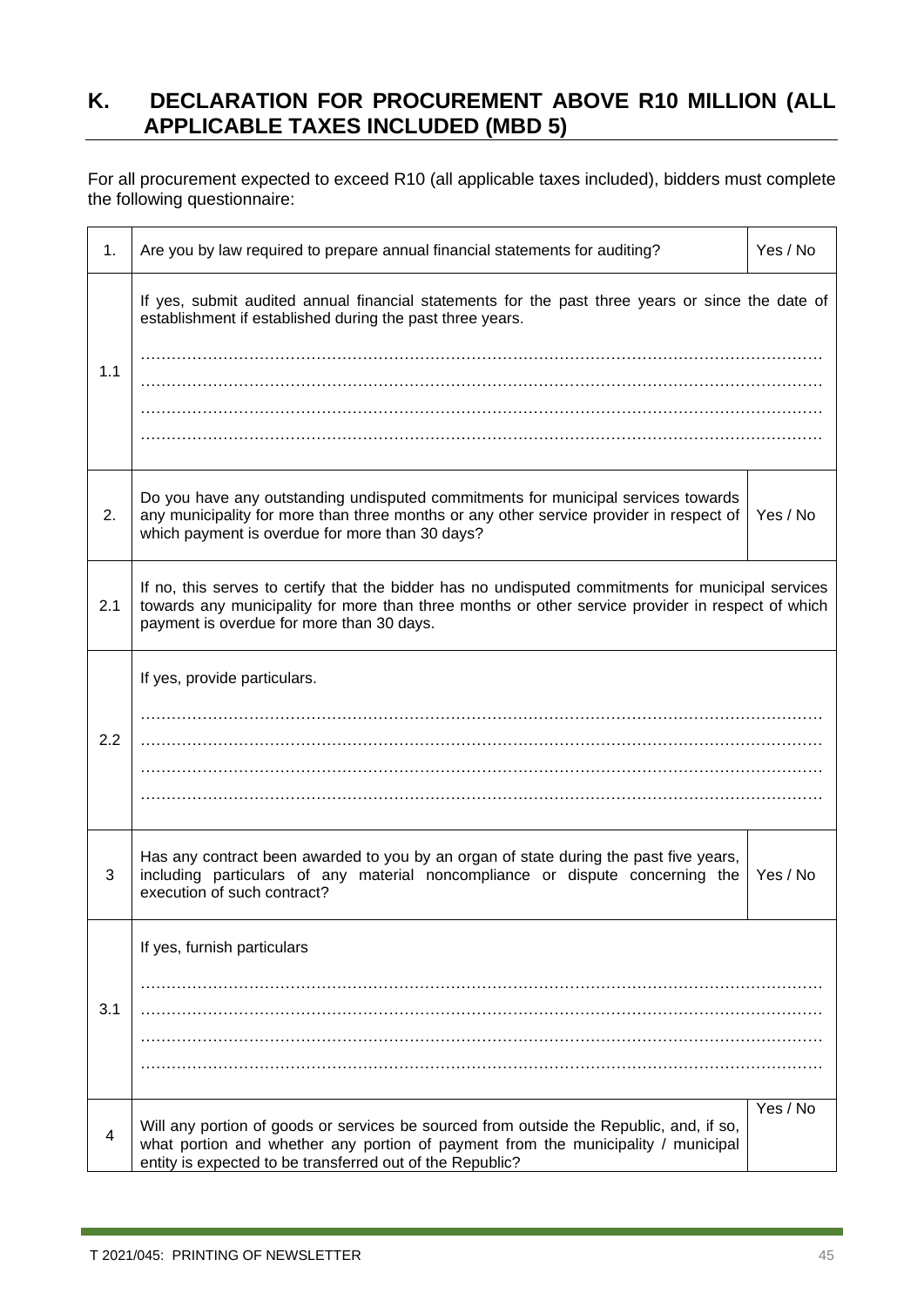|     | If yes, furnish particulars |
|-----|-----------------------------|
| 4.1 | .<br>.                      |
|     |                             |

### **CERTIFICATION**

I, THE UNDERSIGNED (NAME) ……………………………………………………………………… CERTIFY THAT THE INFORMATION FURNISHED ON THIS DECLARATION FORM IS CORRECT.

I ACCEPT THAT THE STATE MAY ACT AGAINST ME SHOULD THIS DECLARATION PROVE TO BE FALSE.

………………………………….. …………………………………….. Signature Date

………………………................. ……………………………………. Position Name of Bidder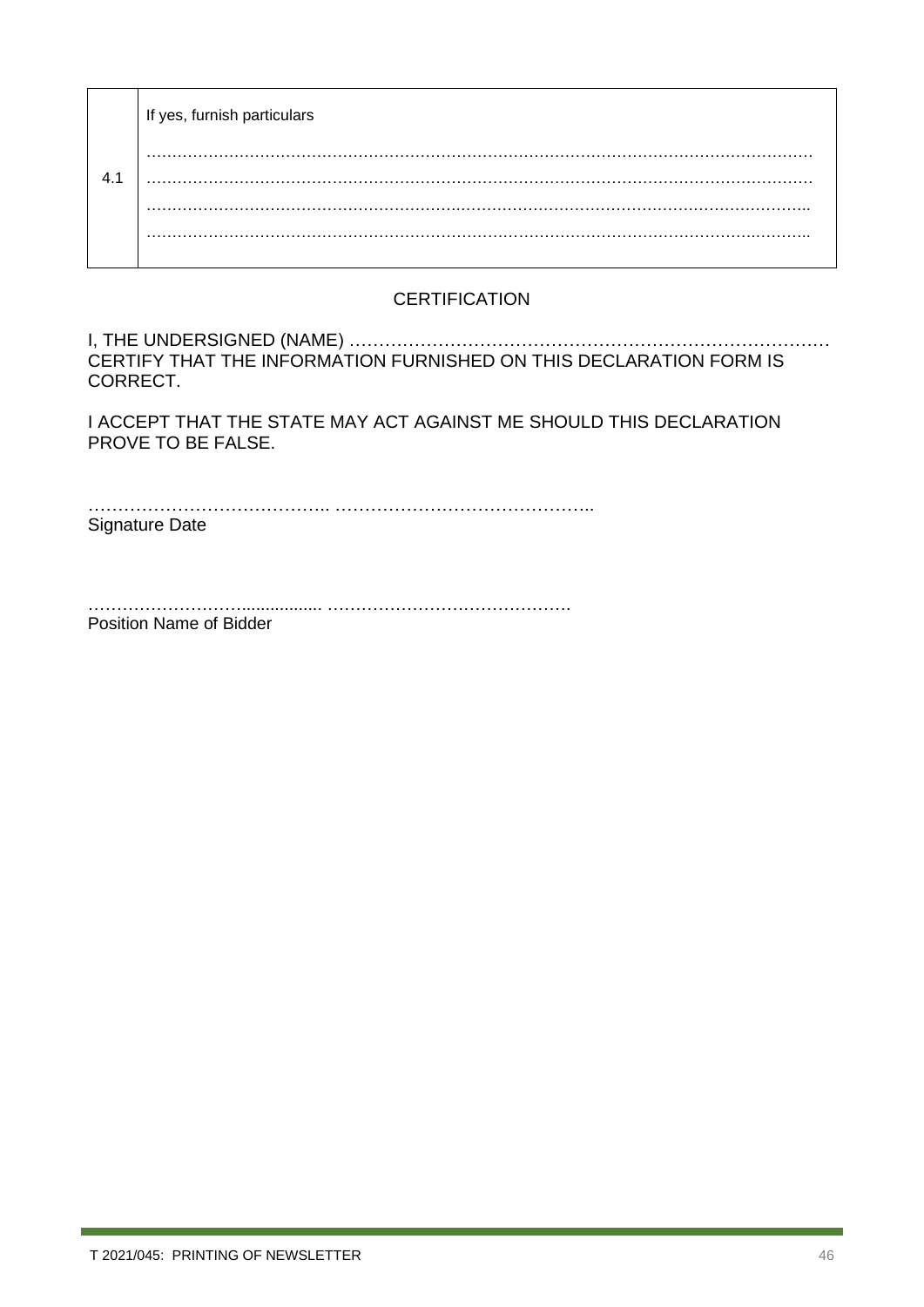### <span id="page-46-0"></span>**L. PREFERENCE POINTS CLAIM FORM IN TERMS OF THE PREFERENTIAL PROCUREMENT REGULATIONS 2017 (MBD 6.1)**

This document serves as a claim form to qualify for preference points in respect of Broad-Based Black Economic Empowerment (B-BBEE) Status Level of Contribution and must accompany the applicable certificate.

#### **NB: BEFORE COMPLETING THIS FORM, BIDDERS MUST STUDY THE GENERAL CONDITIONS, DEFINITIONS AND DIRECTIVES APPLICABLE IN RESPECT OF B-BBEE, AS PRESCRIBED IN THE PREFERENTIAL PROCUREMENT REGULATIONS, 2017.**

#### **1. GENERAL CONDITIONS**

- 1.1 The following preference point systems are applicable to all bids:
	- the 80/20 system for requirements with a Rand value of up to R50 000 000 (all applicable taxes included); and
	- the 90/10 system for requirements with a Rand value above R50 000 000 (all applicable taxes included).
- 1.2 a) The value of this bid is estimated to not exceed R50 000 000 (all applicable taxes included) and therefore the **80/20** preference point system shall be applicable; or
	- b) Either the 80/20 or 90/10 preference point system will be applicable to this tender (*delete whichever is not applicable for this tender*).
- 1.2 Points for this bid shall be awarded for:
	- (a) Price; and
	- (b) B-BBEE Status Level of Contributor.
- 1.3 The maximum points for this bid are allocated as follows:

|                                                   | <b>POINTS</b> |
|---------------------------------------------------|---------------|
| <b>PRICE</b>                                      | 80            |
| <b>B-BBEE STATUS LEVEL OF CONTRIBUTOR</b>         | 20            |
| Total points for Price and B-BBEE must not exceed | 100           |

- 1.4 Failure on the part of a bidder to submit proof of B-BBEE Status level of contributor together with the bid, will be interpreted to mean that preference points for B-BBEE status level of contribution are not claimed.
- 1.5 The purchaser reserves the right to require of a bidder, either before a bid is adjudicated or at any time subsequently, to substantiate any claim in regard to preferences, in any manner required by the purchaser.

#### **2. DEFINITIONS**

- (a) **"B-BBEE"** means broad-based black economic empowerment as defined in section 1 of the Broad-Based Black Economic Empowerment Act;
- (b) "**B-BBEE status level of contributor"** means the B-BBEE status of an entity in terms of a code of good practice on black economic empowerment, issued in terms of section 9(1) of the Broad-Based Black Economic Empowerment Act;
- (c) **"bid"** means a written offer in a prescribed or stipulated form in response to an invitation by an organ of state for the provision of goods or services, through price quotations, advertised competitive bidding processes or proposals;
- (d) **"Broad-Based Black Economic Empowerment Act"** means the Broad-Based Black Economic Empowerment Act, 2003 (Act No. 53 of 2003);
- (e) **"EME"** means an Exempted Micro Enterprise in terms of a code of good practice on black economic empowerment issued in terms of section 9 (1) of the Broad-Based Black Economic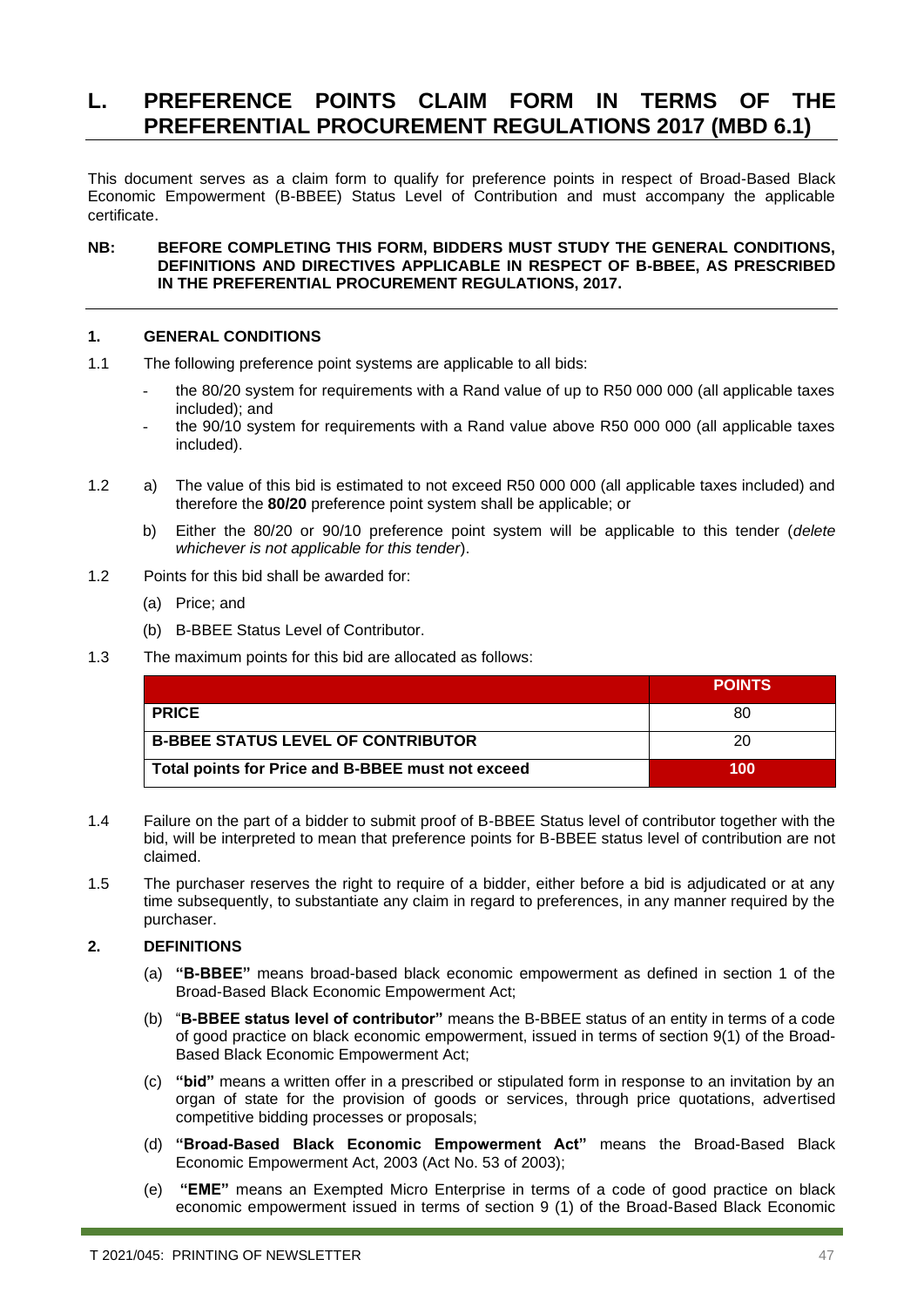Empowerment Act;

- (f) **"functionality"** means the ability of a tenderer to provide goods or services in accordance with specifications as set out in the tender documents.
- (g) **"price"** includes all applicable taxes less all unconditional discounts;
- (h) **"proof of B-BBEE status level of contributor"** means:
	- 1) B-BBEE Status level certificate issued by an authorized body or person;
	- 2) A sworn affidavit as prescribed by the B-BBEE Codes of Good Practice;
	- 3) Any other requirement prescribed in terms of the B-BBEE Act;
- (i) **"QSE"** means a qualifying small business enterprise in terms of a code of good practice on black economic empowerment issued in terms of section 9 (1) of the Broad-Based Black Economic Empowerment Act;
- *(j)* **"rand value"** means the total estimated value of a contract in Rand, calculated at the time of bid invitation, and includes all applicable taxes;

#### **3. FORMULAE FOR PROCUREMENT OF GOODS AND SERVICES**

#### **4. POINTS AWARDED FOR PRICE**

#### **4.1 THE 80/20 OR 90/10 PREFERENCE POINT SYSTEMS**

A maximum of 80 or 90 points is allocated for price on the following basis: **80/20 or 90/10**

$$
Ps = 80 \left(1 - \frac{Pt - P\min}{P\min}\right) \quad \text{or} \quad \qquad Ps = 90 \left(1 - \frac{Pt - P\min}{P\min}\right)
$$

Ps = Points scored for price of bid under consideration

Pt = Price of bid under consideration

Pmin = Price of lowest acceptable bid

#### **4.2 FORMULAE FOR DISPOSAL OR LEASING OF STATE ASSETS AND INCOME-GENERATING PROCUREMENT**

#### **4.3 POINTS AWARDED FOR PRICE**

A maximum of 80 or 90 points is allocated for price on the following basis:<br>80/20 or 90/10 **80/20 or 90/10**

$$
Ps = 80 \left(1 + \frac{Pt-Pmax}{Pmax}\right)
$$
 or 
$$
Ps = 90 \left(1 + \frac{Pt-Pmax}{Pmax}\right)
$$

**Where** 

Ps = Points scored for price of bid under consideration

 $Pt =$  Price of bid under consideration

Pmax = Price of highest acceptable bid

#### **5. POINTS AWARDED FOR B-BBEE STATUS LEVEL OF CONTRIBUTOR**

5.1 In terms of Regulation 6 (2) and 7 (2) of the Preferential Procurement Regulations, preference points must be awarded to a bidder for attaining the B-BBEE status level of contribution in accordance with the table below: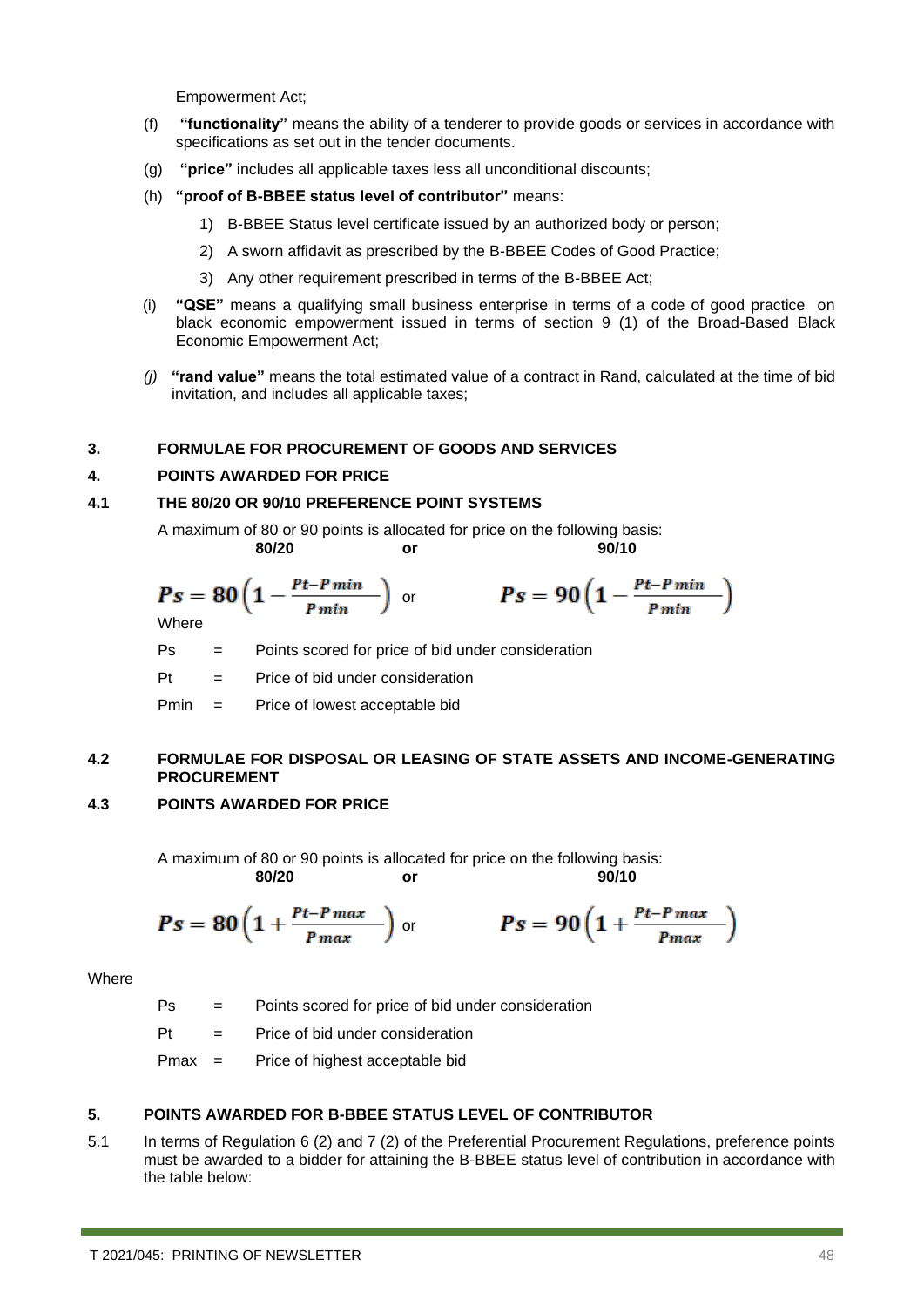| <b>B-BBEE Status Level of</b><br><b>Contributor</b> | <b>Number of points</b><br>(90/10 system) | <b>Number of points</b><br>(80/20 system) |
|-----------------------------------------------------|-------------------------------------------|-------------------------------------------|
|                                                     | 10                                        | 20                                        |
| 2                                                   | 9                                         | 18                                        |
| 3                                                   | 6                                         | 14                                        |
| 4                                                   | 5                                         | 12                                        |
| 5                                                   |                                           | 8                                         |
| 6                                                   | 3                                         | 6                                         |
|                                                     | 2                                         | 4                                         |
| 8                                                   |                                           | 2                                         |
| Non-compliant contributor                           |                                           |                                           |

#### **6. BID DECLARATION**

6.1 Bidders who claim points in respect of B-BBEE Status Level of Contribution must complete the following:

#### **7. B-BBEE STATUS LEVEL OF CONTRIBUTOR CLAIMED IN TERMS OF PARAGRAPHS 1.4 AND 4.1**

7.1 B-BBEE Status Level of Contributor: . = …………………..……(maximum of 10 or 20 points)

(Points claimed in respect of paragraph 7.1 must be in accordance with the table reflected in paragraph 4.1 and must be substantiated by relevant proof of B-BBEE status level of contributor.

#### **8. SUB-CONTRACTING**

8.1 Will any portion of the contract be sub-contracted?

#### (*Tick applicable box*)

#### 8.1.1 If yes, indicate:

- i) What percentage of the contract will be subcontracted............………………………….…………%
- ii) The name of the sub-contractor…………………………………………………………………………..
- iii) The B-BBEE status level of the sub-contractor...........................................................……………..
- iv) Whether the sub-contractor is an EME or QSE

| (Tick applicable box) |  |     |  |
|-----------------------|--|-----|--|
|                       |  | NO. |  |

v) Specify, by ticking the appropriate box, if subcontracting with an enterprise in terms of Preferential Procurement Regulations,2017:

| Designated Group: An EME or QSE which is at last 51% owned by:    |  | <b>QSE</b> |
|-------------------------------------------------------------------|--|------------|
|                                                                   |  |            |
| Black people                                                      |  |            |
| Black people who are youth                                        |  |            |
| Black people who are women                                        |  |            |
| Black people with disabilities                                    |  |            |
| Black people living in rural or underdeveloped areas or townships |  |            |
| Cooperative owned by black people                                 |  |            |
| Black people who are military veterans                            |  |            |
| <b>OR</b>                                                         |  |            |
| Any EME                                                           |  |            |
| Any QSE                                                           |  |            |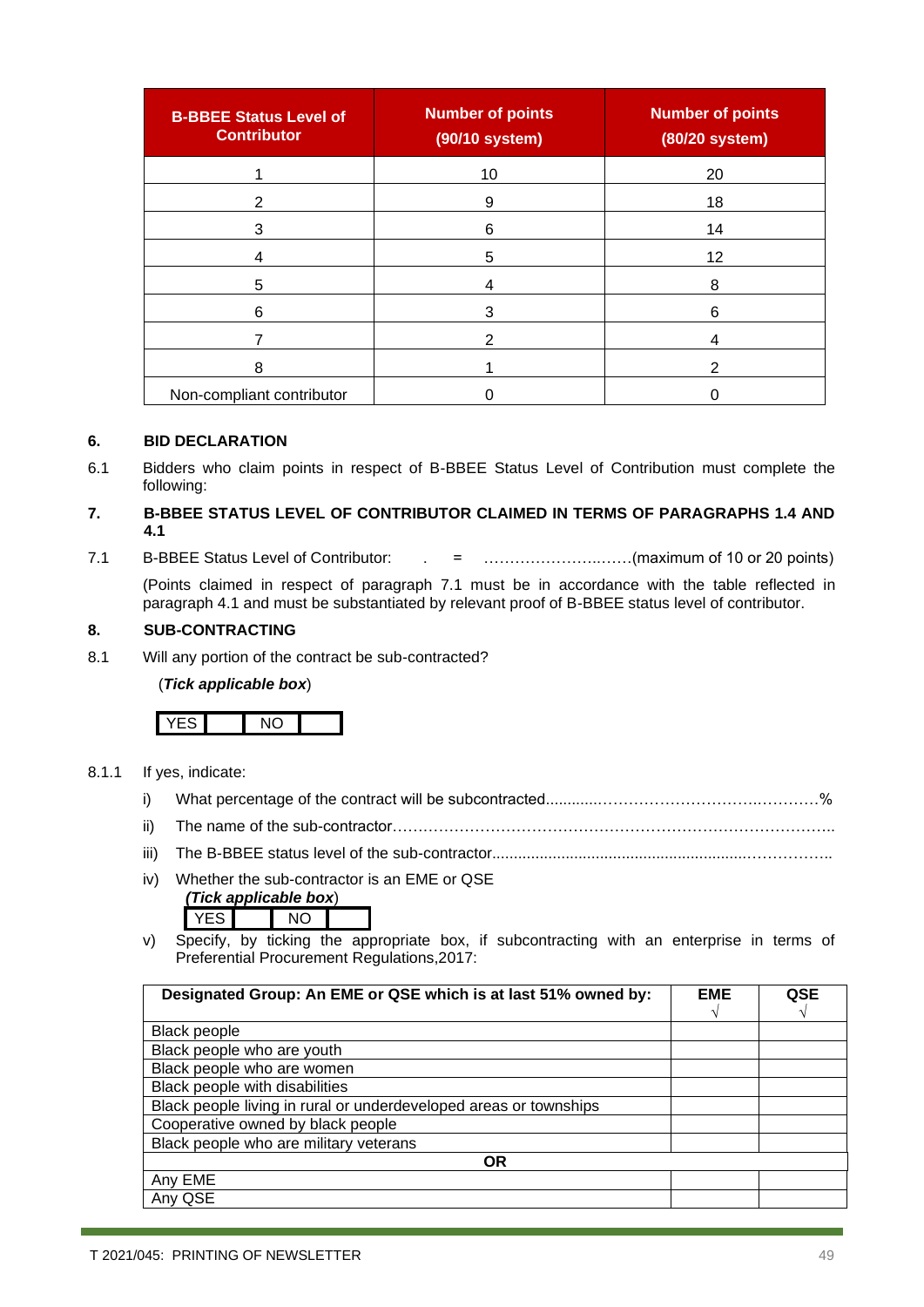| 9.  |                                   | <b>DECLARATION WITH REGARD TO COMPANY/FIRM</b>                                                                                                                                                                                                                                                                                             |  |  |  |
|-----|-----------------------------------|--------------------------------------------------------------------------------------------------------------------------------------------------------------------------------------------------------------------------------------------------------------------------------------------------------------------------------------------|--|--|--|
| 9.1 |                                   |                                                                                                                                                                                                                                                                                                                                            |  |  |  |
| 9.2 |                                   |                                                                                                                                                                                                                                                                                                                                            |  |  |  |
| 9.3 |                                   |                                                                                                                                                                                                                                                                                                                                            |  |  |  |
| 9.4 |                                   | <b>TYPE OF COMPANY/ FIRM</b>                                                                                                                                                                                                                                                                                                               |  |  |  |
|     | Н<br>Н<br>Н<br>Н<br>$\Box$        | Partnership/Joint Venture / Consortium<br>One person business/sole propriety<br>Close corporation<br>Company<br>(Pty) Limited<br><b>TICK APPLICABLE BOX</b>                                                                                                                                                                                |  |  |  |
| 9.5 |                                   | DESCRIBE PRINCIPAL BUSINESS ACTIVITIES                                                                                                                                                                                                                                                                                                     |  |  |  |
|     |                                   |                                                                                                                                                                                                                                                                                                                                            |  |  |  |
| 9.6 |                                   | <b>COMPANY CLASSIFICATION</b>                                                                                                                                                                                                                                                                                                              |  |  |  |
|     | $\mathbf{L}$<br>$\mathbf{L}$<br>П | Manufacturer<br>Supplier<br>Professional service provider<br>Other service providers, e.g. transporter, etc.<br>[TICK APPLICABLE BOX]                                                                                                                                                                                                      |  |  |  |
| 9.7 |                                   | <b>MUNICIPAL INFORMATION</b>                                                                                                                                                                                                                                                                                                               |  |  |  |
|     |                                   |                                                                                                                                                                                                                                                                                                                                            |  |  |  |
|     |                                   |                                                                                                                                                                                                                                                                                                                                            |  |  |  |
|     |                                   |                                                                                                                                                                                                                                                                                                                                            |  |  |  |
| 9.8 |                                   |                                                                                                                                                                                                                                                                                                                                            |  |  |  |
| 9.9 |                                   | I/we, the undersigned, who is / are duly authorised to do so on behalf of the company/firm, certify<br>that the points claimed, based on the B-BBE status level of contributor indicated in paragraphs 1.4<br>and 6.1 of the foregoing certificate, qualifies the company/ firm for the preference(s) shown and I/<br>we acknowledge that: |  |  |  |
|     | i)                                | The information furnished is true and correct;                                                                                                                                                                                                                                                                                             |  |  |  |
|     | ii)                               | The preference points claimed are in accordance with the General Conditions as indicated in<br>paragraph 1 of this form;                                                                                                                                                                                                                   |  |  |  |
|     | iii)                              | In the event of a contract being awarded as a result of points claimed as shown in<br>paragraphs 1.4 and 6.1, the contractor may be required to furnish documentary proof to the<br>satisfaction of the purchaser that the claims are correct;                                                                                             |  |  |  |
|     | iv)                               | If the B-BBEE status level of contributor has been claimed or obtained on a fraudulent basis<br>or any of the conditions of contract have not been fulfilled, the purchaser may, in addition to<br>any other remedy it may have -                                                                                                          |  |  |  |
|     | (a)                               | disqualify the person from the bidding process;                                                                                                                                                                                                                                                                                            |  |  |  |
|     | (b)                               | recover costs, losses or damages it has incurred or suffered as a result of that person's<br>conduct;                                                                                                                                                                                                                                      |  |  |  |
|     | (c)                               | cancel the contract and claim any damages which it has suffered as a result of having to<br>make less favourable arrangements due to such cancellation;                                                                                                                                                                                    |  |  |  |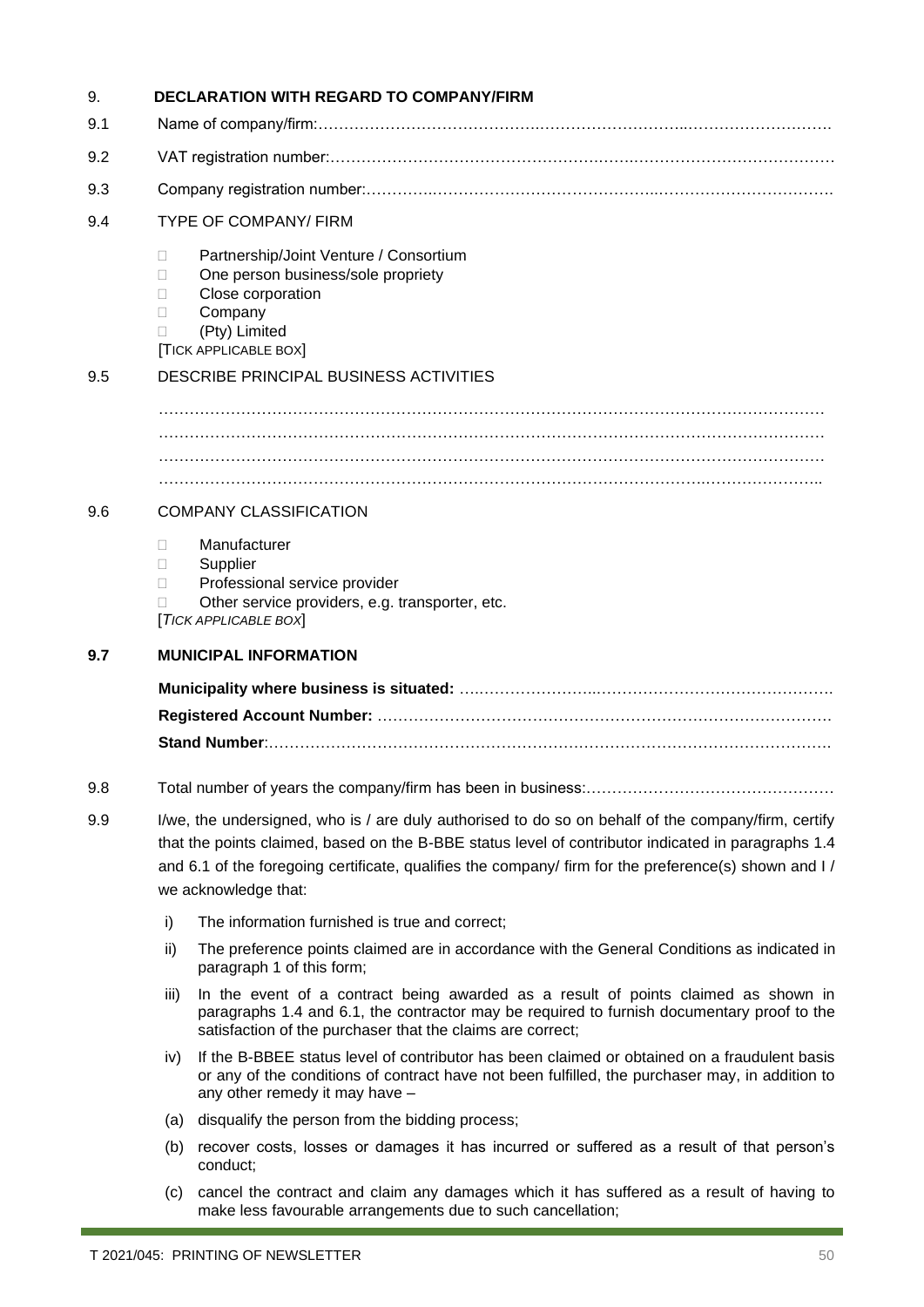- (d) recommend that the bidder or contractor, its shareholders and directors, or only the shareholders and directors who acted on a fraudulent basis, be restricted by the National Treasury from obtaining business from any organ of state for a period not exceeding 10 years, after the *audi alteram partem* (hear the other side) rule has been applied; and
- (e) forward the matter for criminal prosecution.

| SIGNATURE(S) OF BIDDERS(S) |
|----------------------------|
| DATE:                      |
| <b>ADDRESS</b>             |
|                            |
| $\cdot$                    |
|                            |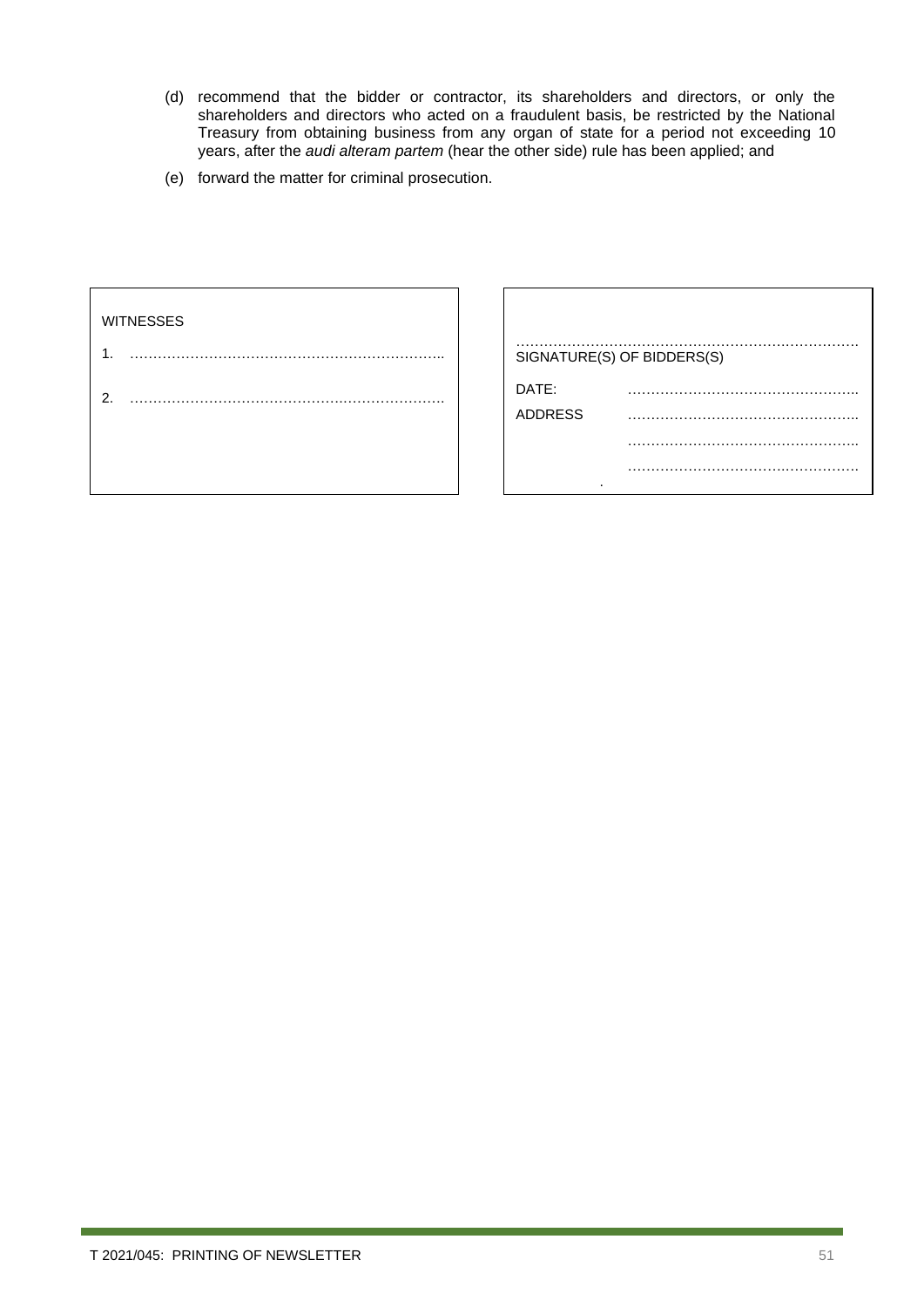### <span id="page-51-0"></span>**M. CONTRACT FORM – PURCHASE OF GOODS/WORKS OR RENDERING OF SERVICES (MBD 7.2) RENDERING OF SERVICES**

**THIS FORM MUST BE FILLED IN DUPLICATE BY BOTH THE SERVICE PROVIDER (PART 1) AND THE PURCHASER (PART 2). BOTH FORMS MUST BE SIGNED IN THE ORIGINAL SO THAT THE SERVICE PROVIDER AND THE PURCHASER WOULD BE IN POSSESSION OF ORIGINALLY SIGNED CONTRACTS FOR THEIR RESPECTIVE RECORDS.**

#### **PART 1 (TO BE FILLED IN BY THE SERVICE PROVIDER)**

- 1. I hereby undertake to render services described in the attached bidding documents to (name of the institution)……………………………………. in accordance with the requirements and task directives / proposals specifications stipulated in Bid Number………….……….. at the price/s quoted. My offer/s remain binding upon me and open for acceptance by the Purchaser during the validity period indicated and calculated from the closing date of the bid.
- 2. The following documents shall be deemed to form and be read and construed as part of this agreement:
	- (i) Bidding documents, *viz*
	- *-* Invitation to bid;
	- *-* Tax clearance certificate;
	- Pricing schedule(s):
	- *-* Filled in task directive/proposal;
	- *-* Preference claims for Broad Based Black Economic Empowerment Status Level of Contribution in terms of the Preferential Procurement Regulations 2011;
	- *-* Declaration of interest;
	- *-* Declaration of Bidder's past SCM practices;
	- *-* Certificate of Independent Bid Determination;
	- **Special Conditions of Contract:**
	- (ii) General Conditions of Contract; and
	- (iii) Other (specify)
- 3. I confirm that I have satisfied myself as to the correctness and validity of my bid; that the price(s) and rate(s) quoted cover all the services specified in the bidding documents; that the price(s) and rate(s) cover all my obligations and I accept that any mistakes regarding price(s) and rate(s) and calculations will be at my own risk.
- 4. I accept full responsibility for the proper execution and fulfilment of all obligations and conditions devolving on me under this agreement as the principal liable for the due fulfillment of this contract.
- 5. I declare that I have no participation in any collusive practices with any bidder or any other person regarding this or any other bid.
- 6. I confirm that I am duly authorised to sign this contract.

| Name           |      |  |
|----------------|------|--|
| Capacity       |      |  |
| .<br>Signature |      |  |
| Company name   |      |  |
| Date           |      |  |
| Witness 1      |      |  |
| Witness 2      | Date |  |
|                |      |  |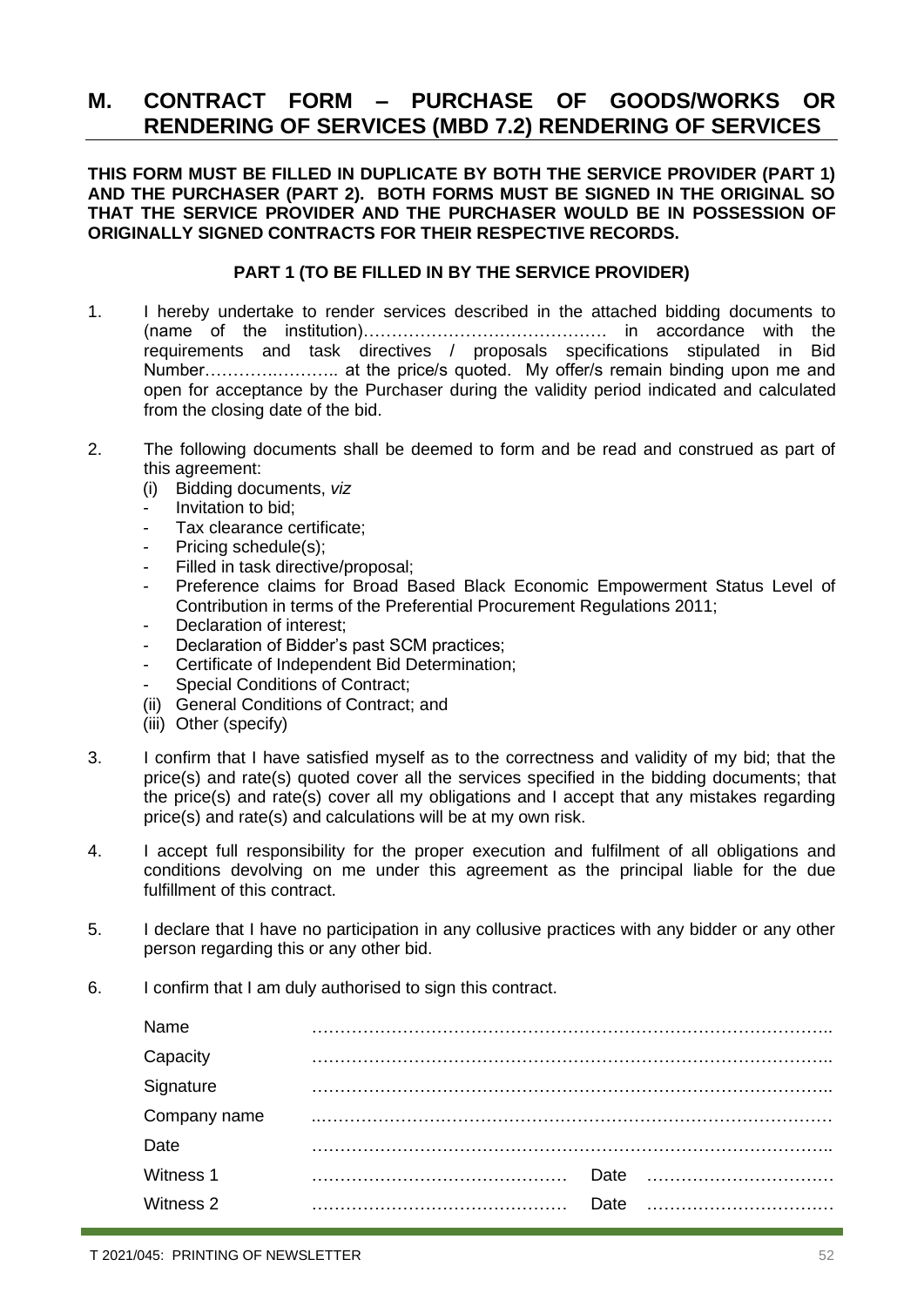### **PART 2 (TO BE FILLED IN BY THE PURCHASER)**

- 1. I……………………………………………. in my capacity as……………………………accept your bid under reference number ………………dated………………………for the rendering of services indicated hereunder and/or further specified in the annexure(s).
- 2. An official order indicating service delivery instructions is forthcoming.
- 3. I undertake to make payment for the services rendered in accordance with the terms and conditions of the contract, within 30 (thirty) days after receipt of an invoice.

| <b>PRICE (ALL<br/>APPLICABLE TAXES<br/>INCLUDED)</b><br>DESCRIPTION OF<br><b>SERVICE</b>      |
|-----------------------------------------------------------------------------------------------|
| COMPLETION DATE                                                                               |
| <b>B-BBEE STATUS LEVEL</b><br>OF CONTRIBUTION                                                 |
| <b>MINIMON THRESHOLD</b><br><b>PRODUCTION AND<br/>CONTENT</b><br>(if applicable)<br>FOR LOCAL |

4. I confirm that I am duly authorized to sign this contract.

| Signature |  |  |
|-----------|--|--|
|           |  |  |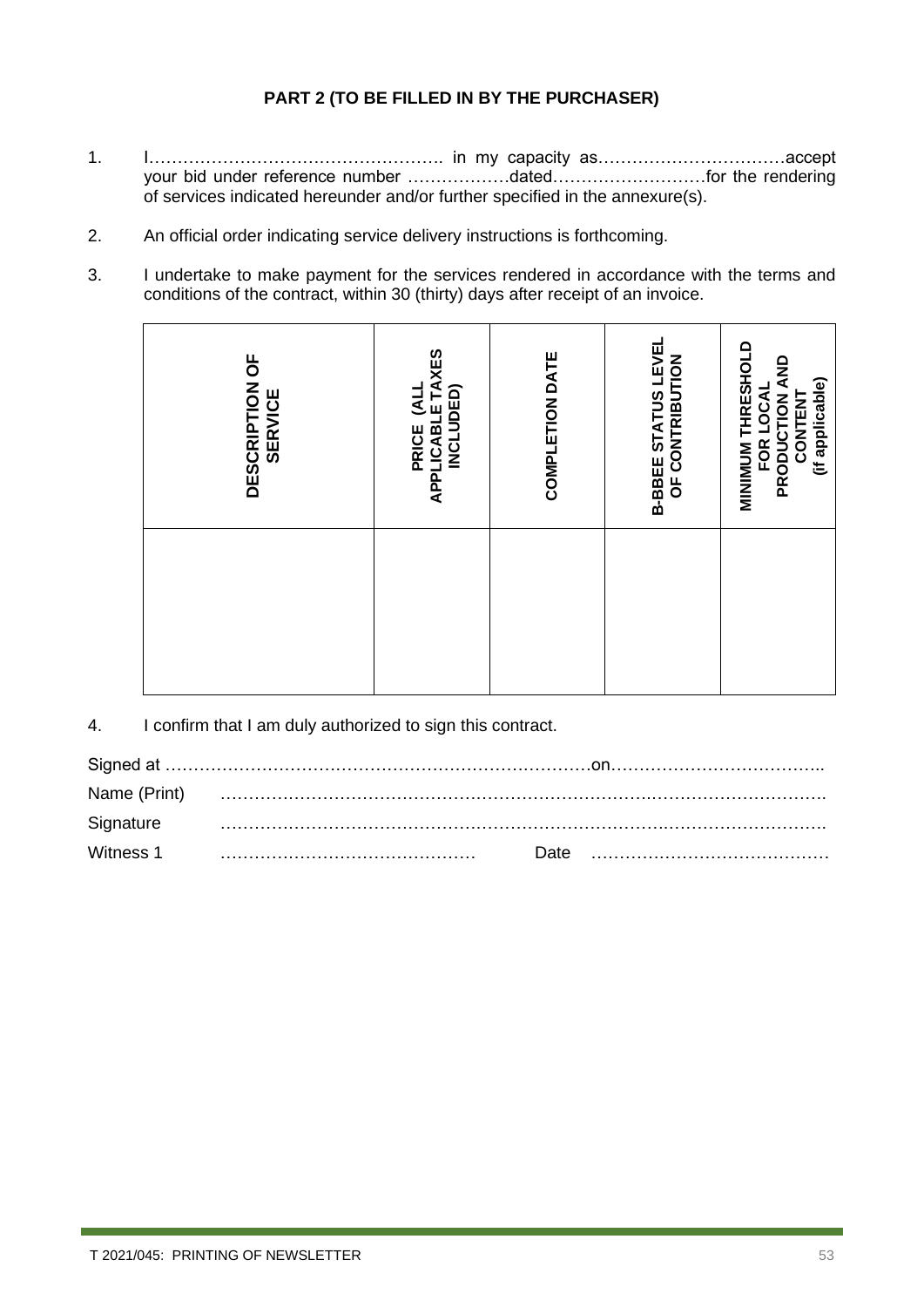### <span id="page-53-0"></span>**N. DECLARATION OF BIDDER'S PAST SUPPLY CHAIN MANAGEMENT PRACTICES – MBD 8**

- 1. This Municipal Bidding Document must form part of all bids invited.
- 2. It serves as a declaration to be used by municipalities and municipal entities in ensuring that when goods and services are being procured, all reasonable steps are taken to combat the abuse of the supply chain management system.
- 3. The bid of any bidder may be rejected if that bidder, or any of its directors have:
	- Abused the municipality's / municipal entity's supply chain management system or committed any improper conduct in relation to such system;
	- Been convicted of fraud or corruption during the past five years;
	- Willfully neglected, reneged on or failed to comply with any government, municipal or other public sector contract during the past five years; or
	- Been listed in the Register of Tender Defaulters in terms of section 29 of the Prevention and Combating of Corrupt Activities Act (No12 of 2004)
- 4. In order to give effect to the above, the following questionnaire must be completed and submitted with the bid.

| Item  | Question                                                                                                                                                                                                                                      | Yes | <b>No</b> |
|-------|-----------------------------------------------------------------------------------------------------------------------------------------------------------------------------------------------------------------------------------------------|-----|-----------|
|       | Is the bidder or any of its directors listed on the National Treasury's Database<br>of Restricted Suppliers as companies or persons prohibited from doing<br>business with the public sector?                                                 |     |           |
| 4.1   | (Companies or persons who are listed on this Database were informed in writing of<br>this restriction by the Accounting Officer/Authority of the institution that imposed the<br>restriction after the audi alteram partem rule was applied). |     |           |
|       | The Database of Restricted Suppliers now resides on the National Treasury's<br>website (www.treasury.gov.za) and can be accessed by clicking on its link at the<br>bottom of the home page.                                                   |     |           |
|       | If so, furnish particulars:                                                                                                                                                                                                                   |     |           |
| 4.1.1 |                                                                                                                                                                                                                                               |     |           |
|       |                                                                                                                                                                                                                                               |     |           |
|       | Is the bidder or any of its directors listed on the Register for Tender<br>Defaulters in terms of section 29 of the Prevention and Combating of Corrupt                                                                                       |     |           |
|       | Activities Act (No 12 of 2004)?                                                                                                                                                                                                               |     |           |
| 4.2   | The Register for Tender Defaulters can be accessed on the National                                                                                                                                                                            |     |           |
|       | Treasury's website (www.treasury.gov.za) by clicking on its link at the bottom                                                                                                                                                                |     |           |
|       | of the home page.                                                                                                                                                                                                                             |     |           |
|       | If so, furnish particulars:                                                                                                                                                                                                                   |     |           |
|       |                                                                                                                                                                                                                                               |     |           |
| 4.2.1 |                                                                                                                                                                                                                                               |     |           |
|       |                                                                                                                                                                                                                                               |     |           |
|       | Was the bidder or any of its directors convicted by a court of law (including a                                                                                                                                                               |     |           |
| 4.3   | court of law outside the Republic of South Africa) for fraud or corruption                                                                                                                                                                    |     |           |
|       | during the past five years?<br>If so, furnish particulars:                                                                                                                                                                                    |     |           |
|       |                                                                                                                                                                                                                                               |     |           |
| 4.3.1 |                                                                                                                                                                                                                                               |     |           |
|       |                                                                                                                                                                                                                                               |     |           |
|       |                                                                                                                                                                                                                                               |     |           |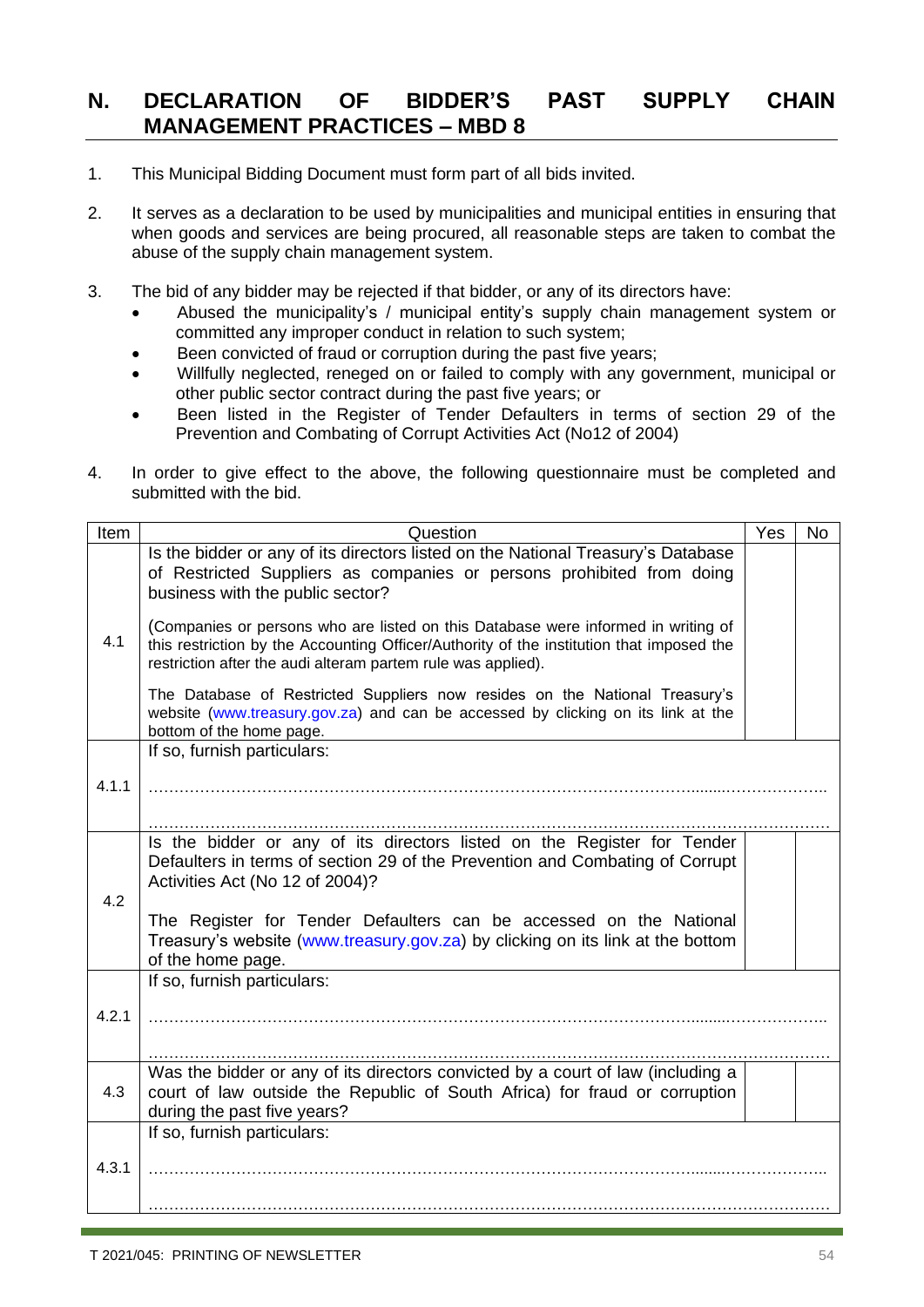| 4.4   | Does the bidder or any of its directors owe any municipal rates and taxes or<br>municipal charges to the municipality / municipal entity, or to any other<br>municipality / municipal entity, that is in arrears for more than three months? |  |
|-------|----------------------------------------------------------------------------------------------------------------------------------------------------------------------------------------------------------------------------------------------|--|
| 4.2.1 | If so, furnish particulars:                                                                                                                                                                                                                  |  |
| 4.3   | Was any contract between the bidder and the municipality / municipal entity<br>or any other organ of state terminated during the past five years on account<br>of failure to perform on or comply with the contract?                         |  |
| 4.3.1 | If so, furnish particulars:                                                                                                                                                                                                                  |  |

#### **CERTIFICATION**

I, THE UNDERSIGNED (FULL NAME) …………..……………………………..……CERTIFY THAT THE INFORMATION FURNISHED ON THIS DECLARATION FORM IS TRUE AND CORRECT.

I ACCEPT THAT, IN ADDITION TO CANCELLATION OF A CONTRACT, ACTION MAY BE TAKEN AGAINST ME SHOULD THIS DECLARATION PROVE TO BE FALSE.

Signature Date

………………………………………... ……………………………………………..

………………………………………. …………………………………………….. Position **Name of Bidder**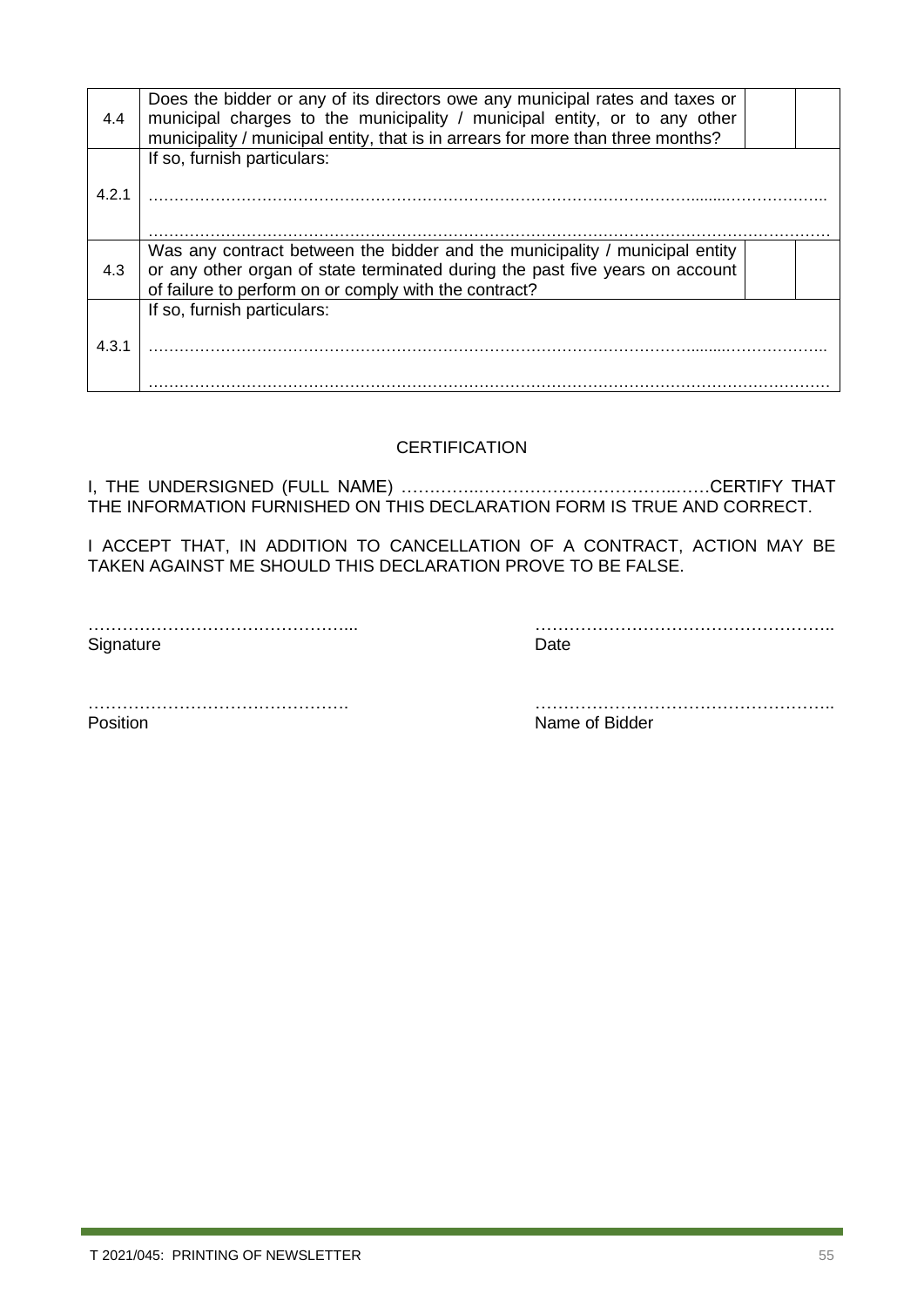### <span id="page-55-0"></span>**O. CERTIFICATE OF INDEPENDENT BID DETERMINATION (MBD 9)**

- 1. This Municipal Bidding Document (MBD) must form part of all bids<sup>1</sup> invited.
- 2. Section 4 (1) (b) (iii) of the Competition Act No. 89 of 1998, as amended, prohibits an agreement between, or concerted practice by, firms, or a decision by an association of firms, if it is between parties in a horizontal relationship and if it involves collusive bidding (or bid rigging).² Collusive bidding is a *pe se* prohibition meaning that it cannot be justified under any grounds.
- 3. Municipal Supply Regulation 38 (1) prescribes that a supply chain management policy must provide measures for the combating of abuse of the supply chain management system, and must enable the accounting officer, among others, to:
	- a. take all reasonable steps to prevent such abuse;
	- b. reject the bid of any bidder if that bidder or any of its directors has abused the supply chain management system of the municipality or municipal entity or has committed any improper conduct in relation to such system; and
	- c. cancel a contract awarded to a person if the person committed any corrupt or fraudulent act during the bidding process or the execution of the contract.
- 4. This MBD serves as a certificate of declaration that would be used by institutions to ensure that, when bids are considered, reasonable steps are taken to prevent any form of bid rigging.
- 5. In order to give effect to the above, the attached Certificate of Bid Determination (MBD 9) must be completed and submitted with the bid:
	- <sup>1</sup> Includes price quotations, advertised competitive bids, limited bids and proposals.
	- ² Bid rigging (or collusive bidding) occurs when businesses, that would otherwise be expected to compete, secretly conspire to raise prices or lower the quality of goods and / or services for purchasers who wish to acquire goods and / or services through a bidding process. Bid rigging is, therefore, an agreement between competitors not to compete.

### CERTIFICATE OF INDEPENDENT BID DETERMINATION

I, the undersigned, in submitting the accompanying bid:

………………………………………………………………………………………………………… (Bid Number and Description)

in response to the invitation for the bid made by: CAPE WINELANDS DISTRICT MUNICIPALITY do hereby make the following statements that I certify to be true and complete in every respect:

I certify, on behalf of:……………………………………………………………………………………. that:

#### (Name of Bidder)

- 1. I have read and I understand the contents of this Certificate;
- 2. I understand that the accompanying bid will be disqualified if this Certificate is found not to be true and complete in every respect;
- 3. I am authorized by the bidder to sign this Certificate, and to submit the accompanying bid, on behalf of the bidder;
- 4. Each person whose signature appears on the accompanying bid has been authorized by the bidder to determine the terms of, and to sign, the bid, on behalf of the bidder;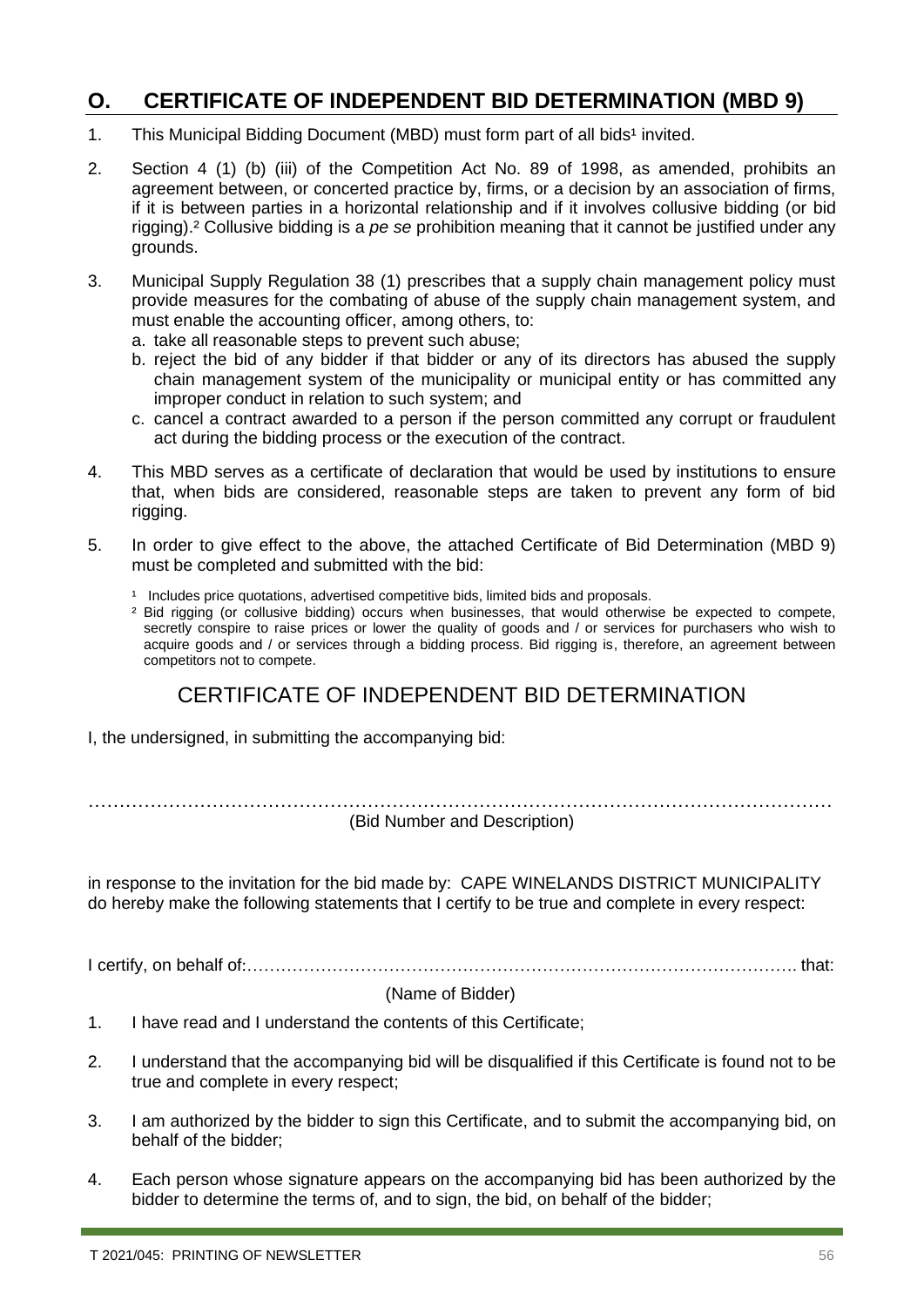- 5. For the purposes of this Certificate and the accompanying bid, I understand that the word "competitor" shall include any individual or organization, other than the bidder, whether or not affiliated with the bidder, who:
	- (a) Has been requested to submit a bid in response to this bid invitation;
	- (b) Could potentially submit a bid in response to this bid invitation, based on their qualifications, abilities or experience; and
	- (c) Provides the same goods and services as the bidder and/or is in the same line of business as the bidder
- 6. The bidder has arrived at the accompanying bid independently from, and without consultation, communication, agreement or arrangement with any competitor. However communication between partners in a joint venture or consortium<sup>3</sup> will not be construed as collusive bidding.
- 7. In particular, without limiting the generality of paragraphs 6 above, there has been no consultation, communication, agreement or arrangement with any competitor regarding:
	- (a) Prices;
	- (b) Geographical area where product or service will be rendered (market allocation)
	- (c) Methods, factors or formulas used to calculate prices;
	- (d) The intention or decision to submit or not to submit, a bid;
	- (e) The submission of a bid which does not meet the specifications and conditions of the bid; or
	- (f) Bidding with the intention not to win the bid.
- 8. In addition, there have been no consultations, communications, agreements or arrangements with any competitor regarding the quality, quantity, specifications and conditions or delivery particulars of the products or services to which this bid invitation relates.
- 9. The terms of the accompanying bid have not been, and will not be, disclosed by the bidder, directly or indirectly, to any competitor, prior to the date and time of the official bid opening or of the awarding of the contract.
- 10. I am aware that, in addition and without prejudice to any other remedy provided to combat any restrictive practices related to bids and contracts, bids that are suspicious will be reported to the Competition Commission for investigation and possible imposition of administrative penalties in terms of section 59 of the Competition Act No. 89 of 1998 and or may be reported to the National Prosecuting Authority (NPA) for criminal investigation and or may be restricted from conducting business with the public sector for a period not exceeding ten (10) years in terms of the Prevention and Combating of Corrupt Activities Act No. 12 of 2004 or any other applicable legislation.

| Signature | Date.          |
|-----------|----------------|
|           |                |
| Position  | Name of Bidder |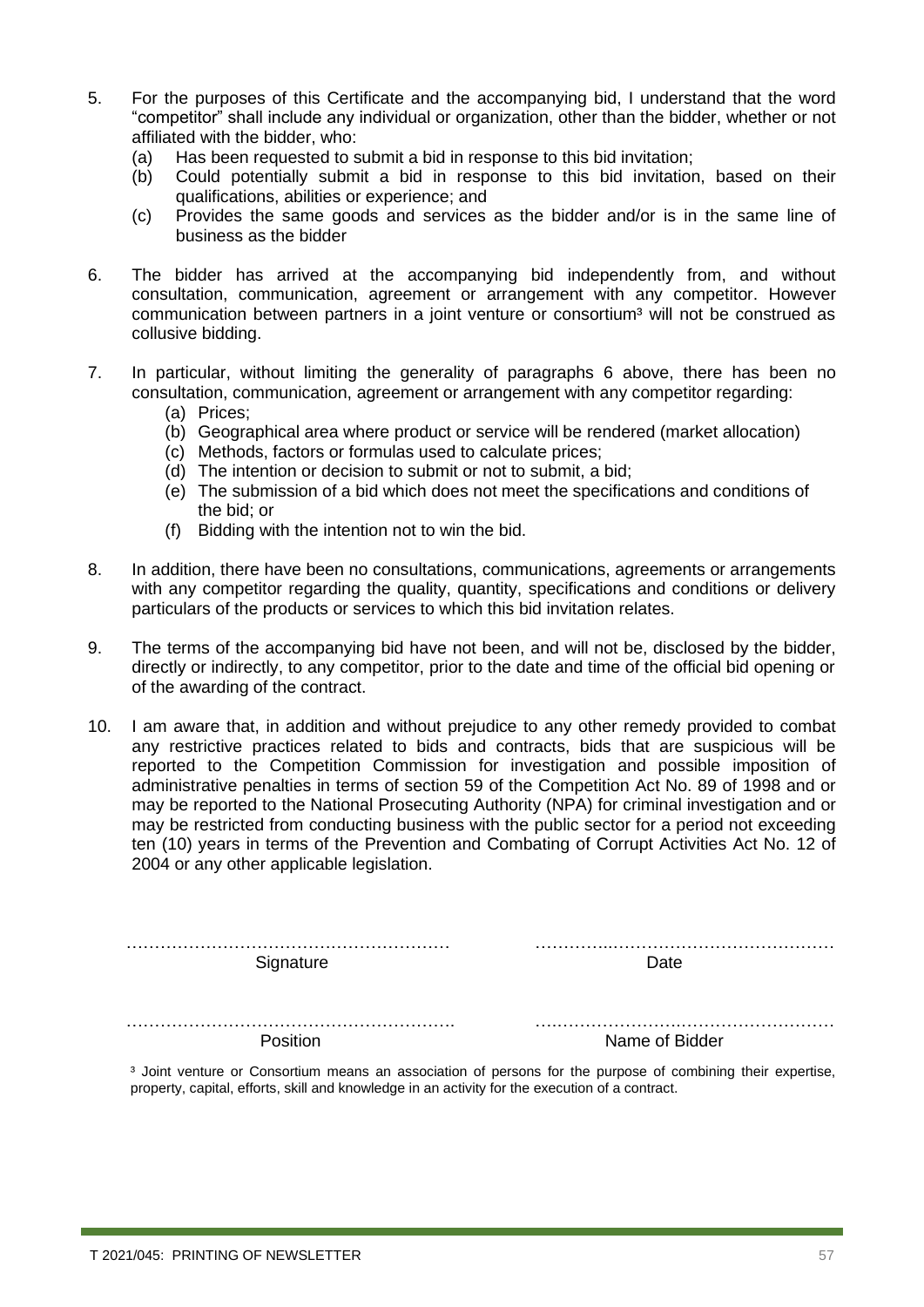### <span id="page-57-0"></span>**P. MUNICIPAL RATES AND SERVICES**

| Names of Directors /<br>Partners | Physical residential<br>address of the Directors /<br>Partners | Municipal Account<br>Number | Name of Municipality |
|----------------------------------|----------------------------------------------------------------|-----------------------------|----------------------|
|                                  |                                                                |                             |                      |
|                                  |                                                                |                             |                      |
|                                  |                                                                |                             |                      |
|                                  |                                                                |                             |                      |
|                                  |                                                                |                             |                      |
|                                  |                                                                |                             |                      |
|                                  |                                                                |                             |                      |
|                                  |                                                                |                             |                      |
|                                  |                                                                |                             |                      |

NB: Please attach certified copy/copies of the Municipal Account(s)

#### DECLARATION:

I, the undersigned (name) …………………………………………...……...…………………….………… Certify that the information furnished above is correct. I accept that the state may act against me should this declaration prove to be false.

…………………………………………… …………………………………...…………………

Signature Date

Position **Name of Bidder** 

…………………………………………… ……………………………………...………………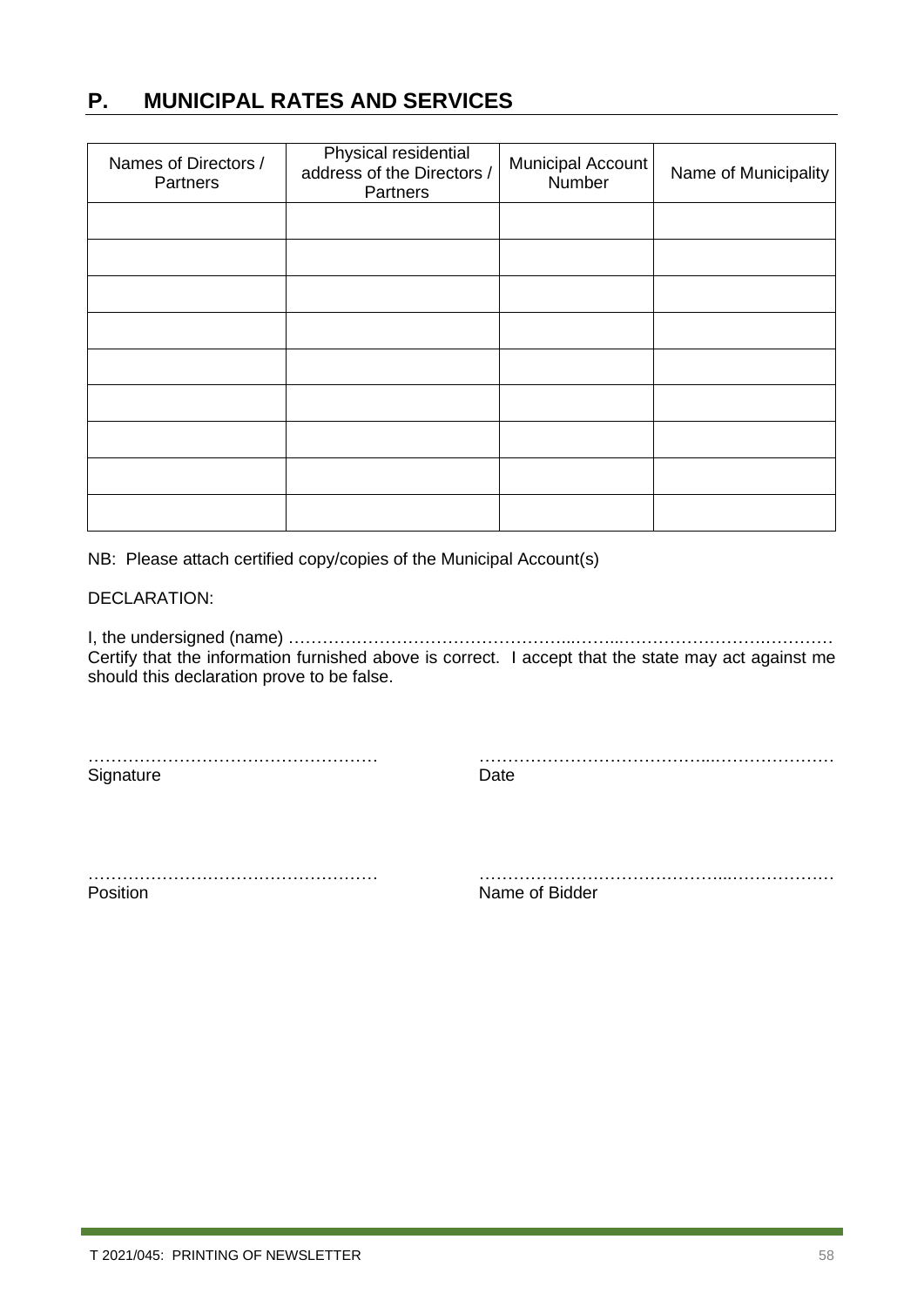### <span id="page-58-0"></span>**Q. AUTHORITY FOR SIGNATORY**

We, the undersigned, hereby authorize Mr/Mrs …………………………………………………………... acting in his/her capacity as ………………………………………..……………………………………….. of the business trading as ……………………………………………………………………………………

to sign all documentation in connection with Tender……………………………………………………………………………

| Name of members / directors | Signature | Date |
|-----------------------------|-----------|------|
|                             |           |      |
|                             |           |      |
|                             |           |      |
|                             |           |      |
|                             |           |      |
|                             |           |      |
|                             |           |      |
|                             |           |      |
|                             |           |      |

Note: If bidders attached a copy of their Authorized Signatory it is not necessary to complete this form.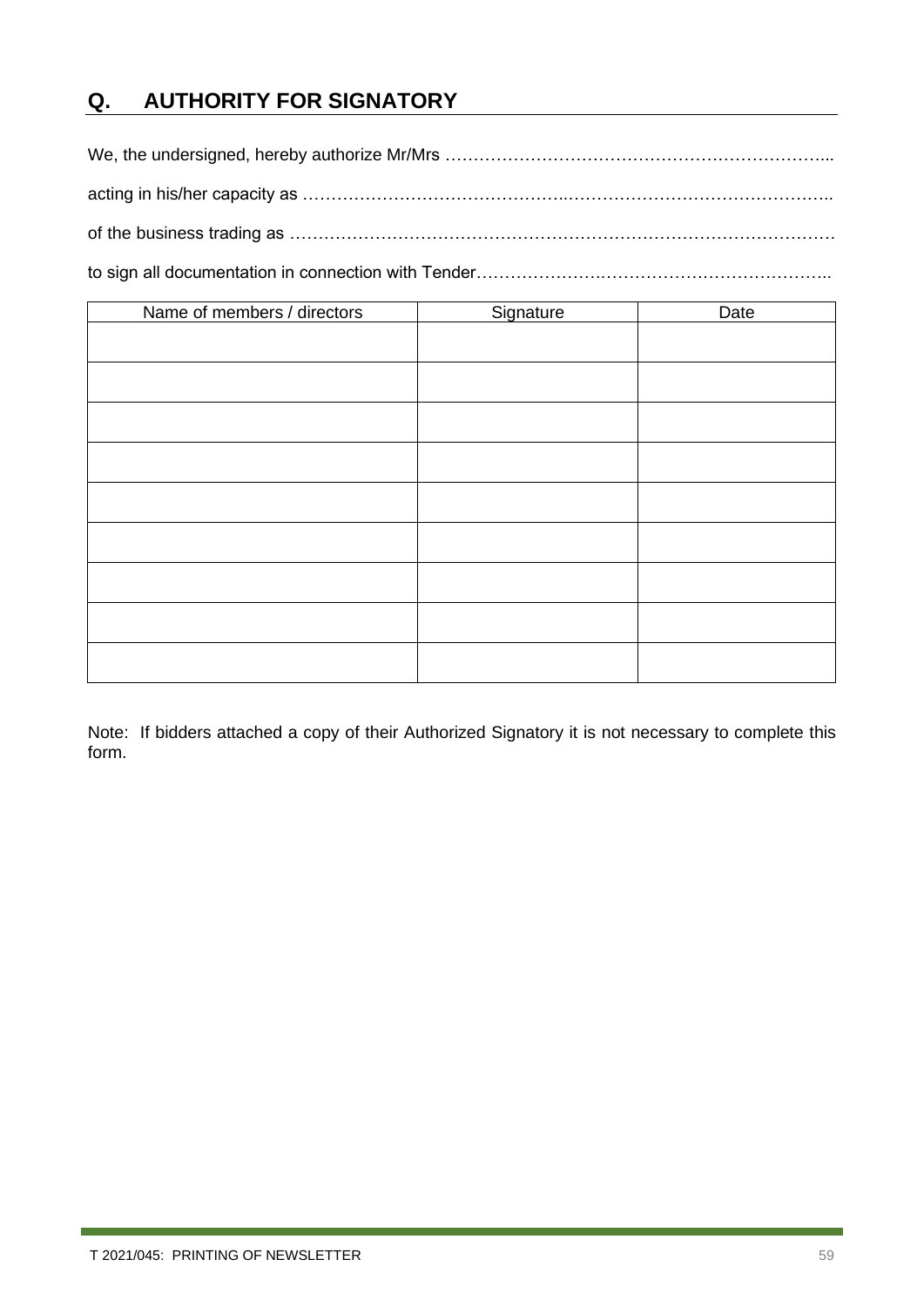<span id="page-59-0"></span>**R. CREDIT ORDER INSTRUCTION**

It is the policy of the Cape Winelands District Municipality to pay all creditors by means of direct bank transfers. Please complete this information and acquire your banker's confirmation.

#### DETAILS OF FIRM/INSTITUTION

| Name |  |  |  |  |  |  |  |  |  |  |  |  |  |
|------|--|--|--|--|--|--|--|--|--|--|--|--|--|
|      |  |  |  |  |  |  |  |  |  |  |  |  |  |
|      |  |  |  |  |  |  |  |  |  |  |  |  |  |

#### DETAILS OF MY/OUR BANK ACCOUNT ARE AS FOLLOWS:

| <b>NAME OF BANK</b>    |  |               |  |  |  |  |  |  |
|------------------------|--|---------------|--|--|--|--|--|--|
|                        |  |               |  |  |  |  |  |  |
| <b>NAME OF BRANCH</b>  |  |               |  |  |  |  |  |  |
|                        |  |               |  |  |  |  |  |  |
| <b>BRANCH CODE</b>     |  |               |  |  |  |  |  |  |
|                        |  |               |  |  |  |  |  |  |
| <b>ACCOUNT NUMBER</b>  |  |               |  |  |  |  |  |  |
|                        |  |               |  |  |  |  |  |  |
| <b>TYPE OF ACCOUNT</b> |  | $=$ Cheque    |  |  |  |  |  |  |
|                        |  | $2 =$ Savings |  |  |  |  |  |  |

I/we hereby request and authorise the Cape Winelands district municipality to pay any amounts that may accrue to me/us to the credit of my/our bank account.

I/we understand that a payment advice will be supplied by the Cape Winelands District municipality in the normal way that will indicate the date on which funds will be available in my/our bank account and details of payment.

I/we further undertake to inform the Cape Winelands District municipality in advance of any change in my/our bank details and accept that this authority may only be cancelled by me/us by giving thirty days' notice by prepaid registered post.

| MITIAIC AND CIDNIAIN. | ALITLIODICED CIONATLIDE. | ⌒∧⊤⊏ | <b>TELEDUONE NU IMPER</b> |
|-----------------------|--------------------------|------|---------------------------|

INITIALS AND SURNAME: AUTHORISED SIGNATURE: DATE: TELEPHONE NUMBER:

OFFICIAL DATE STAMP

#### FOR BANK USE ONLY

I/we hereby certify that the details of our clients bank account as indicated on the credit order instruction is correct:

..............................................................................................................

#### AUTHORISED SIGNATURE

FOR FULL SUPPLIER ACCREDITATION ALL PARTS MUST BE COMPLETED AND SIGNED: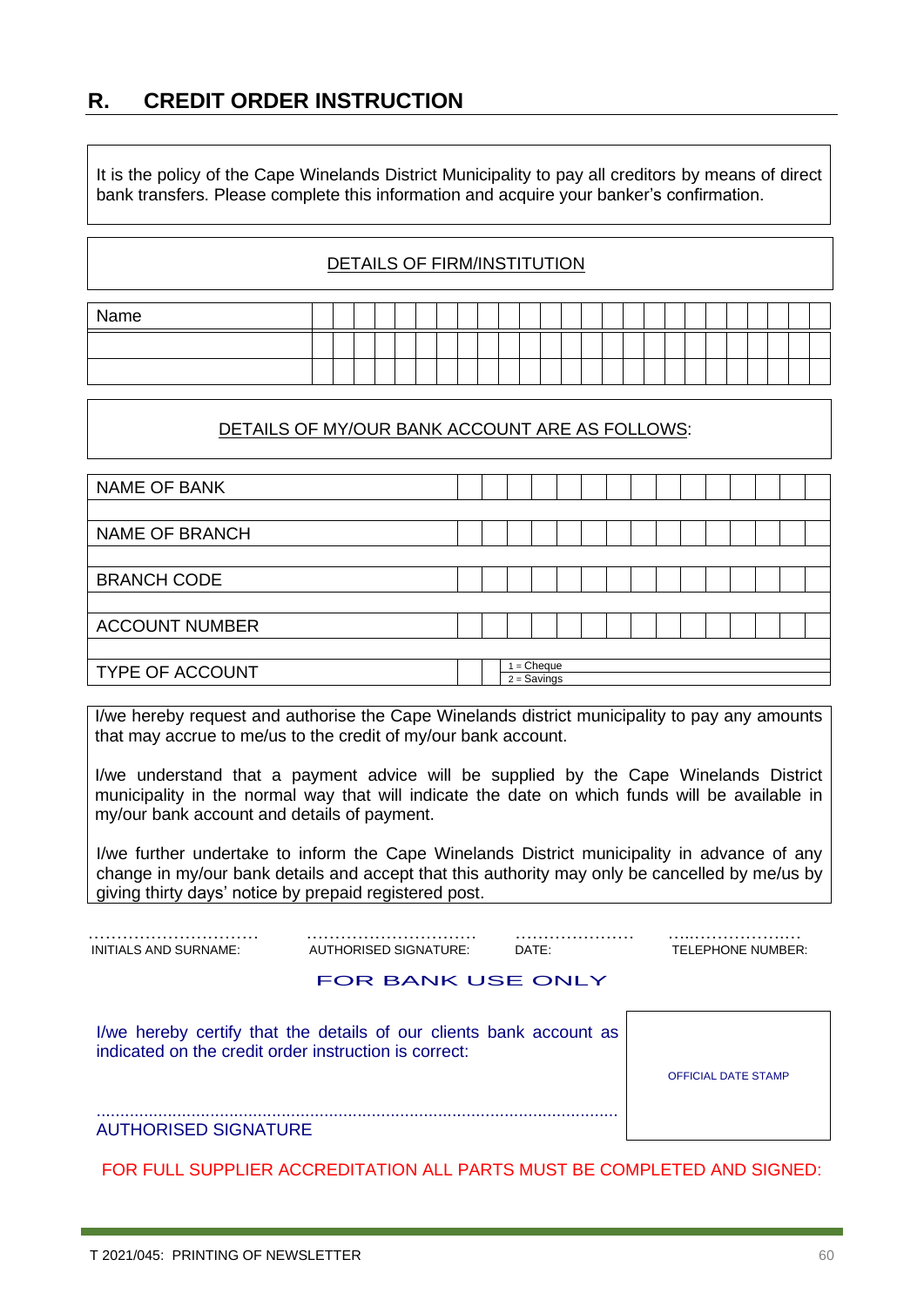### <span id="page-60-0"></span>**S. COMPULSORY DOCUMENTATION / CHECKLIST**

PLEASE ENSURE THAT THE FOLLOWING FORMS HAVE BEEN DULY COMPLETED AND SIGNED AND THAT ALL DOCUMENTS AS REQUESTED, ARE ATTACHED TO THE TENDER DOCUMENT: (Failure to submit this documentation shall lead to disqualification)

| Form G - Form of offer<br>Yes                                             |                  |  |           |  |  |
|---------------------------------------------------------------------------|------------------|--|-----------|--|--|
| Is the form duly completed and signed?                                    |                  |  | <b>No</b> |  |  |
| Form J - Declaration of Interest (MBD4)                                   |                  |  |           |  |  |
| Is the personal declaration from each and every owner / member /          | Yes              |  | <b>No</b> |  |  |
| director duly completed, certified and signed?                            |                  |  |           |  |  |
| Form K - Certificate of Independent Bid Determination (MBD 9)             | Yes              |  | <b>No</b> |  |  |
| Is the form duly completed and signed?                                    |                  |  |           |  |  |
| Form L - Preference Points Claim - (MBD 6.1)                              | Yes<br><b>No</b> |  |           |  |  |
| Is the form duly completed and signed?                                    |                  |  |           |  |  |
| Form M - Municipal Rates and services                                     |                  |  |           |  |  |
| Is a certified copy of the bidder's and those of its director's municipal | Yes              |  | <b>No</b> |  |  |
| accounts (for the Municipality where the bidder pays his account) for     |                  |  |           |  |  |
| the month preceding the tender closure date attached?                     |                  |  |           |  |  |
| Form N - Authority for Signatory                                          |                  |  |           |  |  |
| Is the form duly completed and is a certified copy of the resolution      | Yes              |  | <b>No</b> |  |  |
| attached?                                                                 |                  |  |           |  |  |
| Form O - Declaration of Past Supply Chain Practices (MBD 8)               |                  |  | <b>No</b> |  |  |
| Is the form duly completed and signed?                                    |                  |  |           |  |  |
| <b>Tax Clearance Certificate</b>                                          | Yes              |  | <b>No</b> |  |  |
| Is an original certificate attached?                                      |                  |  |           |  |  |
| Additional documents applicable to this specific tender:                  |                  |  |           |  |  |
| Compensation for Occupational Injury and Diseases Act                     | Yes              |  |           |  |  |
| Is the letter of Good Standing attached?                                  |                  |  | <b>No</b> |  |  |
| Company profile                                                           |                  |  |           |  |  |
| Is a company profile indicating relevant project experience and a list    |                  |  | <b>No</b> |  |  |
| of clients for whom these projects were undertaken attached?              |                  |  |           |  |  |

*Failure to submit the following certificate will not lead to disqualification, but the tenderer will score 0 points for B-BBEE during the evaluation of tender offers.*

| B-BBEE Certificate                                                  |     |  |    |  |
|---------------------------------------------------------------------|-----|--|----|--|
| Is a certified copy of the B-BBEE or Original certificate attached? | Yes |  | No |  |

I, …………………………………………………………... confirm that all compulsory documents for this tender is duly completed, signed and attached to this document.

Signature: ………………………………….…………. Date: …………………….………………